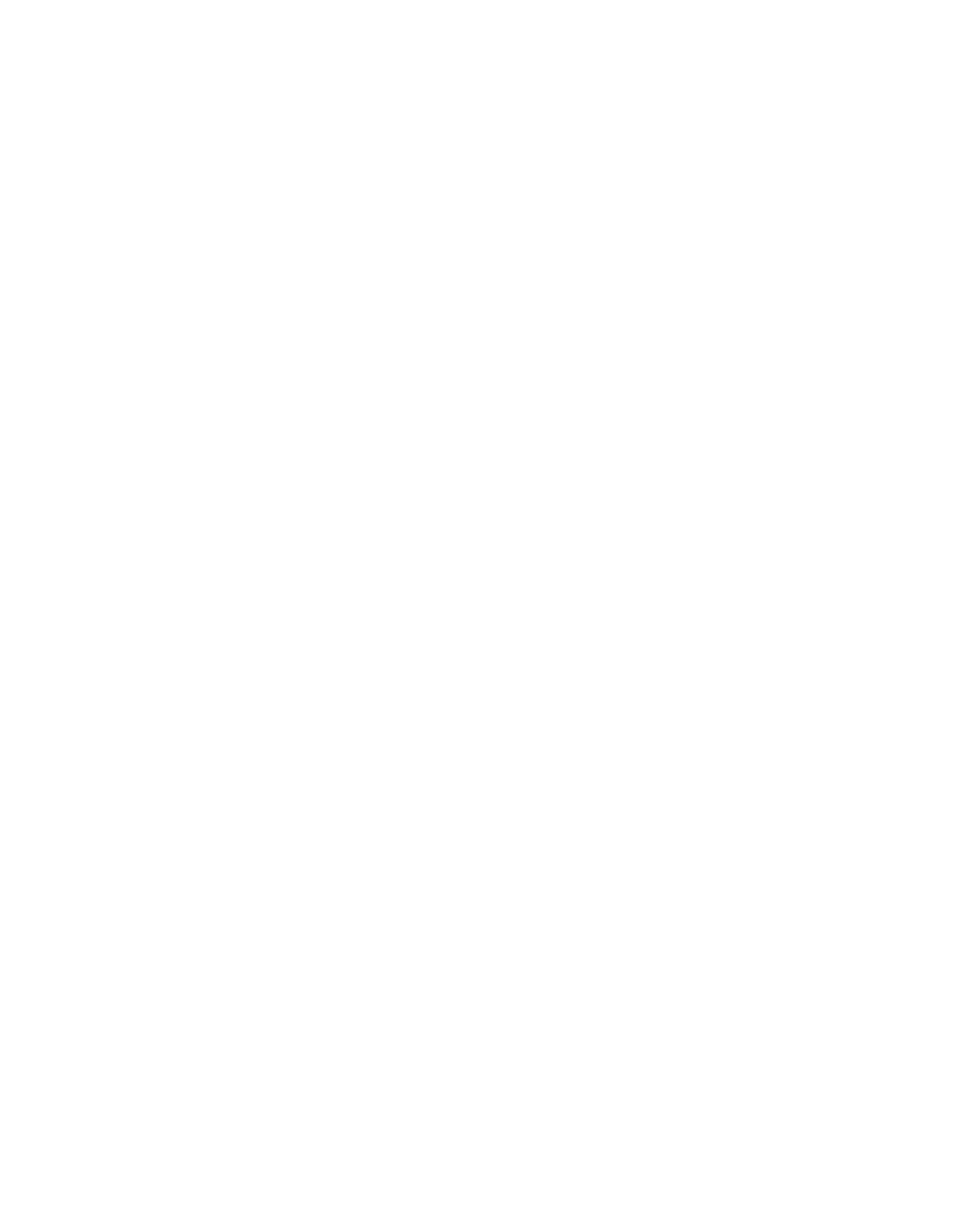# **Contents**

| 2.1 |  |  |  |  |  |
|-----|--|--|--|--|--|
|     |  |  |  |  |  |
|     |  |  |  |  |  |
|     |  |  |  |  |  |
|     |  |  |  |  |  |
|     |  |  |  |  |  |
|     |  |  |  |  |  |
| 2.2 |  |  |  |  |  |
|     |  |  |  |  |  |
|     |  |  |  |  |  |
|     |  |  |  |  |  |
|     |  |  |  |  |  |
| 2.3 |  |  |  |  |  |
|     |  |  |  |  |  |
|     |  |  |  |  |  |
|     |  |  |  |  |  |
|     |  |  |  |  |  |
|     |  |  |  |  |  |
| 2.4 |  |  |  |  |  |
|     |  |  |  |  |  |
|     |  |  |  |  |  |
|     |  |  |  |  |  |
|     |  |  |  |  |  |
|     |  |  |  |  |  |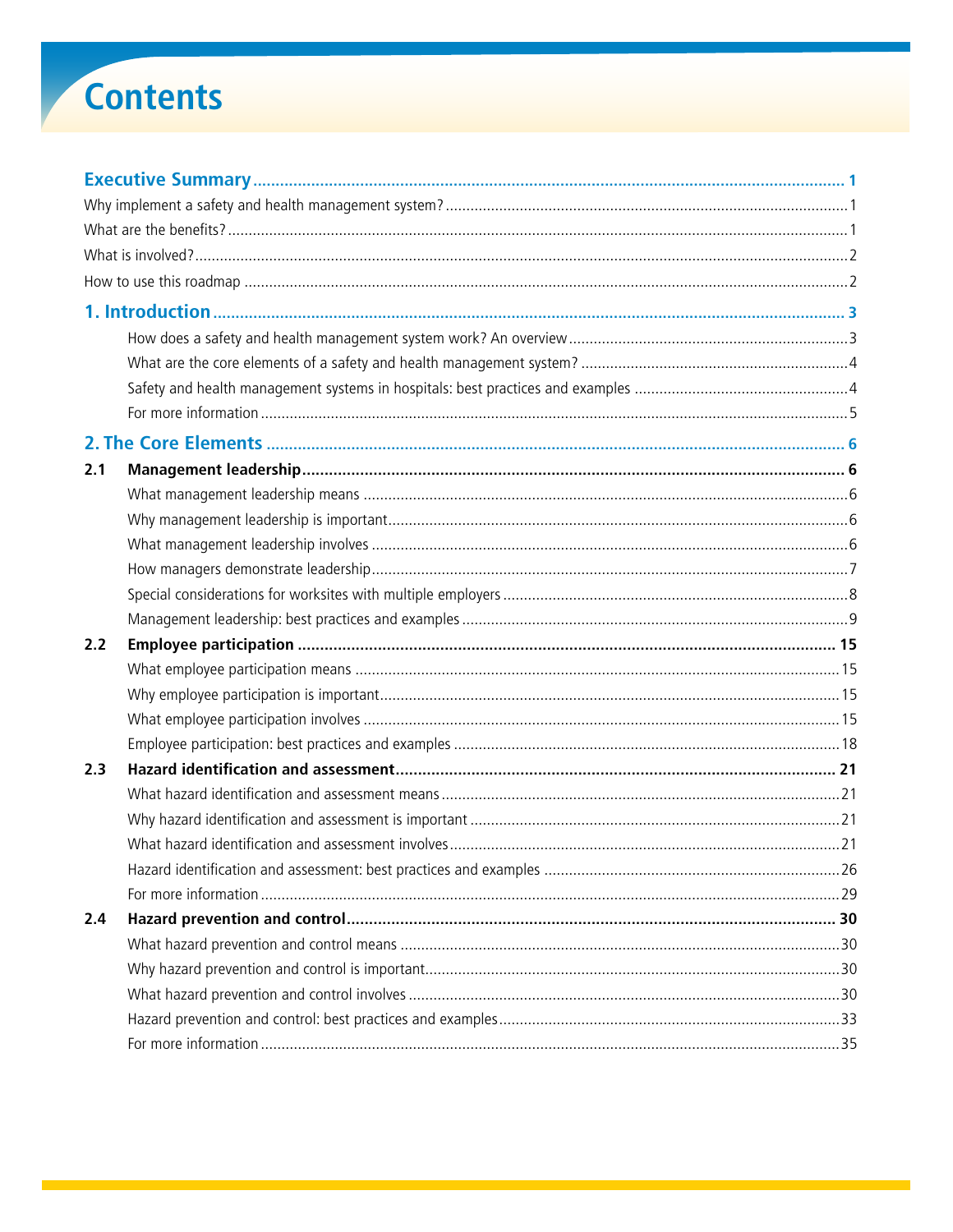| 2.5 |  |
|-----|--|
|     |  |
|     |  |
|     |  |
|     |  |
| 2.6 |  |
|     |  |
|     |  |
|     |  |
|     |  |
|     |  |

This document is advisory in nature and informational in content. It is not a standard or regulation, and it neither creates new legal obligations nor alters existing obligations created by OSHA standards or the Occupational Safety and Health Act.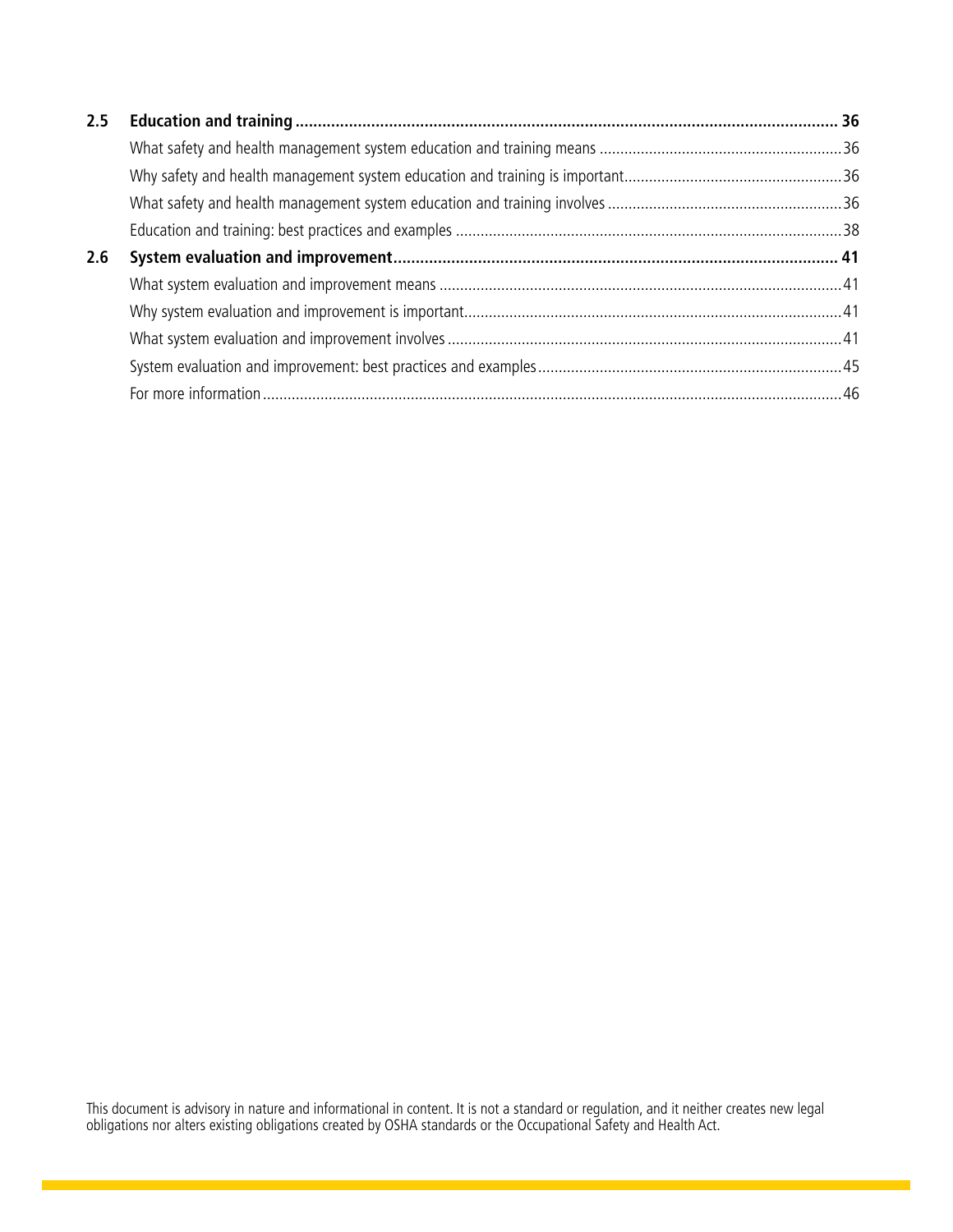### **Why implement a safety and health management system?**

Hospital work can be surprisingly hazardous—more hazardous than even manufacturing or construction. According to the Bureau of Labor Statistics, each year more full-time employee days are lost in healthcare than in industries such as mining, machinery manufacturing, and construction, and the incidence rate (the likelihood of getting hurt) in hospitals is also higher (see Worker Safety in Your Hospital: Know the Facts, available at www.osha.gov/dsg/hospitals, to learn more about hospital injury and illness rates). Occupational injuries and illnesses can increase your hospital's workers' compensation insurance costs, disrupt staffing and workflow, lead to early exit of experienced staff, and damage workplace morale. There is also growing recognition that the systemic issues that lead to hospital worker injuries and illnesses can compromise patient safety as well.

A safety and health management system (also known as an injury and illness prevention program, or I2P2) is a tool to help turn this situation around: a proven, flexible approach to proactively and continually address workplace safety and health issues.<sup>1</sup> It provides the overarching framework for planning, implementing, evaluating, and improving all workplace safety and health management efforts. By systematically advancing safety throughout the hospital, it maximizes the effectiveness of hazard-specific programs, such as those addressing violence prevention, blood-borne pathogens, and patient handling. The system encompasses all workplace hazards, not just those covered by OSHA standards.

Increasingly, hospitals are integrating their patient safety and worker safety programs and managing them together using a safety and health management system framework. Doing so makes sense, because many of the risk factors that affect

"The organizational culture, principles, methods, and tools for creating safety are the same, regardless of the population whose safety is the focus."

–The Joint Commission. 2012. Improving Patient and Worker Safety: Opportunities for Synergy, Collaboration and Innovation.

patient safety, such as patient handling, infection control, and workplace violence, also affect hospital workers. In addition, the tools used to monitor, manage, and improve patient safety have proven equally effective when applied to worker safety. This includes many of the high reliability organization (HRO) tools that hospitals are using to transform their operational culture.2

### **What are the benefits?**

A safety and health management system can help you bring a "culture of safety" into your hospital, with potential benefits for both worker and patient safety. With a safety and health management system, protecting safety and health evolves from being an isolated, sporadic activity to one that is integrated into all business and operational processes and activities. Safety and health is not delegated to only a few people–it is distributed across the workforce and backed up by significant management responsibility, commitment, and attention. Everyone takes ownership of the goal of improving the organization's safety and health performance. A safety and health management system helps ensure that hazards are identified earlier, effective controls are put in place, people are adequately trained and empowered, and work processes are designed and carried out in a manner that delivers more consistent safety and health performance.

A safety and health management system can help your hospital realize a wide range of benefits:

- Fewer injuries, illnesses, and infections.
- Reduced costs for workers' compensation claims and lower health insurance premiums.
- Less absenteeism and higher return-to-work rates following injury or illness.
- Improved work practices, leading to increased efficiency and greater patient safety and satisfaction.
- Higher job satisfaction, morale, and employee retention.
- Enhanced reputation.

Hospitals are finding that the practices they adopt under a management system to improve worker safety help them adopt and reinforce practices that improve patient safety as well. They see the costs from injuries and illnesses to both patients and employees decrease. Many of the case studies and best practices highlighted in this publication illustrate this kind of synergistic effect.

**1**

<sup>&</sup>lt;sup>1</sup>The safety and health management system concept is known by several names, including "injury and illness prevention program" and "occupational safety and health management system."

<sup>&</sup>lt;sup>2</sup> See, for example, www.ahrq.gov/legacy/qual/hroadvice/index.html.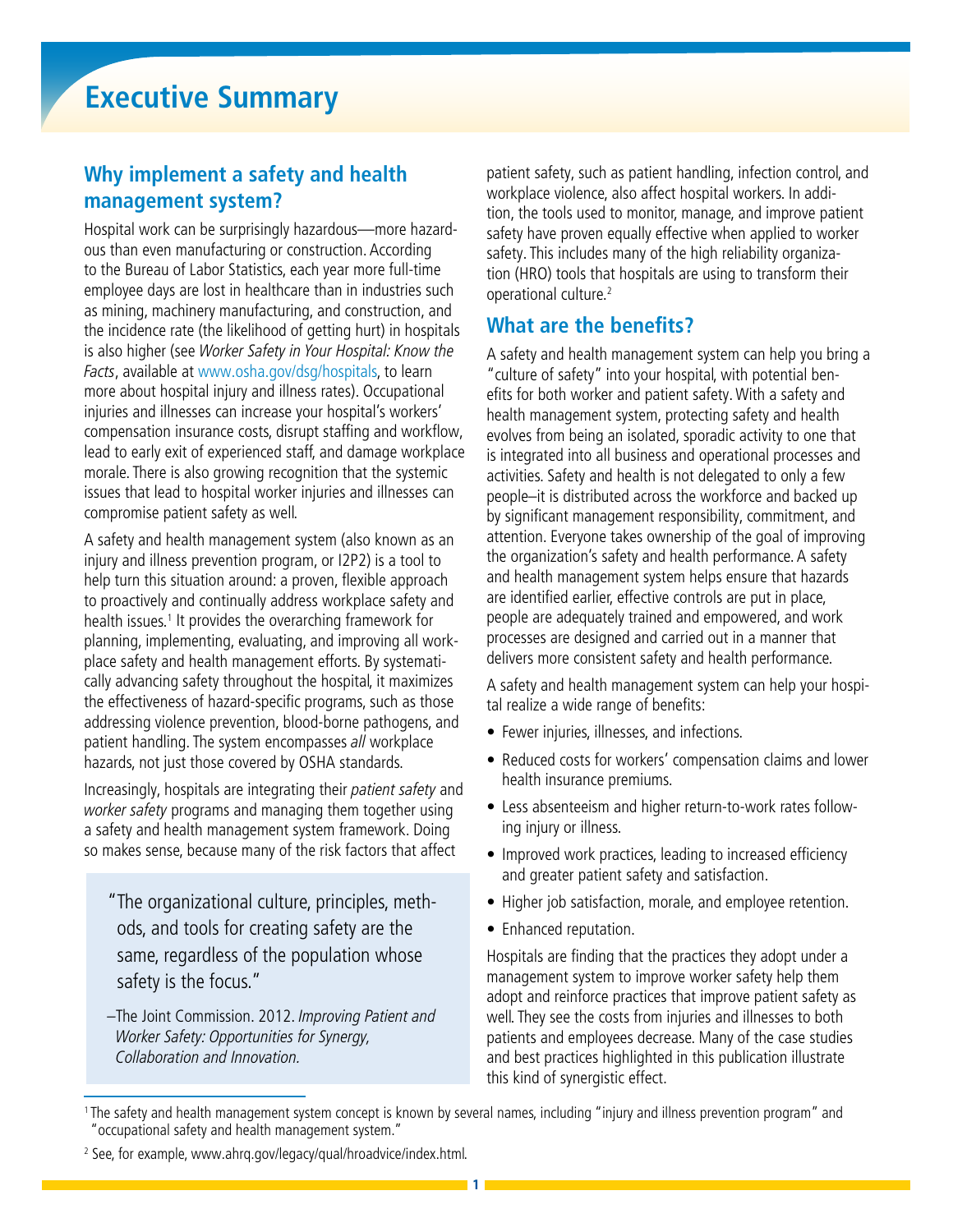### **What is involved?**

Almost all successful injury and illness prevention programs include six core elements:

- **• Management leadership:** Managers demonstrate their commitment to improved safety and health, communicate this commitment, and document safety and health performance. They make safety and health a top priority, establish goals and objectives, provide adequate resources and support, and set a good example.
- **• Employee participation:** Employees, with their distinct knowledge of the workplace, ideally are involved in all aspects of the program. They are encouraged to communicate openly with management and report safety and health concerns.
- **• Hazard identification and assessment:** Processes and procedures are in place to continually identify workplace hazards and evaluate risks. There is an initial assessment of hazards and controls and regular reassessments.
- **Hazard prevention and control:** Processes, procedures, and programs are implemented to eliminate or control workplace hazards and achieve safety and health goals and objectives. Progress in implementing controls is tracked.
- **Education and training:** All employees have education or training on hazard recognition and control and their responsibilities under the program.

• **System evaluation and improvement:** Processes are established to monitor the system's performance, verify its implementation, identify deficiencies and opportunities for improvement, and take actions needed to improve the system and overall safety and health performance.

These six elements can be adapted and implemented to fit the needs of workplaces of all different types and sizes, including hospitals, as demonstrated throughout this road map. Your hospital has likely put many of these processes and procedures in place already, as part of efforts to use high reliability concepts to improve patient care. Safety and Health Management System and Joint Commission Standard: A Comparison (available at www.osha.gov/dsg/hospitals) shows how patient safety efforts dovetail with this systematic approach to worker safety and health.

### **How to use this road map**

- See **Section 1 (Introduction)** for an overview of the concepts behind a safety and health management system and potential benefits for your hospital.
- See **Section 2 (Core Elements)** for more about the elements of a safety and health management system. Here you will learn why each element is important and what is involved in implementing it. This section highlights best practices and examples of how hospitals are implementing elements of a safety and health management system, and lists resources for additional information.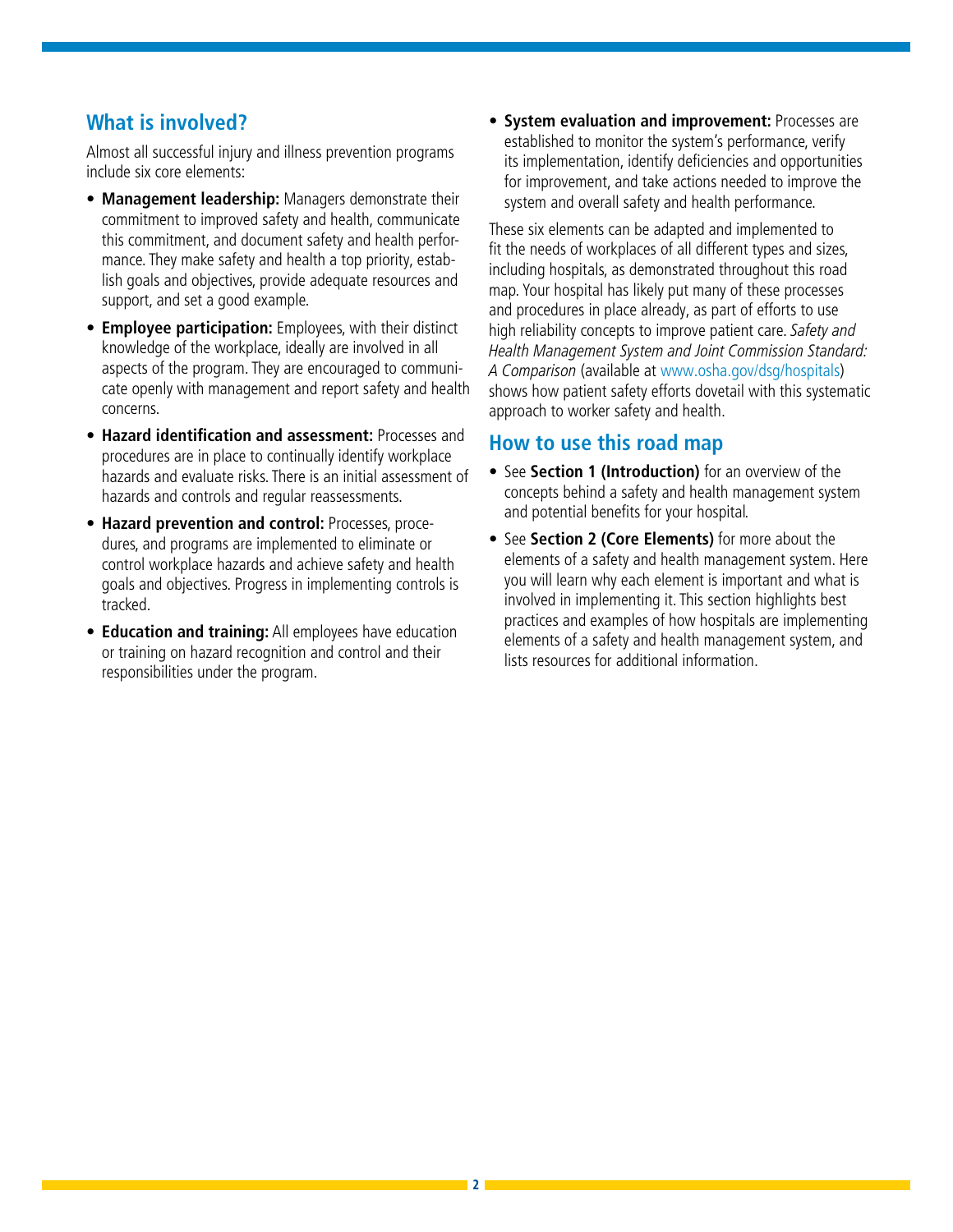### **How does a safety and health management system work? An overview**

A safety and health management system is a proven, systematic approach—used by employers and employees, working together—to finding and correcting workplace hazards before injuries or illnesses occur. It provides an overarching framework for planning, implementing, evaluating, and improving all of a hospital's workplace safety and health management efforts. It integrates and strengthens, rather than replaces, hazard-specific programs such as those covering bloodborne pathogen protection, safe patient handling, and workplace violence prevention. The safety and health management system encompasses all workplace hazards, not just those covered by OSHA standards.

The foundation of all safety and health management systems is the Plan-Do-Check-Act (PDCA)<sup>3</sup> cycle, popularized by W. Edwards Deming (see the box below) and used by many employers to manage their other business processes, such as product quality and environmental protection. All management systems are built on these fundamental concepts of planning, understanding the processes at your workplace, making adjustments where necessary, and continually evaluating outcomes. A safety and health management system incorporates basic PDCA methods within a broader set of core elements.

A safety and health management system both aligns with, and helps hospitals adopt, modern hospital quality improvement practices. The high reliability principles promoted by organizations such as the Joint Commission, the Agency for Healthcare Research and Quality, and the Partnership for Patient Safety are very similar to the principles underlying an effective safety and health management system. This publication highlights ways that the practices hospitals have adopted to meet Joint Commission requirements can be easily adapted to achieve goals for worker safety and health.

The safety and health management system is not a new concept, nor was it invented by OSHA. Several industry consensus standards for safety and health management systems have been widely accepted in the world of commerce and voluntarily adopted by many businesses:

- 1. The American National Standards Institute (ANSI), the American Industrial Hygiene Association (AIHA), and the American Society of Safety Engineers (ASSE) have published a voluntary consensus standard, ANSI/AIHA/ASSE Z10-2012, Occupational Safety and Health Management Systems.
- 2. The Occupational Health and Safety Assessment Series (OHSAS) Project Group, a consortium of selected Registrars, national standards bodies, professional associations and research institutes, has produced a similar document,



#### **The Plan-Do-Check-Act Cycle**

**Plan:** Establish the organization's commitments, goals, and expectations for safety and health performance; develop an organizational structure and processes to manage and achieve performance objectives; identify and evaluate workplace hazards and risks; evaluate and select control measures to eliminate and reduce identified risks; and determine activities, processes, procedures, programs, and resources needed to achieve objectives.

**Do:** Implement plans, programs, and procedures throughout the organization in a systematic and controlled manner.

**Check:** Monitor and measure whether plans are carried out as intended; evaluate whether plans are effective and safety and health objectives have been achieved; and conduct periodic reviews of the suitability and effectiveness of the safety and health management system.

**Act:** Take needed corrective actions; modify and update the safety and health management system and the organization's goals and objectives as needed; and implement the entire PDCA cycle on a regular and periodic basis. Adapted from Deming, W.E. 1986. Out of the Crisis. MIT Center for Advanced Engineering Study.

<sup>3</sup> Some circles, including those promoting healthcare quality, use a modified version of this model known as Plan-Do-Study-Act (PDSA). See www.ihi.org/knowledge/Pages/HowtoImprove.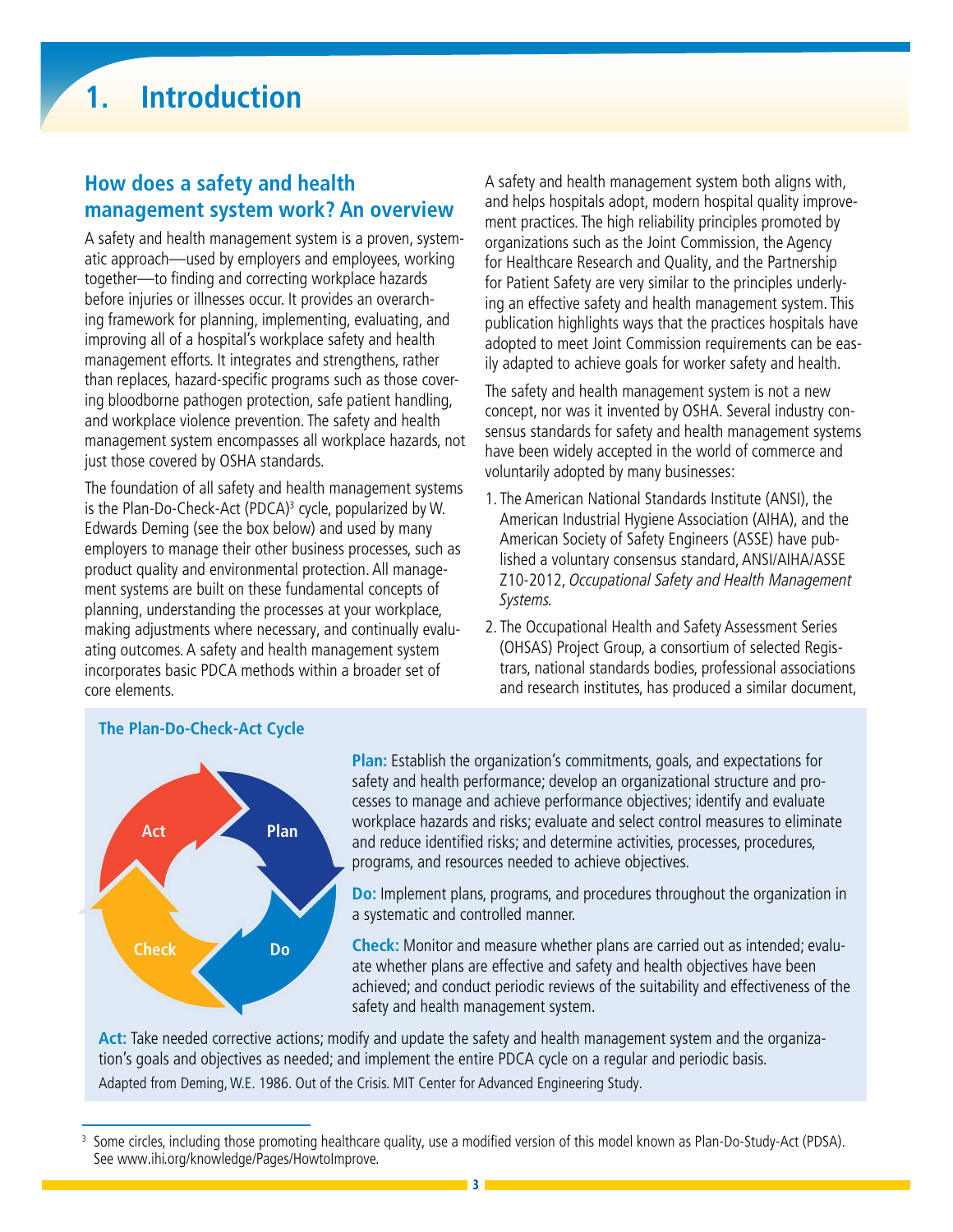OHSAS 18001:2007, Occupational Health and Safety Management Systems—Requirements (OHSAS Project Group, 2007).

In addition, the International Organization for Standardization (ISO) plans to develop an occupational safety and health management system standard, Occupational Health and Safety Management Systems—Requirements. Announced in June 2013 and expected in 2016, the standard will replace country-specific standards, including ANSI Z10 and OHSAS 18001.

### **What are the core elements of a safety and health management system?**

Most successful safety and health management systems have six "core elements," all interrelated, each necessary to the success of the overall system:

- **Management leadership:** Managers at all levels of the organization demonstrate their commitment to improved safety and health, communicate their commitment, and document performance. Managers make safety and health a top priority, establish goals and objectives, provide adequate resources and support, and set a good example.
- **Employee participation:** Employees have unique knowledge of the workplace and must be involved in all aspects of the safety and health management system—for example, setting goals, identifying and reporting hazards, investigating incidents, and tracking progress. All employees understand their roles and responsibilities under the safety and health management system and what they need to do to carry them out effectively. Employees are encouraged to communicate openly with management and report safety and health concerns. Barriers to participation (e.g., language, lack of information, or disincentives) are removed.
- **Hazard identification and assessment:** Processes and procedures are put in place to continually identify workplace hazards and evaluate risks. An initial assessment of existing hazards and control measures is followed by periodic reassessments to identify new hazards and monitor the effectiveness of prevention and control measures.
- **Hazard prevention and control:** Processes, procedures, and programs are created and implemented to eliminate or control workplace hazards and achieve safety and health goals and objectives. Progress in implementing controls is tracked.
- **Education and training:** All employees are provided education or training to carry out their responsibilities under the safety and health management system. In addition,

all employees are trained to recognize workplace hazards and trained in the corresponding control measures.

• **System evaluation and improvement:** Processes are established to monitor safety and health management system performance, verify implementation, identify deficiencies and opportunities for improvement, and take necessary actions to improve the safety and health management system and overall safety and health performance.

Section 2 describes each of these core elements in detail, provides examples of ways to implement them, and illustrates how they dovetail with hospitals' ongoing efforts to create a culture of safety for patient care.

### **Safety and health management systems in hospitals: best practices and examples**

#### **Safety and health management system success stories from VPP hospitals**

Hospitals participating in OSHA's Voluntary Protection Programs (VPP), which recognize workplaces that implement a comprehensive safety and health management system, report finding numerous synergies and efficiencies from aligning and integrating their patient safety and employee safety programs. Some of these include:

- **Reduced employee and patient injuries.** The University Medical Center at Brackenridge in Austin, Texas, has experienced declines in both the total number of recordable employee serious injuries and patient safety events.
- **Reduced workers' compensation costs.** Saint Thomas Midtown Hospital (formerly Baptist Hospital) in Nashville, Tennessee, reported a \$600,000 reduction in workers' compensation costs in 2012. As a percentage of payroll, the annual workers' compensation costs for Blake Medical Center in Bradenton, Florida, are 30 percent lower than other hospitals in Florida managed by the same parent company.
- **Increased staff and patient satisfaction.** VPP hospitals report positive correlations between their safety and health management system implementation, higher

Hospital Consumer Assessment of Healthcare Providers and Systems (HCAHPS) scores, and improved employee satisfaction indicators, such as low turnover and improved morale.

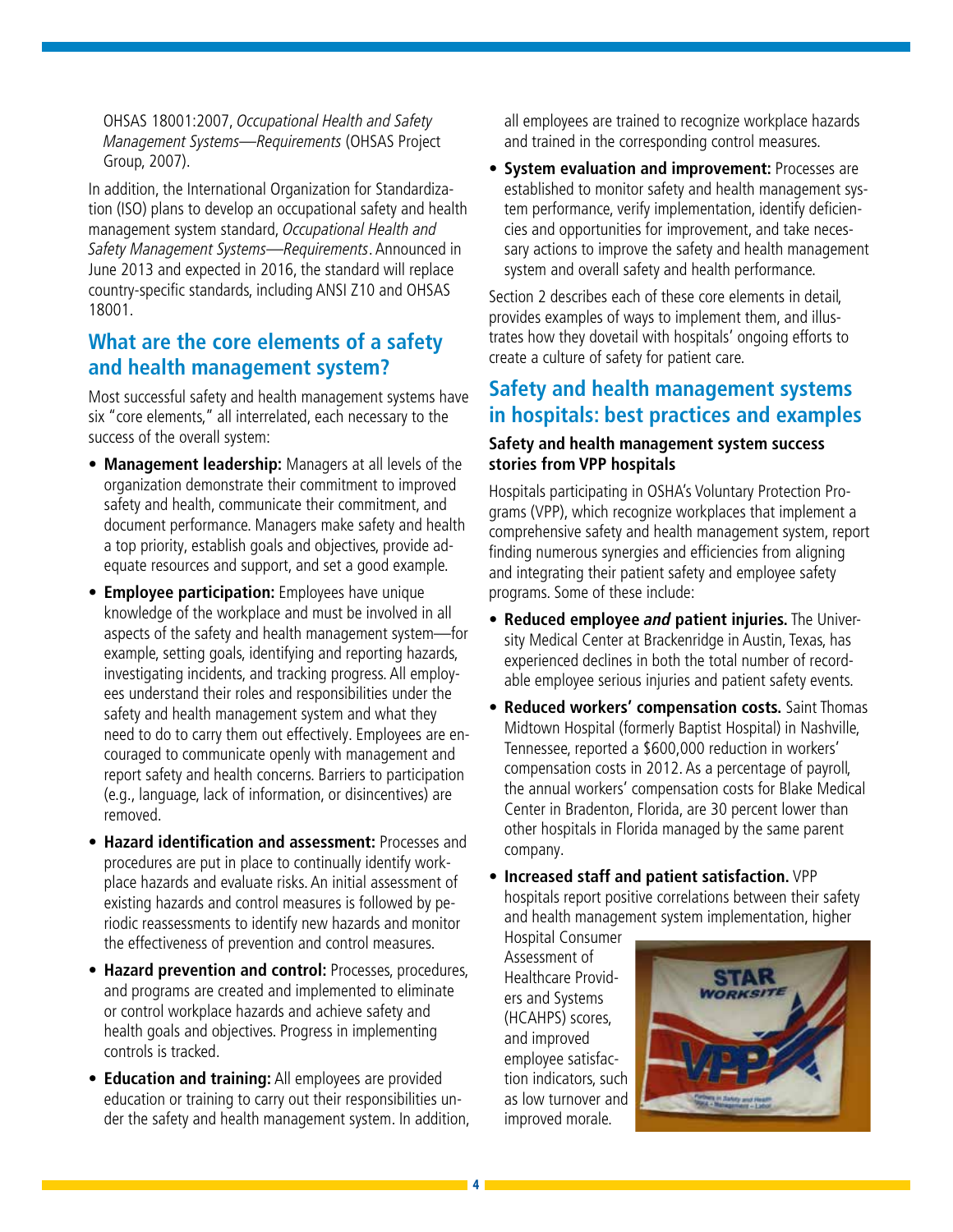#### **For more information**

#### **OSHA. 2013. Facts About Hospital Worker Safety.**

#### www.osha.gov/dsg/hospitals

Presents hospital worker injury rates, potential solutions, and resources for more information.

#### **OSHA. 2013. Integrating Patient and Workplace Safety Programs: Lessons from High-Performing Hospitals.**

#### www.osha.gov/dsg/hospitals

Shows how using high reliability principles to build a safety and health management system in the hospital context can lead to greater effectiveness and lower costs.

#### **The Joint Commission. 2012. Improving Patient and Worker Safety: Opportunities for Synergy, Collaboration and Innovation.**

#### [www.jointcommission.org/assets/](www.jointcommission.org/assets/1/18/TJC-ImprovingPatientAndWorkerSafety-Monograph.pdf) [1/18/TJC-ImprovingPatientAndWorkerSafety-Monograph.pdf](www.jointcommission.org/assets/1/18/TJC-ImprovingPatientAndWorkerSafety-Monograph.pdf)

Describes potential synergies between patient and worker safety and health activities. Highlights best practices, benefits and potential cost savings, and structural and functional management systems and processes that have successfully integrated safety and health activities. Presents 10 case studies describing practices that address patient and worker safety simultaneously, and that highlight the benefits and potential cost savings attained through collaboration between employee and patient safety departments.

#### **National Patient Safety Foundation, Lucian Leape Institute. 2013. Through the Eyes of the Workforce: Creating Joy, Meaning, and Safer Healthcare.**

#### [www.npsf.org/wp-content/uploads/2013/03/](www.npsf.org/wp-content/uploads/2013/03/Through-Eyes-of-the-Workforce_online.pdf) [Through-Eyes-of-the-Workforce\\_online.pdf](www.npsf.org/wp-content/uploads/2013/03/Through-Eyes-of-the-Workforce_online.pdf)

A report from two roundtables that brought together clinicians, managers, and scholars to identify conditions that define a safe workplace both physically and psychologically, nurture joy and meaning, and create the necessary conditions for patient safety. Presents case studies of healthcare organizations that are creating cultures of safety and respect through policies and training about conduct, reporting, and response to problems.

#### **OSHA's Voluntary Protection Programs**

#### www.osha.gov/dcsp/vpp/index.html

Created in 1982, OSHA's Voluntary Protection Programs recognize and partner with businesses and worksites that demonstrate excellence in occupational safety and health. To qualify for VPP, an applicant must have in place an effective safety and health management system that meets rigorous performance-based criteria. OSHA verifies qualifications through a comprehensive on-site review process. Using one set of flexible, performance-based criteria, the VPP process emphasizes management accountability for employee safety and health, continual identification and elimination of hazards, and active involvement of employees in their own protection (including union involvement, if applicable).

#### **International Labour Organization. 2001. Guidelines on Occupational Safety and Health Management Systems: ILO-OSH 2001.**

#### [http://www.ilo.org/public/english/region/afpro/](http://www.ilo.org/public/english/region/afpro/cairo/downloads/wcms_107727.pdf) [cairo/downloads/wcms\\_107727.pdf](http://www.ilo.org/public/english/region/afpro/cairo/downloads/wcms_107727.pdf)

The International Labour Organization, a United Nations agency that brings together governments, employers, and workers of its member states, has developed voluntary guidelines on safety and health management systems. The guidelines are designed as an "instrument for the development of a sustainable safety culture within the enterprise and beyond." The key elements of the guidelines are built on the concept of continuous improvement.

#### **ANSI/AIHA/ASSE Z10-2012, Occupational Health and Safety Management Systems.**

This voluntary consensus standard was published by the American Industrial Hygiene Association (AIHA) following American National Standards Institute (ANSI) requirements. It provides management systems requirements and guidelines for improving occupational safety and health. Experts from labor, government, professional organizations, and industry formulated the standard after examination of current national and international standards, guidelines, and practices.

#### **OHSAS Project Group. 2007. Occupational Health and Safety Management Systems—Requirements. BS OHSAS 18001:2007.**

This standard specifies requirements for an occupational safety and health management system to help an organization control its risks and improve its performance. The 2007 edition reflects lessons learned from users and increases its compatibility with other international safety and health management system standards and guidelines. A companion document, OHSAS 18002:2000, serves as a guide to implementing OHSAS 18001.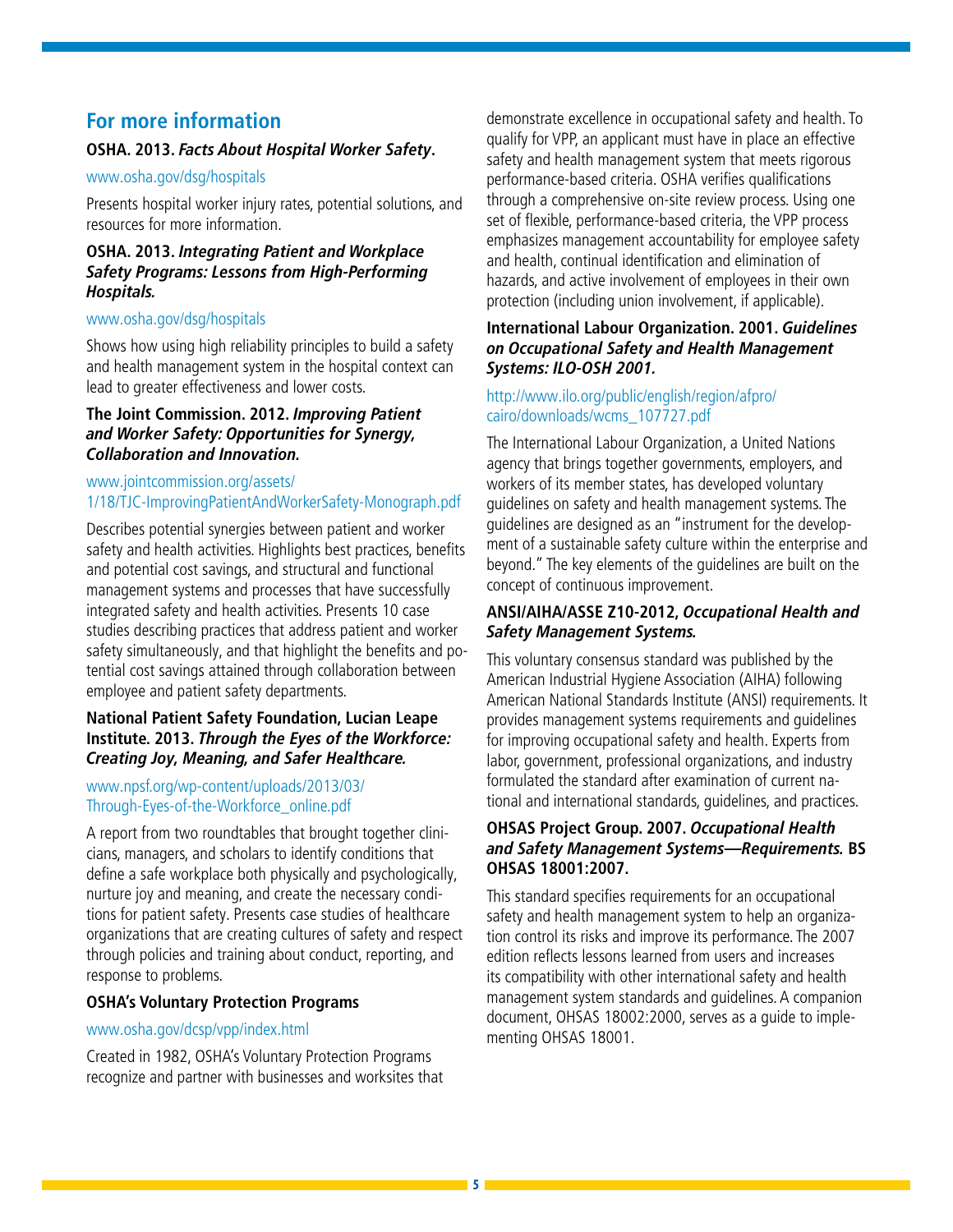## **2. The Core Elements**

### **2.1 Management leadership**

### What management leadership means

Management leadership means that top administrators and the entire hospital's management team:

- Are fully committed to improving workplace safety and health performance.
- Make safety and health performance a top organizational value.
- Provide sufficient resources to implement the safety and health management system.
- Visibly demonstrate and communicate their safety and health commitment to employees and others.

When managers demonstrate this type of leadership and back it up with meaningful action, significant improvements in an organization's safety and health performance will follow. This includes reductions in overall injury, illness, and fatality rates, as well as other indicators of safety and health performance.

#### Why management leadership is important

Strong, visible, and sincere management leadership is critical to an effective safety and health management system. In an evaluation involving over 270 safety and health experts, management leadership and employee involvement consistently ranked as the two most important elements of a safety and health management system.<sup>4</sup> Research shows that initiatives aimed at increasing management involvement can lead to measurable and dramatic improvements in safety and health activities overall.<sup>5</sup> Management commitment almost always leads to better worker safety and health, less hazardous working conditions, lower workers' compensation and other insurance costs, improved productivity and efficiency, enhanced employee morale, and reduced turnover.

Management leadership starts the organization on the path to superior safety and health performance and reinforces all the other core elements. This leadership helps set the stage for the establishment of a strong safety and health culture in the organization. Without strong commitment from top management, it is unlikely that other system elements can operate effectively. For example, employees are unlikely to fully participate in a system or embrace their safety and health

responsibilities when management leadership is lacking. In fact, the lack of support from management often signals to employees that the organization is not serious about the initiative. This can discourage employees from participating.

The management leadership core element reflects OSHA's position that responsibility for protecting employee safety and health rests squarely with the employer. This position is consistent with the Occupational Safety and Health Act and with the business principle that management controls the resources of time, budget, and personnel necessary to accomplish organizational goals. When it comes to meeting the organization's safety and health goals management commitment is essential.

#### What management leadership involves

#### **Articulate a policy**

Effective management leadership begins by adopting safety and health as a primary business objective, having status within the organization equal to productivity, profitability, service quality, and patient satisfaction. Doing so requires management to recognize and acknowledge the value of a safe and healthful workplace, and the costs of one that is not safe or healthful. Management's commitment is often communicated and documented in a formal safety and health policy.

#### **Establish goals**

An overall safety and health policy can contain broad goals, such as implementing a safety and health management system, maintaining compliance, and achieving continuous improvement in safety and health performance. These broad goals then guide the development of more specific goals and objectives as hazards are identified and priorities for action are established (see Section 2.3).

Management should avoid setting specific goals until a hazard assessment is complete. Often, underlying issues or problems that have remained undetected are uncovered through this process. Problems, or potential problems, that were not readily apparent may come to light through a systematic approach.

<sup>&</sup>lt;sup>4</sup> OSHA. 1998. OSHA Consultation Evaluation Tool Final Report. Prepared under contract to OSHA. Directorate of Federal and State Programs.

<sup>5</sup> LaMontagne, A.D., E. Barbeau, R.A. Youngstrom, M. Lewiton, A.M. Stoddard, D. McLellan, L.M. Wallace, and G. Sorensen. 2004. Assessing and intervening on OSH programmes: Effectiveness evaluation of the Wellworks-2 intervention in 15 manufacturing worksites. Occupational and Environmental Medicine. 61(8): 651-660.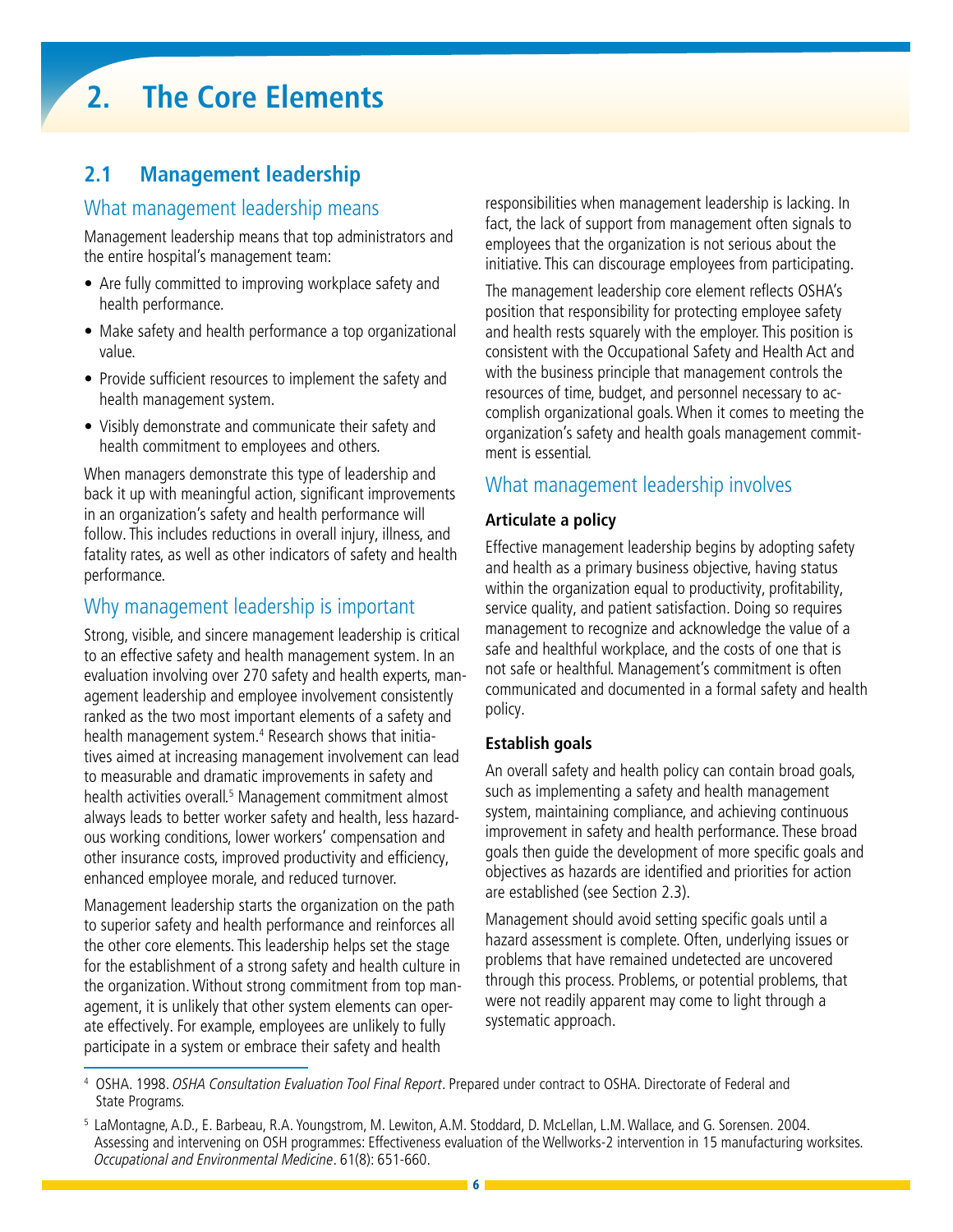The goals and objectives set following the hazard assessment should be realistic and attainable. They should be aimed at areas of performance that can be measured or verified—so that they can be "checked" in the Plan-Do-Check-Act cycle.

#### **Allocate resources**

Management is responsible for providing and directing the resources needed to implement the organization's safety and health management system and control measures, including quick fixes. Although the level of resources will vary with organizational size, complexity, and starting point, they must be sufficient to allow managers and employees to fulfill their safety and health responsibilities. Resource needs often go beyond financial needs to include access to information, personnel, time, training, tools, or equipment.

#### **Expect performance**

Management sets and upholds safety and health performance expectations in several ways:

- Holding managers and employees accountable for safety and health responsibilities in the workplace, and giving them the authority to do so.
- Leading by example.
- Communicating to managers and employees about safety and health issues.
- Discussing worker safety metrics, benchmarks, and goals with the board of directors.

Top-level management should decide who will implement each component of the safety and health management system. Management should also give individuals enough authority to carry out their assigned duties effectively. Without authority, employees may not feel empowered or motivated to fulfill their assigned responsibilities. Supervisors or others who lack authority may find it difficult to motivate action.

Authority can be granted formally (e.g., by inserting written responsibilities and authority into position descriptions and performance agreements) or informally via simple verbal direction. Either way, it is important that these authorities and division of responsibility be clearly communicated and understood by all.

In an organization with multiple layers of management, top management also demonstrates its commitment by holding middle managers, supervisors, and employees accountable for the implementation and success of the safety and health management system. This ensures their active involvement and encourages them to become creative safety and health problem solvers.

To lead by example, a manager needs to know the safety and health operating procedures and practices that employees must follow and understand why they are important. He or she also needs to follow any safety and health practices and procedures that employees are expected to follow. For instance, employees tend to take notice when management wears hearing protection even during a brief walkthrough of a high-noise area, such as the hospital laundry or utility room. When managers fail to follow safety and health procedures, the credibility of the entire safety and health management system can be damaged.

Managers demonstrate their commitment by clearly communicating to each employee how he or she is expected to contribute to the safety and health management system and why that contribution is important. An effective system holds managers and employees accountable for implementing their assigned duties and responsibilities, often through formal performance evaluations.

#### How managers demonstrate leadership

Management leadership can be demonstrated in many ways. For example, managers can:

- Conduct safety rounds and ask individual workers if they have any safety concerns or issues.
- Follow proper handwashing procedures and other standard precautions.
- Lead investigations of any incidents.
- Approve purchases or expenditures that will improve safety, and communicate the reasons for doing so.
- Walk around the hospital and stop to compliment employees who are following safe procedures, such as using patient lifting equipment.
- Keep employees from taking dangerous shortcuts, such as failing to use standard precautions to prevent bloodborne pathogen exposure.
- Halt work immediately to investigate or correct a serious hazard.
- Conduct housekeeping inspections of work areas.
- Ask workers informally about their safety and health concerns.
- Involve contractor and temporary workers in all aspects of the safety and health management system.
- Respond in person to employees' concerns.
- Provide access to occupational health services for any workplace-related injuries and illnesses, including infections.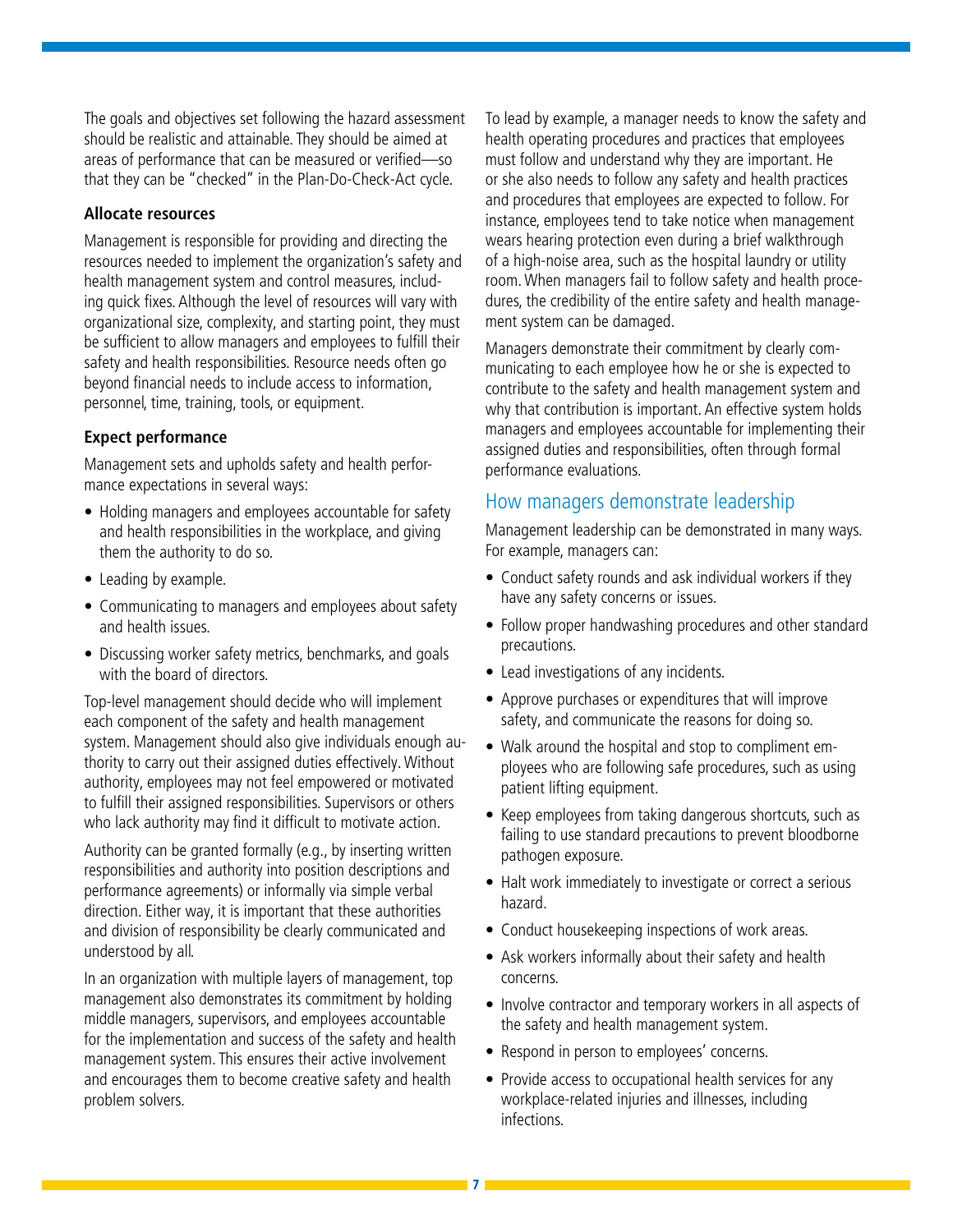- Begin meetings with discussions of the safety and health management system and what it is achieving.
- Attend meetings of the safety and health committee (if one is used).
- Become a visible proponent of safety and health management system outside the organization.
- Include safety and health messages and reminders in their public statements, written products, and web page.

These are just a few examples of the many techniques managers can use to demonstrate safety and health leadership to "walk the talk." The key is for management's commitment to the safety and health management system to be visible, regular, and consistent—making it clear that employee safety and health not only matters but comes first.

### Special considerations for worksites with multiple employers

Increasingly, U.S. businesses in all types of industries, including hospitals, are relying on on-site contractors for certain work—in the case of hospitals, housekeeping and environmental services, dietary services, laboratory services, IT services, and facility maintenance and renovation. Some of this work can be hazardous. Many hospitals also work with doctors who are independent contractors with hospital privileges.

In these situations, the safety and health of hospital employees can depend on whether contractor employees are following safe procedures, and vice versa. Such circumstances demand special considerations to ensure that all employees are protected. For example:

- Hospital management can demonstrate a commitment to safety and health by insisting that all contractor employees be trained and follow a single set of safety and health practices and procedures.
- The hospital might require contractors to have their own safety and health management systems in place and keep good safety and health records.
- The hospital needs to establish and implement a procedure for exchanging information with each contract employer about hazards and control measures before work starts and as conditions change. This information should be enough to enable each employer to assess the hazards its workers will encounter and avoid creating hazards to workers on the site. Contract employers may also need to communicate with one another.
- Contract employers need to coordinate their safety and health management systems with host employers to eliminate gaps in protection for employees.
- All employers on the site need to coordinate work operations closely.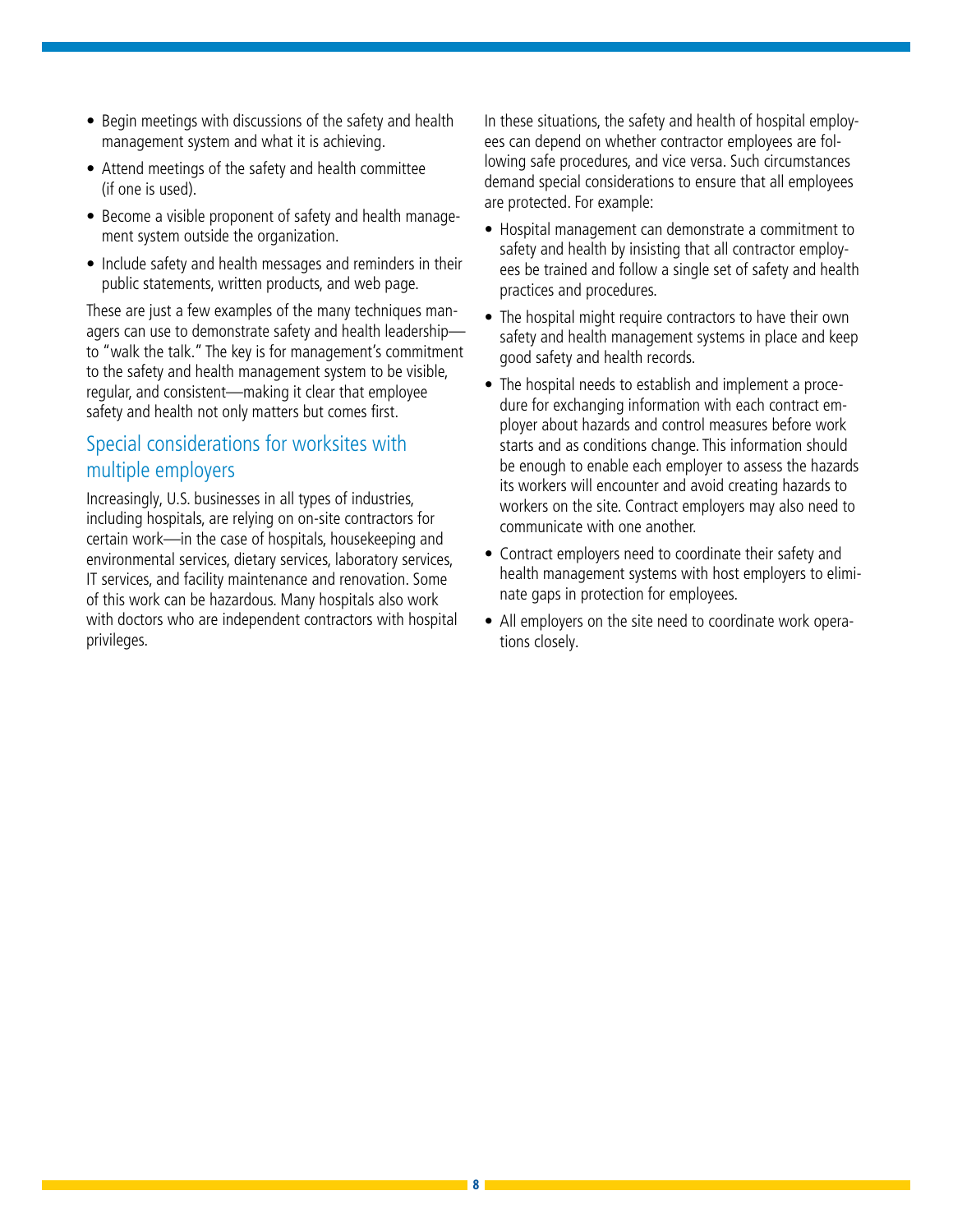### **Management leadership: best practices and examples**

### University Medical Center at Brackenridge: a high reliability safety culture starts at the top

Many hospitals are just now opening their eyes to the hazards faced by healthcare workers. UMC Brackenridge in Austin, Texas, admits that it was in the dark about its safety performance in 2005, when a board member asked "How safe are we?" This question prompted a rush to investigate injury and illness rates at similar hospitals. The safety staff was pleased to report back that UMC Brackenridge was "close to being best in class." The board responded: "Well, how safe is the safest class? Because that's where we want to be." Receiving such a clear message helped the team to start down its path toward safety excellence.

Now, UMC Brackenridge empowers its associates with tools, resources, authority, and accountability that make it possible for all employees to integrate associate safety into their daily activities, just as they do for patient safety. Empowerment starts with strong messages from top management emphasizing the linkage between associate safety and quality of patient care. To help associates become comfortable intervening, all receive training in a "high reliability" culture of safety. This includes teaching them to handle safety issues with dignity using the "language of care." For example:

- It's not a "near miss"; it's a "good catch."
- "I have a concern."
- "Hey, can I help you find some floor signs?"
- With patients: "We're doing for your safety."

People who show a strong interest in safety are designated as "safety coaches" and receive additional training. Their job is to lead by example and encourage others to speak up.

In response to any good catch, the Chief Operating Officer (COO) may respond with a handwritten note thanking the associate—often later the same day. Associates reporting good catches are also recognized on bulletin board postings.

#### Recognizing a "Good Catch"



At UMC Brackenridge, the Chief Operating Officer sends a note and a small gift to thank an associate who makes a "good catch" by reporting a safety concern or a nearmiss event.

### "Felt leadership" at Saint Thomas Midtown Hospital

"Felt leadership" is a concept embraced by safety leaders who believe they can make a profound organizational impact by treating safety as a core business value. Employees who "feel" this leadership through the words and actions of top management come to believe that safety is a paramount organizational concern, on a par with quality, productivity, and financial performance.

At Saint Thomas Midtown Hospital in Nashville, Tennessee, COO Renee Kessler ensures that associates feel safety leadership every day. First, she speaks the language of safety, having taken the time to learn what the safety experts do and the meaning and interpretation of safety metrics such as days away, restricted, and/or transferred (DART) case incidence rates and total case incidence rates (TCIRs). She shares her passion for safety with every new associate as part of orientation, and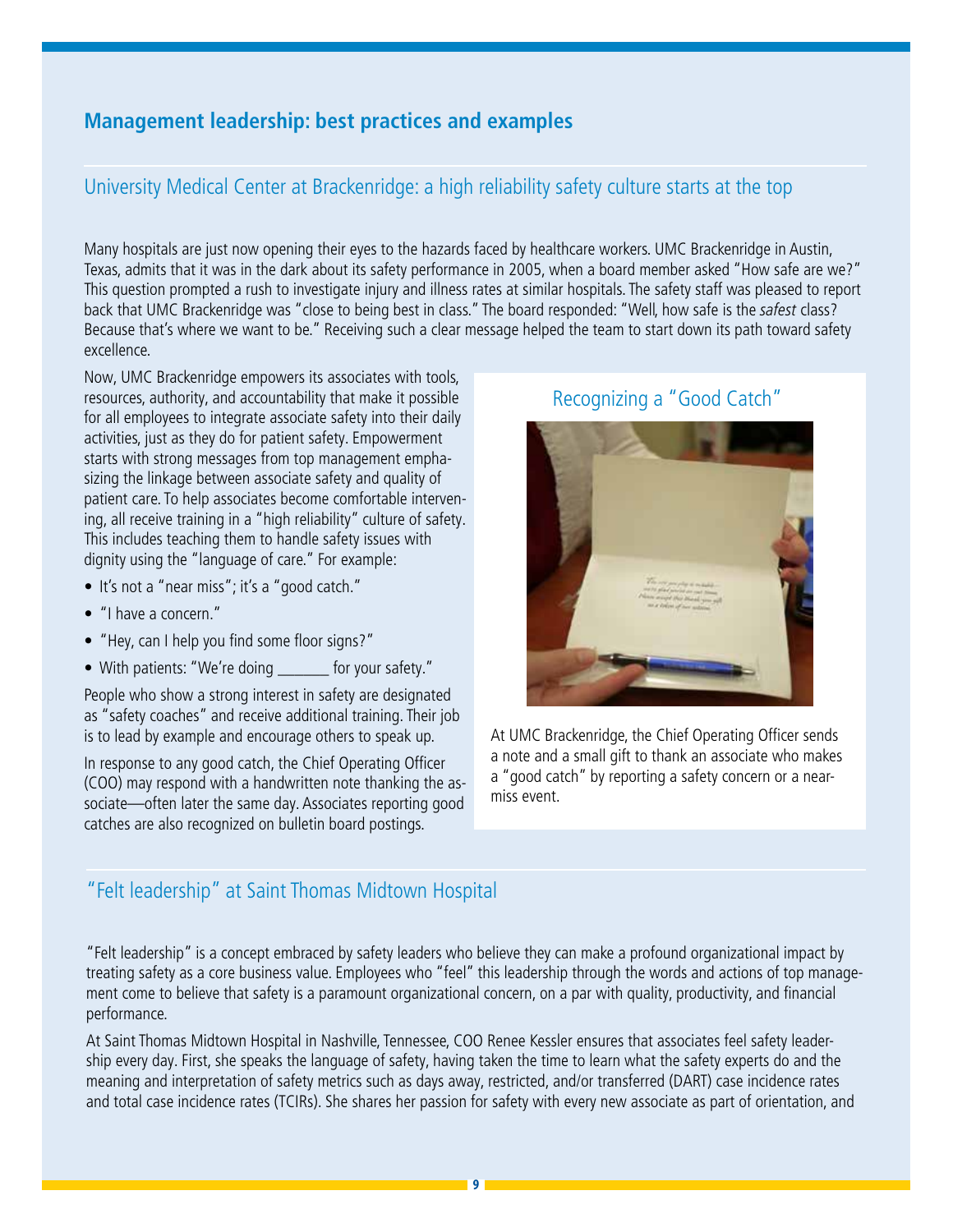she stresses how ensuring a safe workplace is a core value at Saint Thomas Midtown Hospital. Every day, the COO or another member of the senior management team leads a "safety huddle," during which associates share (with management and each other) what is going right and where there could be problems; every other week, senior managers conduct safety walkarounds, making themselves available to ask associates about their concerns or ideas.

As a result, associates describe their management team as "open and approachable" and the working atmosphere they have created as "family-like."

#### Felt Leadership in Action



Saint Thomas Midtown Hospital's COO leads a daily safety huddle.

#### Blake Medical Center: visible and accessible leadership

At Blake Medical Center in Bradenton, Florida, Chief Executive Officer (CEO) Dan Friedrich encourages employees to email him with questions, concerns, and suggestions, including questions about safety. Employees may remain anonymous if they wish. Friedrich receives more than 500 of these "Ask Dan" questions every month. He consults his management team, responds to questions personally, and shares his answers with the entire staff.

The CEO also includes safety messaging in his weekly communications to staff. The COO notifies the staff each year when he finds out how much money the hospital has saved by keeping injury costs low. When the hospital is able to purchase new equipment as a result of these savings, he credits the staff for its dedication to keeping the workplace safe.

#### Open Lines of Communication



Blake Medical Center's "Ask Dan" campaign encourages all employees to share their questions and thoughts with the CEO.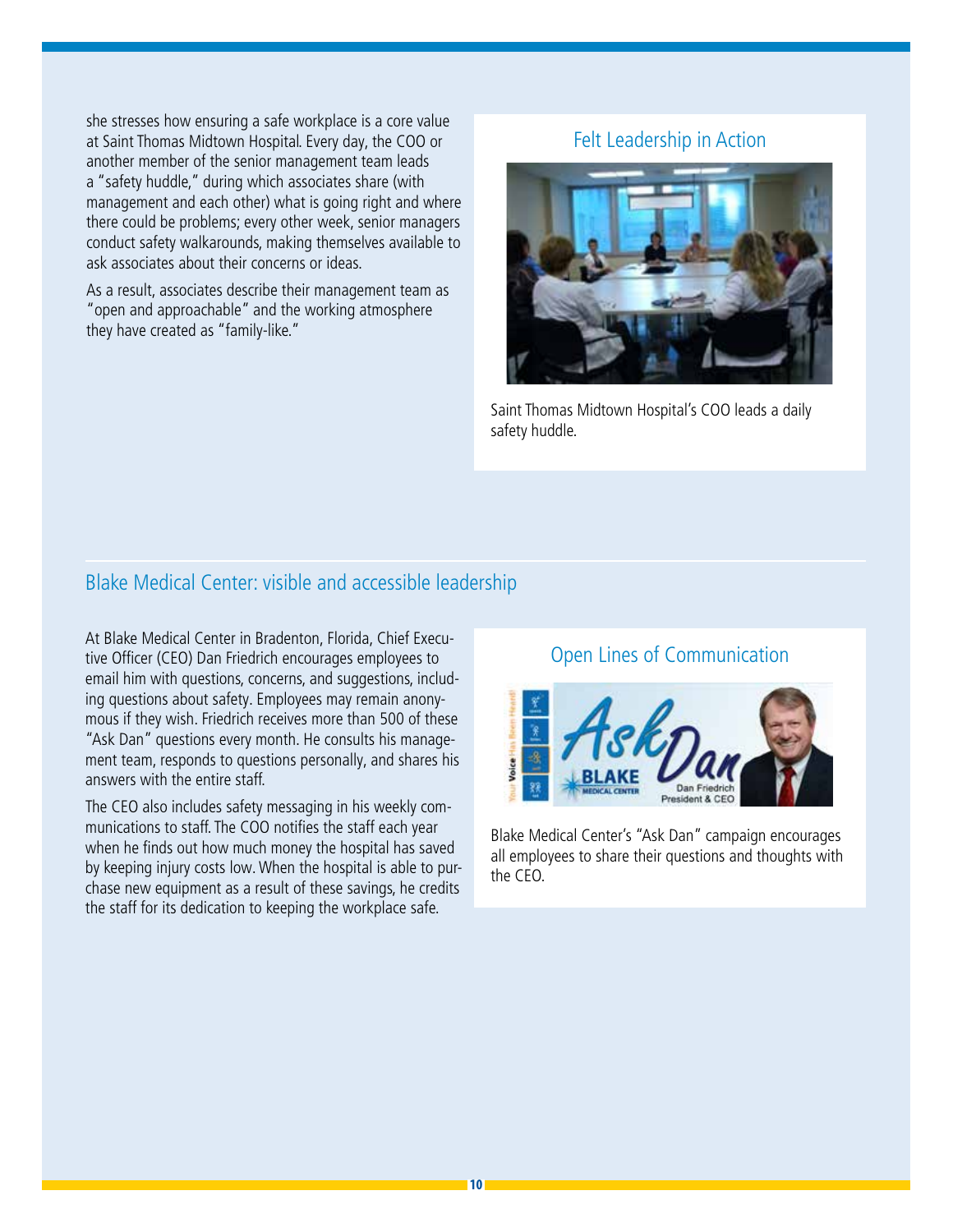### Lima Memorial Health System: leading by example

At Lima Memorial Health System (Lima, Ohio), associates often remark about the family atmosphere. This environment promotes retention and fosters a culture in which employees look out for each other's safety.

Many associates live in the community and their children attend school together; as a result, associates report that they know each other well and tend to be comfortable discussing safety concerns, regardless of the traditional clinical hierarchy. Managers also play an important role by setting the tone for safety. Lima Memorial's previous CEO had a passion for safety, which led him to join OSHA's Voluntary Protection Programs. The hospital's occupational health practice was growing at the time, so protecting the hospital staff seemed like a natural way to "walk the walk." The current CEO shares this passion for safety, and so do other managers. It is not unusual to see managers picking up trash, cleaning spills, and taking pride in making their units safe. Managers also set a positive tone by referring to staff as "associates" and by investigating safety incidents using a "Just Culture" approach, which involves examining processes before blaming individuals. This type of leadership by example promotes a culture of safety throughout the workforce.

### Southern Ohio Medical Center: living the values

At Southern Ohio Medical Center (SOMC), a 221-bed acute care facility in Portsmouth, Ohio, safety is one of the hospital's five core values, along with quality, service, relationships, and performance. Safety-related purchases can be made by anyone. They must be based on evidence and accompanied by a business plan, but—assuming the facts make the case— "safety trumps all."

SOMC's Safety Committee is part of the hospital's board of directors and is engaged in high-level decision-making. A Safety Leadership Team that reports to the Safety Committee includes representatives of most departments. The Leadership Team meets weekly to review incidents, discuss safety ideas, and develop proposals for practices and policies to ensure continuous improvement in SOMC's safety record.

"When we get a requisition for equipment or a facility renovation or some new system or program, we require a justification. If it's safety-related, it's pretty much automatic we are going to fund it. Safety trumps all."

—John Gleckler, Chief Financial Officer

#### Safety Team at Work



SOMC's Safety Leadership Team meets weekly to review incidents and discuss ideas for continuous improvement.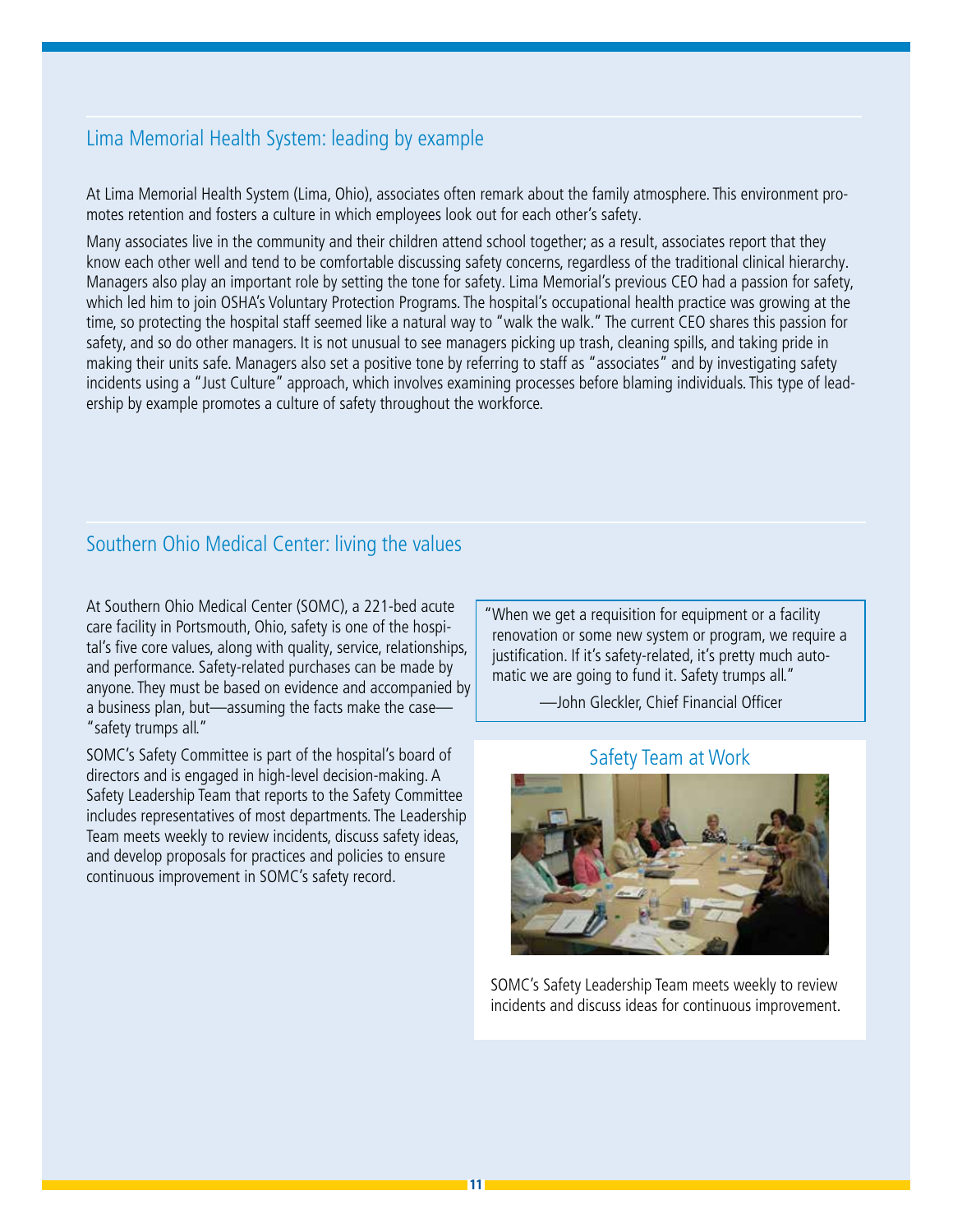### St. Vincent's Medical Center: understanding the return on investment in safety

Safety managers often struggle to calculate or explain the "return on investment" (ROI) of a safety improvement. This can sometimes inhibit good ideas from being brought forward for consideration. At St. Vincent's Medical Center in Bridgeport, Connecticut, senior executives have an enlightened view of ROI. They emphasize evidence-based decisions (Has another hospital used it? Was it successful?), but when it comes to safety, they trust their safety staff and workforce to make sound recommendations.

In one example, the hospital's occupational health specialist wanted to recommend baseline eye exams to help monitor exposure of associates working with lasers, but was hesitant because of the cost. When the recommendation went forward, however, he was surprised and pleased that it was approved without further discussion.

Managers also understand that great ideas often come from those who work closest to the issue. They encourage suggestions through a "Bright Ideas" program that recognizes and rewards associates who contribute to increased efficiency,

#### A Bright Idea



Safety managers Joe Laveneziana and Joanne Velardi show off St. Vincent's SOMA bed, which replaced the use of "sitters," prevented patient falls, reduced opportunities for patient violence against associates, and saved the hospital money.

help save the hospital money, or improve safety. One success story from this program was an associate who suggested an alternative to the hospital's use of "sitters," who monitor patients subject to falling, wandering, confusion, aggression, or seizures. This associate had found that hospital beds that come equipped with a safe enclosure could be rented for approximately \$50 per day. After review by the Nursing Shared Governance Council, a pilot plan was approved; the successful pilot then led to a house-wide rollout of the bed. Careful selection of patients who benefit from use of the enclosure bed has contributed greatly to a decrease in falls as well as to a significant decrease in the use of sitters. For her efforts, hospital management awarded this associate a \$2,000 check, presented in front of her co-workers in a "Publisher's Clearinghouse" style.

#### Cincinnati Children's Hospital: a passion for safety

Cincinnati Children's Hospital (Cincinnati, Ohio) is recognized as one of the nation's top hospitals for children. It has also become a leader in workplace safety. This drive for safety began in the 1990s with the bold vision of a CEO and chairman who believed in transparency, sharing data, and longterm improvement, particularly as it relates to patient safety and quality of care. In more recent years, hospital leaders have expanded this vision to encompass employee safety. This vision has spawned initiatives that have led to sizable reductions in injury rates.

Cincinnati Children's Hospital designates a "safety officer of the day," and every day begins with two check-in meetings that are attended by representatives from all departments. The agenda always includes a review of recent safety incidents and concerns. As Occupational Safety and Employee



At Cincinnati Children's Hospital, safety incidents and concerns are reviewed at daily check-in meetings.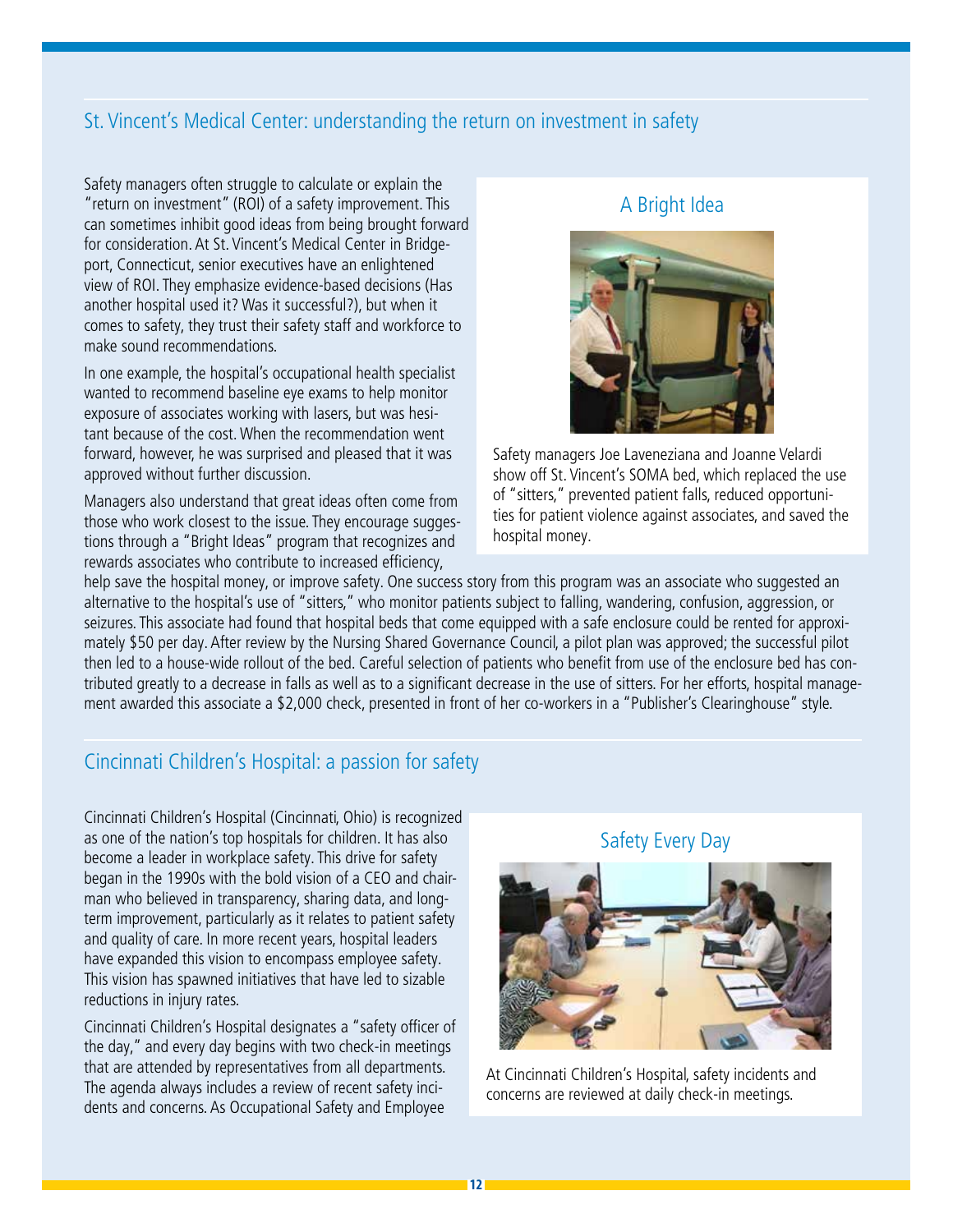Health Director Alison Muth explained, "Starting the day without these meetings would be like pulling out of the driveway without your seatbelt on."

The leaders of Cincinnati Children's Hospital have promoted safety excellence in several ways:

- Top administrators are driven to create a safe workplace. The CEO sets ambitious safety goals in the hospital's strategic plan, and the Chief of Medical Operations inspires physicians to care about safety, noting the story of a colleague who died from hepatitis contracted through a sharps injury. The hospital has designated a Chief Safety Officer, a pediatrician by training who is passionate about safety.
- For more than a decade, top administrators have emphasized transparency in all things, including data. Workplace safety statistics are broken down by unit and shared with all employees.
- Leaders encourage outside perspectives on safety. The hospital's James M. Anderson Center for Health Systems Excellence uses "improvement science" principles—initially developed in other industries—to improve quality, safety, and productivity. Most of the hospital's safety staff have worked in construction, manufacturing, and other industries that have historically had a greater emphasis on occupational safety and health. Both the current and previous CEOs have run non-healthcare companies and recognize the value of a safe workplace.

### Tampa General Hospital: a team of champions

Many of the safest hospitals have "safety patient handling champions." Tampa General Hospital, in Tampa, Florida, is no exception.

The hospital administration supported the development of an injury prevention program in 2000. A full-time physical therapist was hired to evaluate employee injuries and develop hospital-wide programs to prevent injuries. The hospital also initiated the use of "lift teams"—two-person teams who specialize in using equipment to lift and transfer patients. The COO and Chief Nursing Officer have both become staunch advocates for the injury prevention and lift team programs. The COO, a former nurse, understands the daily challenges that nurses face—particularly when it comes to moving patients. She also makes an effort to involve the hospital's Injury Prevention Coordinators in planning new construction and renovations.

### Championing Safe Patient Handling



Safe patient handling champions at Tampa General Hospital made this staff of lift teams a reality.

Two other safe patient handling champions are Employee Health Services Director JoAnn Shea and Injury Prevention Coordinator Manon Short. They both have been persistent leaders who have pushed for continual improvement and support their case with solid data. They worked for years to build their case for implementing, expanding, and investing in the hospital's lift teams. Through their hard work and perseverance, they convinced top management to make a sizable investment in staff and equipment—an investment that has since paid huge dividends.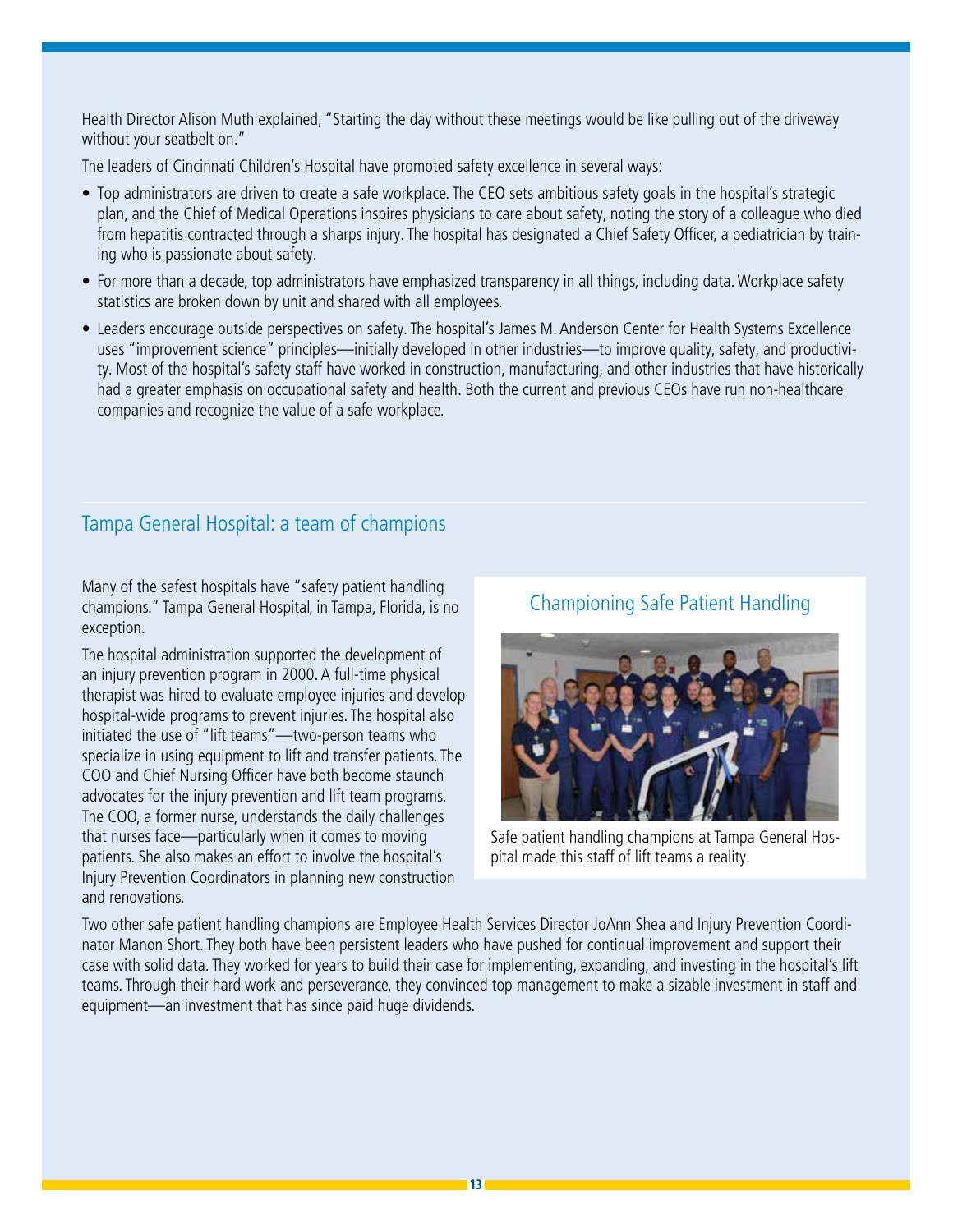### Ascension: lead from the top but encourage innovation

Ascension is the nation's largest Catholic and largest non-profit health system, and the third-largest system (based on revenues), in the United States. Its mission-focused health Ministries employ more than 150,000 associates and 113 operating hospitals. Ascension has been committed to providing "healing without harm" for some time, and has embraced high reliability principles and practices to convert its culture to support its goals in this area. After seeing the impact that an empowered and engaged workforce had on improving patient safety efforts, Ascension recognized this foundation could be used to address workplace safety.

Ascension's leadership was aware of OSHA's VPP and decided to pilot a safety and health management system at three hospitals: University Medical Center at Brackenridge (Austin, Texas), Saint Thomas Midtown (Nashville, Tennessee), and St. Vincent's Medical Center (Bridgeport, Connecticut). Bob Williamson, Director of Associate Safety in Ascension's system office, took a collaborative approach to champion the initiative. He believes that hospitals that have been through HRO have done most of the hard work called for under a safety and health management system. What they need most is verbal support and messaging that employee participation and involvement is the key. That approach proved to be successful. As Stuart Marcus, President of St. Vincent's, puts it: "The key to the culture change was transparency. Once we established that under HRO, it was very easy [to turn our attention to worker safety]."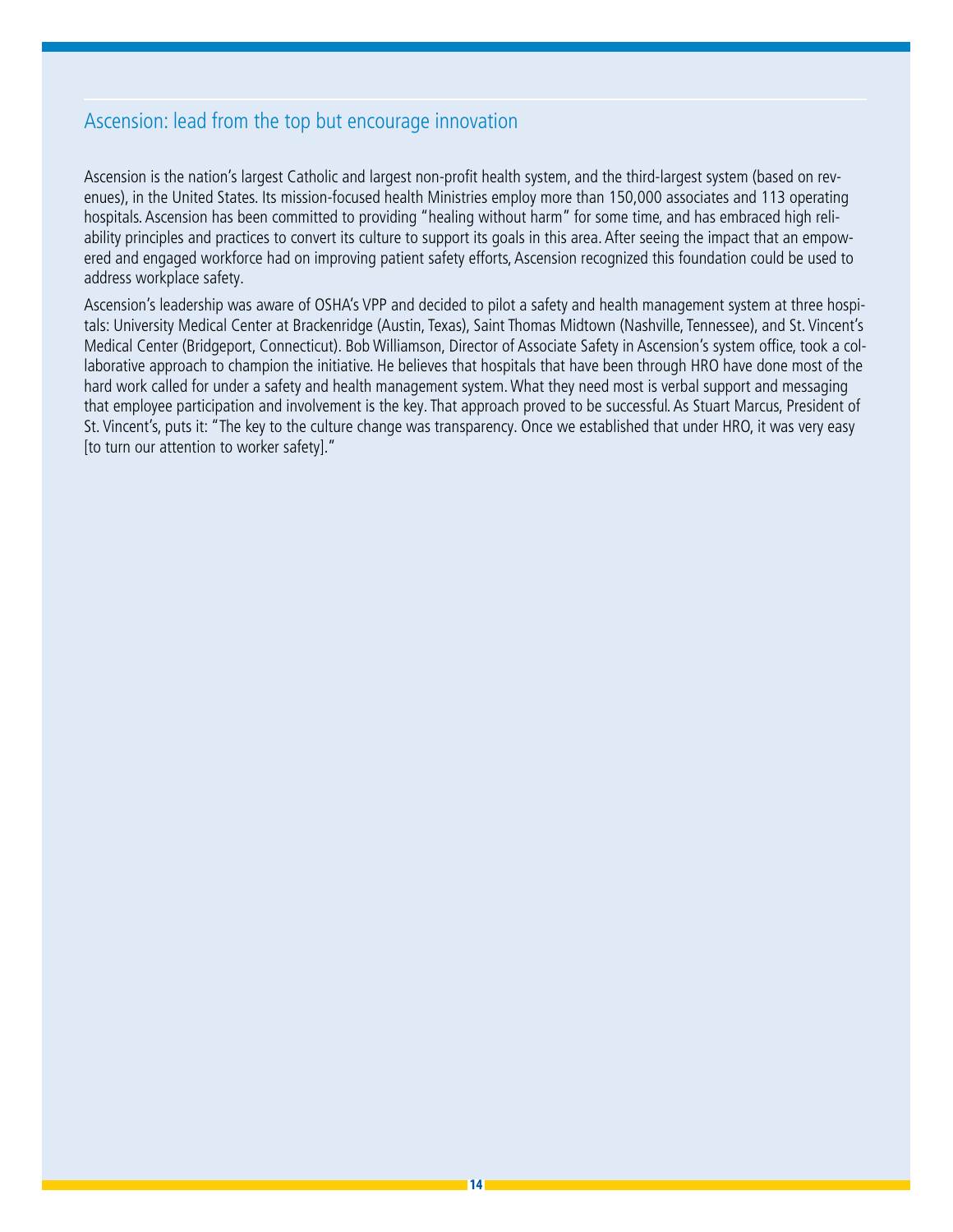### **2.2 Employee participation**

### What employee participation means

Employee participation in a safety and health management system means that:

- Employees participate in designing, implementing, and evaluating the system, investigating incidents, and making recommendations for improvement.
- The safety and health management system incorporates employees' distinct understanding of workplace hazards and how to protect employees from those hazards.
- The safety and health management system clearly spells out management's responsibilities for supporting employee involvement.
- Employees trust that management will take their concerns seriously. They do not fear reprisal for voicing concerns.

Management leadership and employee participation go hand in hand to build a workplace culture that fosters safety and health. They are widely regarded as the two most critical elements of a safety and health management system.<sup>6,7</sup>

### Why employee participation is important

The success of any safety and health management system depends on employee support because:

- All employees in the organization play a crucial role in safety and health.
- Employees are a tremendous safety and health resource they have a distinct perspective about safety and health hazards in their workplace.
- Employees are more likely to support and use a system that they helped to build.
- Employee involvement in safety and health decisions results in better decisions and more effective protection.

There is a clear consensus among employers, employees, and safety and health professionals, in both the public and private sectors, that employee participation saves lives and prevents injuries and illnesses. The more employees are involved in a safety and health management system, the greater the

likelihood of success. After all, who has better knowledge of workplace hazards and possible solutions than the employees who face those hazards during their work? Who has more incentive to design and implement effective safety and health practices than the employees who are likely to be injured? Who can better judge whether the system is working effectively? Active participation empowers employees and gives them a sense of responsibility and ownership in the system that ultimately translates into consistent concern for their own and their coworkers' safety and health.

Employee participation can also have broader organizational benefits. Employees tend to be more satisfied and productive when they are encouraged to offer their ideas and when they see their contributions being taken seriously.<sup>8</sup> Engaging employees in dialogue with management and each other about safety and health can lead to improved relationships and better overall communication. By listening to workers, employers might find that they can obtain more valuable information than they would from hiring expensive safety and health professionals.<sup>9</sup>

### What employee participation involves

#### **Overview**

The best approach to employee participation in a safety and health management system varies among workplaces, depending on such factors as the nature of the hazards, workplace size and structure, the workplace safety and health culture, past experience with employee participation, available resources, the presence or absence of a union, and relevant OSHA standards and state or local laws. At each workplace, management will need to consult with its employees to determine the best way for employees to participate. At unionized workplaces, union support is critical for meaningful employee involvement. Experience has shown that conditions for employee participation are optimal when:

• Both management and employees are committed to elevating workplace safety and health to the highest priority and to building a culture of safety throughout the organization.10

- <sup>9</sup> Braun, T., and C. Bauroth. 2007. Evaluate your safety program. Food Logistics. September.
- 10 Boden, L.I., J.A. Hall, C. Levenstein, and L. Punnett. 1984. The impact of health and safety committees: A study based on survey, interview, and Occupational Safety and Health Administration data. Journal of Occupational Medicine. 26(11): 829-834.

<sup>6</sup> LaMontagne, A.D., E. Barbeau, R.A. Youngstrom, M. Lewiton, A.M. Stoddard, D. McLellan, L.M. Wallace, and G. Sorensen. 2004. Assessing and intervening on OSH programmes: effectiveness evaluation of the Wellworks-2 intervention in 15 manufacturing worksites. Occupational and Environmental Medicine. 61(8): 651-660.

<sup>7</sup> Huang, Y.H., M. Ho, G.S. Smith, and P.Y. Chen. 2006. Safety climate and self-reported injury: Assessing the mediating role of employee safety control. Accident Analysis and Prevention. 38(3): 425-433.

 $^{\circ}$  Huang, Y.H., M. Ho, G.S. Smith, and P.Y. Chen. 2006. Safety climate and self-reported injury: Assessing the mediating role of employee safety control. Accident Analysis and Prevention. 38(3): 425-433.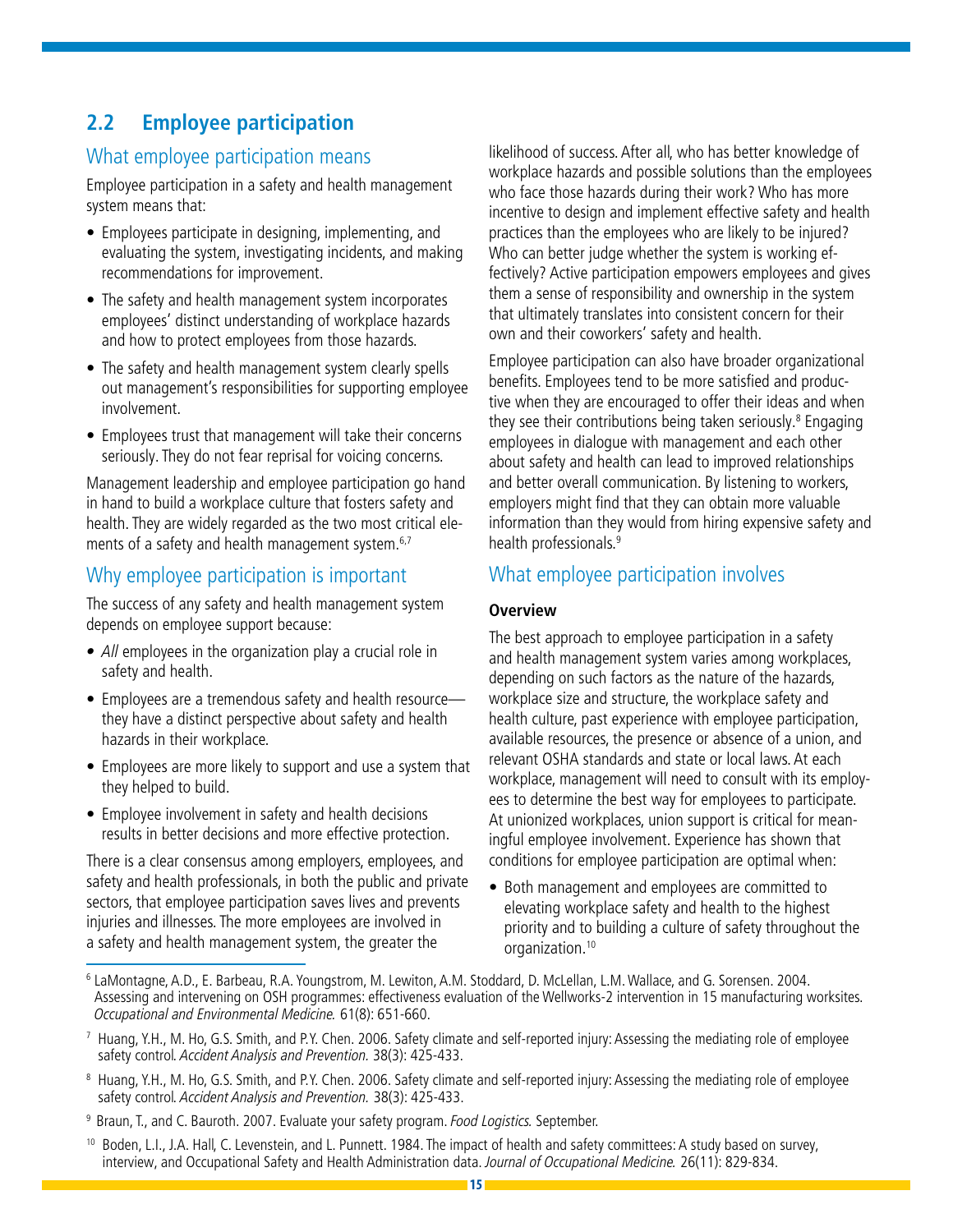- Management and employees can work in an atmosphere of mutual respect and trust.
- Employees are involved in the safety and health management system as broadly as possible from the very beginning.
- Employee participation is active—for example, they develop system goals and objectives, develop rules and procedures, identify and resolve issues, and make presentations at safety and health meetings.
- Employees are convinced that management wants their participation and will take their input seriously.
- At unionized sites, authorized representatives work jointly with managers and employees to develop and implement the safety and health management system.
- Employees are aware of their rights of protection from harassment or retaliation when they get involved in safety and health activities or report safety and health concerns.

At many worksites, contractor and temporary employees work alongside regular employees. Involving contractor and temporary employees in the safety and health management system can ensure not only that they receive the benefits of the safety and health management system but that their insights contribute to its overall effectiveness.

#### **Encourage employees to participate**

Employees are likely to participate only if they see that their management is genuinely committed to safety and health and truly values their input. Employees often have a keen sense for management's intentions and cannot be expected to fully participate if they feel their work is merely part of a sham or "window dressing" exercise. Section 1, "Management Leadership," describes how management can demonstrate its commitment to developing an effective safety and health management system.

In addition to demonstrating commitment, managers may need to explicitly encourage employees to participate. They can do this by:

- Reassuring employees that their input is important and valued, and will be considered.
- Providing mechanisms for employees to participate during their working hours. These could include establishing a standing safety and health committee, having an opendoor policy for employees to talk to managers about safety and health ideas or issues, and establishing a reporting system for close calls. Management must follow up to avoid discouraging employee input.

Finally, employees should participate not only in designing the safety and health management system but also in implementing it in response to workplace changes and lessons learned.

#### **Involve employees in all aspects of the safety and health management system**

Virtually every aspect of a safety and health management system can benefit from employee involvement. For some areas, such as hazard identification, hazard control, and incident investigation, employee involvement can be critical to the program's success. Therefore, management should ensure that employees are encouraged and able to participate throughout all stages and in all aspects of safety and health management system design and implementation.

Employee involvement can take many forms, depending on the situation and needs of the workplace. For example, employees can:

- Report hazards and be involved in finding ways to correct problems.
- Serve on joint labor-management safety committees and other advisory groups.
- Analyze routine hazards in each step of a job or process.
- Document safe work practices.
- Conduct workplace inspections.
- Develop and revise safety rules.
- Participate in injury and close-call incident investigations.
- Train current coworkers and new hires.
- Develop, implement, and evaluate training programs (see "Education and Training").

#### **Give employees access to safety and health information**

Where possible, employers should offer employees every piece of information they can use to understand safety and health hazards and risks and identify protective measures. In particular, employers must continually provide convenient access to the most up-to-date information employees need to protect themselves from workplace hazards. This information may include Safety Data Sheets; chemical and equipment manufacturers' safety recommendations; injury, illness, and infection data (aggregated to eliminate personal identifiers), and results of any environmental exposure monitoring conducted in the workplace.<sup>11</sup> This is especially important in workplaces where frequent changes in materials, processes, or procedures may introduce new hazards or increase existing ones.

<sup>11</sup> For example, results of monitoring for chemicals such as formaldehyde, glutaraldehyde, or xylene, or radiation dosimetry results.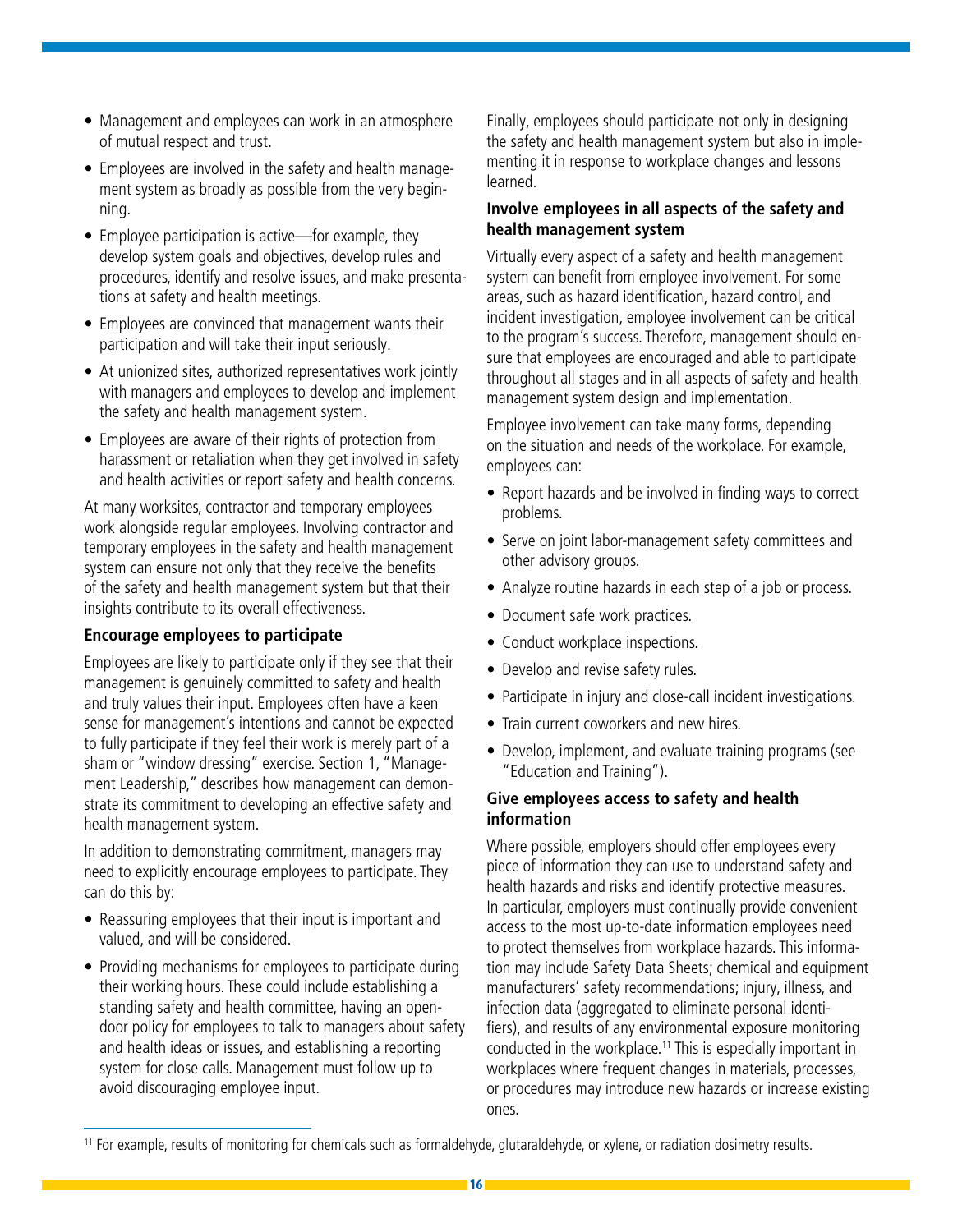Employers also should consider giving employees access to information they would not otherwise have—information normally considered within the realm of management only such as results of incident investigations. Sharing relevant safety and health information from these sources fosters trust and allows employees to do their own analyses and back up their recommendations with facts. This gives employees greater confidence to contribute ideas. It also promotes broader consensus on the most important safety and health risks and most appropriate protective measures at a facility. This, in turn, leads to a more effective safety and health management system and greater employee participation in its implementation.

#### **Encourage reporting of safety and health concerns**

Employees are often in the best position to notice safety and health concerns—for example, workplace hazards, unsafe work practices, or actual incidents. ("Incident" means an accident, an injury, a serious illness, or a close call.) Whatever the hazard, the safety and health management system cannot operate optimally without employees reporting these concerns. To encourage reporting, management must provide clear mechanisms for employees to voice concerns.

To overcome this barrier, management must foster a culture in which employees understand that management will only use the reported information to improve workplace safety and health and never for any type of retribution. Management can promote this type of culture by, for example, providing a timely response to employee concerns, clearly communicating this response to employees, and involving employees in correcting problems.

#### **Remove barriers to participation**

Engaging in prejudicial treatment of employees for reporting safety and health problems is illegal: see Section 11(c) of the Occupational Safety and Health Act. But even without obvious discrimination, some employer practices may discourage employees from fully participating in the safety and health management system. To participate meaningfully, employees must trust the process. They must perceive the safety and health management system's design and implementation as an open process and believe that there will be no retaliation from managers or their peers for voicing or reporting their

safety and health concerns. They must feel that all ideas are welcome and will be given due consideration. During incident investigations, for example, employees who perceive the investigation to be a full and open search for the "root cause" (even if that cause points to a management failure) are much more likely to participate and contribute.

Managers need to ensure that employees from all levels of the organization can participate, regardless of their skill level, education, or language proficiency. They also need to ensure that existing programs and policies (such as incentive, drug testing, and disciplinary programs) do not create barriers to participation. For example, an incentive program that awards supervisors or employees a bonus or other rewards for maintaining an injury-free workplace could discourage reporting of injuries or other safety and health concerns if employees perceive that their supervisors or coworkers will retaliate if they report an injury. Employees may be concerned that reporting may jeopardize compensation or performance appraisals for them or others (such as supervisors), or that they will be transferred, demoted, or harassed in some other way. These types of programs should be reviewed and modified or discontinued if they send the wrong message to employees. However, incentivizing activities that strengthen employee participation in the safety and health management system (e.g., involvement in safety and health committees, reporting good catches) can send the right message to employees and should be considered.

Employers may face particular challenges when trying to engage workers who feel marginalized when it comes to workplace issues. In a hospital environment, for example, service and support staff may be hesitant to engage with medical and administrative staff. Acknowledging hierarchical relationships that may exist, and their potential to undermine both patient and worker safety, is a starting point. Encouraging professional staff to initiate and engage support staff in discussions around safety and health issues will help. Recognizing those who do step forward and participate or contribute will send the message that the organization cares and wants to hear from everyone.

Finally, employers should authorize sufficient resources to facilitate participation—for example, by holding safety and health meetings during an employee's regular working hours.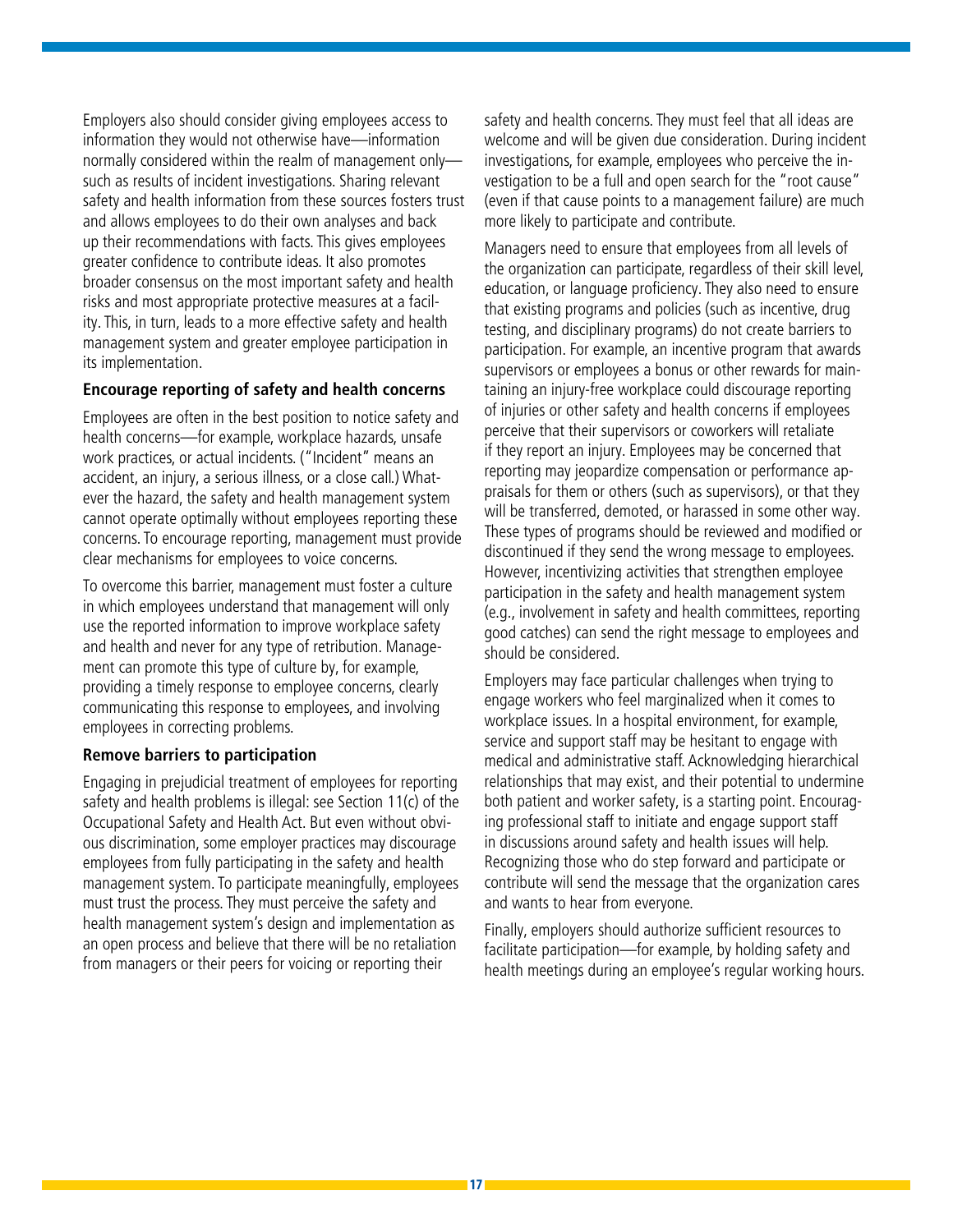### **Employee participation: best practices and examples**

### St. Vincent's Hospital: looking out for each other

St. Vincent's Medical Center in Bridgeport, Connecticut, promotes the HRO concept of "200 percent accountability," which teaches associates to watch out for each other. An exemplary incident showed management that the message was getting across: an administrative clerk, responsible for verifying timesheet information, noticed that an associate was working excessive hours and was concerned for the associate's health and safety (as well as possible effects on others, including patients). Even though it was not her responsibility to do so, she reported her concern to the safety team. The safety team intervened to assist the associate.

Joanne Velardi, Director of Occupational Health, Wellness, and Rehabilitation, recounted a similar incident: "We had a secretary pull a physician aside and say she was concerned for patient safety because she saw him enter a room without washing his hands. He was so surprised he wrote a letter to management asking she be recognized for caring so much that she would stick her neck out like that."

#### Speak Up for Safety



A poster at St. Vincent's Medical Center reminds associates to voice their safety concerns.

### Saint Thomas Midtown Hospital: a few good catches

Many hospitals have adopted electronic systems that allow employees to report patient injuries, worker injuries, and close calls (or "good catches"). However, simply having these systems does not guarantee that employees will use them. At some hospitals, employees may be reluctant to report an incident or have a concern that they feel as if they are reporting into a vacuum—especially if they reported previous concerns that were never investigated or addressed. Worse, some employees may fear that reporting an incident could lead to punishment.

Saint Thomas Midtown Hospital (Nashville, Tennessee) has promoted reporting through a concerted effort to acknowledge and reward its associates for reporting, involve them in finding solutions, and dispel the misconception that incident reporting is a punitive process. Safety managers respond to every report promptly and provide progress reports on efforts to fix problems. When an associate is injured or involved in a "good catch," Saint Thomas Midtown Hospital typically involves him or her in investigating the incident and improving

#### Making Reporting Routine



Saint Thomas Midtown Hospital encourages associates to report every injury and "good catch."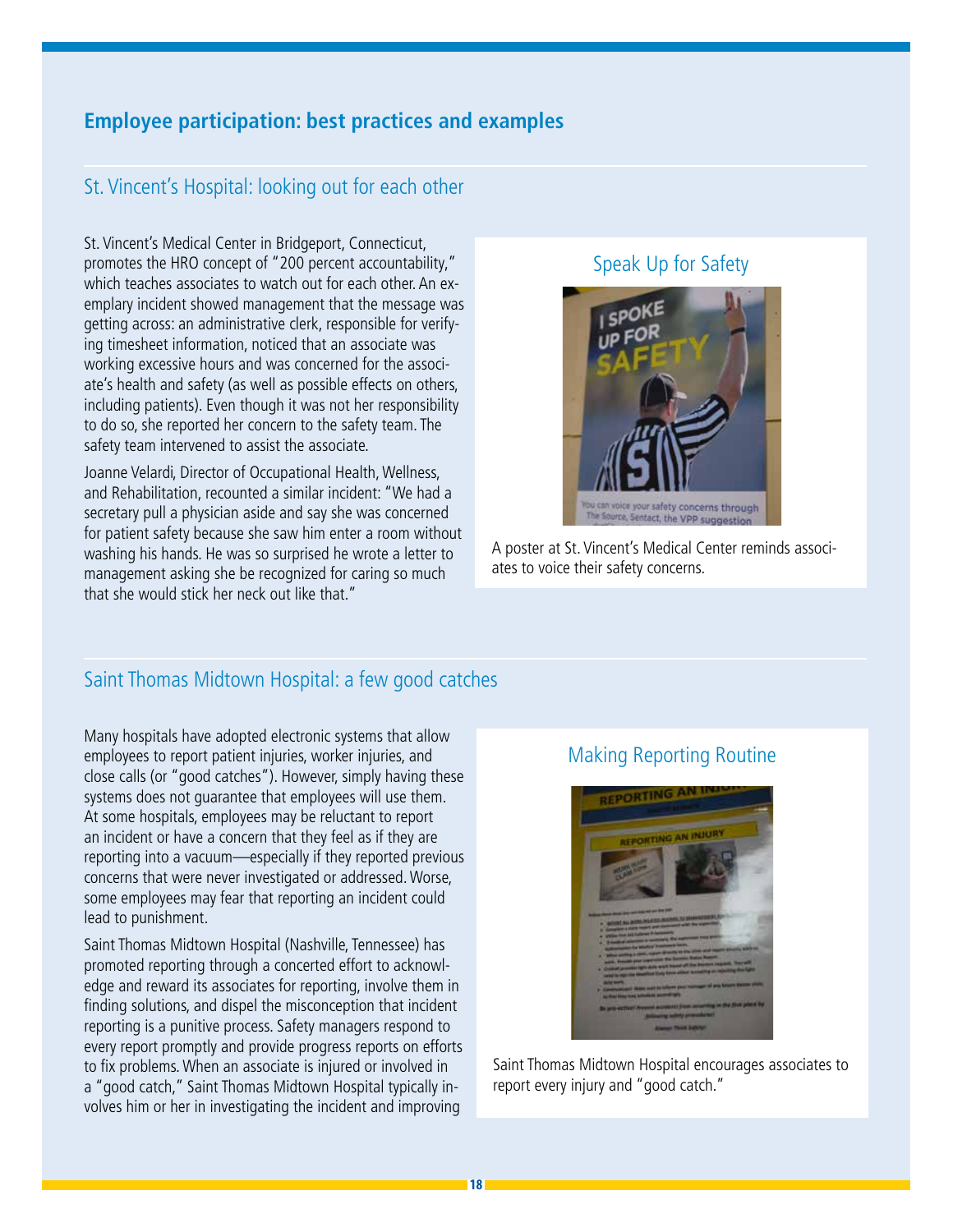processes to prevent future occurrences. In addition, every associate who submits a "good catch" is entered into a monthly drawing to win a prime parking space and a bowl of candy.

Issues that Saint Thomas Midtown Hospital has addressed through this system include:

- Compressed gas cylinders found unsecured.
- Contaminated sharps sent to sterile processing without safety devices engaged.
- Slick/wet floors (workers now barricade the area they are working on and do one side of the hallway at time, allowing safe passage through hallways).
- Tangled/dangling cords that present a trip or electrical hazard (these have been tied up by maintenance).
- Bed/sequential pressure device pump cords plugged in across walkways, creating a trip hazard (these are now plugged in at the head of the bed, eliminating the hazard).

### Blake Medical Center: a team approach

At Blake Medical Center in Bradenton, Florida, 28 employees serve on the committee that oversees the hospital's occupational safety efforts. These employees collectively cover all the hospital's major units and departments, so that every group of employees has a liaison on the committee. Having such a large committee helps to spread the work and reduce the burden on any one person. Blake conducts a careful quarterly inspection of the entire hospital and grounds, and by delegating pieces to dozens of people who know their own departments well, the center has been able to run these inspections efficiently and effectively.

All but three of the committee members are front-line staff (i.e., people who work directly "on the floor"). Blake's safety managers make a concerted effort to rotate one-quarter of the committee seats every year to ensure a continual supply of fresh ideas and perspectives.

### Strength in Numbers



Blake Medical Center's safety team incorporates staff from every major department, ensuring "eyes and ears" throughout the hospital.

### Lancaster General Hospital: breaking barriers

Lancaster General Hospital in Lancaster, Pennsylvania, uses a variety of methods to engage all employees in its "culture of safety" and to overcome the hierarchical barriers that are often found in hospitals.

At Lancaster General, physicians are engaged as partners in safety and serve on safety-related committees, including the Environment of Care Committee. In addition to the safety persons in the Employee Health and Safety Department, the hospital has a full-time safety officer who coordinates safe practices with surgeons and other operating room staff.

Lancaster General is also part of the growing number of hospitals that have implemented "no passing zones": clearly marked areas where all employees—from orderlies to physicians—are obligated to respond to patient fall alarms. An employee may not simply pass through one of these zones. The effect: quicker response times, fewer patient falls, more satisfied patients,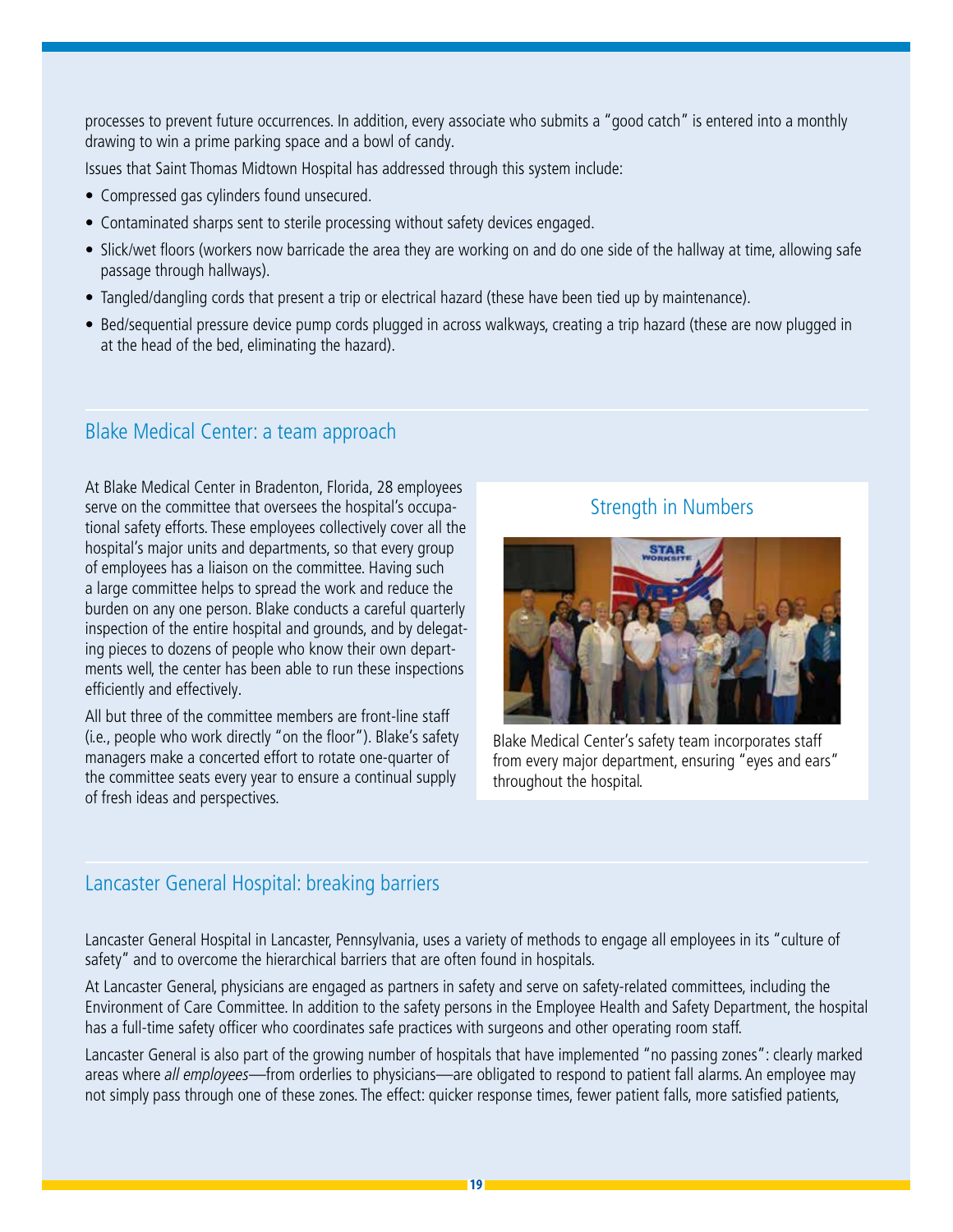and a flatter hierarchy where physicians and other staff work together with a sense of shared duty and mutual respect.

Employees participate in a wide range of decisions and initiatives at Lancaster General. The hospital has engaged nurses, housekeepers, and other staff in testing and evaluating new bed options, including mattresses that assist with repositioning patients. Front-line employees have also provided input in redesigning the hospital's bariatric unit (for obese patients) with lifting equipment, special toilets and safety bars, and a room with unique features for bariatric patients. Frontline staff help with root cause analysis and suggest process improvements, and all employees may submit facility-related work orders, including safety-related concerns.

### Implementing Recommendations from the Front Line



With input from front-line caregivers, Lancaster General Hospital has remodeled some patient rooms with special equipment to safely care for bariatric patients. Above: lift equipment into a bariatric bathroom.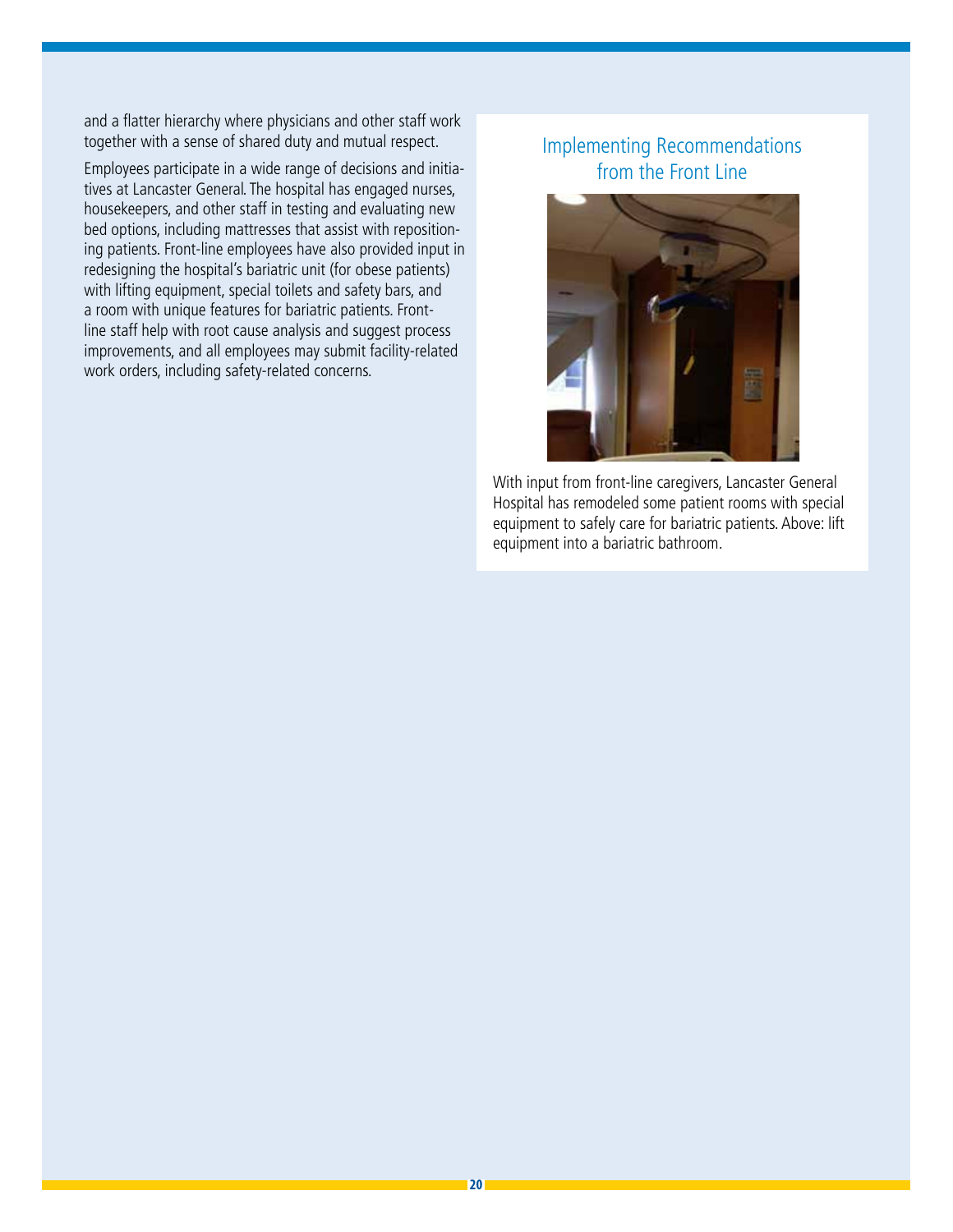### **2.3 Hazard identification and assessment**

### What hazard identification and assessment means

In identifying and assessing hazards, an organization:

- Provides access to and makes use of all available sources of information on hazards and potential hazards in the workplace.
- Combines this information with the results of workplace inspections, job hazard analyses, injury and illness investigations, input from workers, and other techniques used to identify hazards.
- Assesses and prioritizes hazards, taking into account the effectiveness of current controls.
- Continually monitors for and responds to the introduction of new hazards.

The prioritized hazards are addressed using the strategies described under the next core element, Hazard Prevention and Control.

### Why hazard identification and assessment is important

Under the General Duty Clause of the Occupational Safety and Health Act, employers are required to keep employees "free from recognized hazards that are causing or are likely to cause death or serious physical harm." To fulfill this obligation and meet several OSHA standards, management needs to consider whether its facilities, equipment, materials, or work processes could expose employees to recognized hazards. Failures to identify or recognize hazards are a frequent "root cause" of workplace injuries and illnesses, which can have serious business and other consequences. To protect employees' safety and health, there must first be an active, ongoing effort to identify and assess hazards.

The results of hazard identification and assessment provide a critical foundation for other parts of the safety and health management system. In particular, identifying hazards and understanding their characteristics is essential to making smart decisions about preventing, eliminating, or controlling those hazards (see Hazard Prevention and Control). Awareness of hazards and their characteristics also helps structure employee education and training programs (see Education and Training).

Effective hazard identification and assessment requires the active cooperation of management and employees. Although management is responsible for controlling hazards, workers have a critical role in identifying and assessing workplace hazards, because of their knowledge and familiarity with facility operations and processes. Cooperation between workers and employers in identifying and assessing hazards is the foundation of an effective safety and health culture, which is at the heart of a successful safety and health management system.

### What hazard identification and assessment involves

#### **Overview**

To identify and assess hazards, an organization:

- Reviews its information on hazards present and then, typically, conducts a walkthrough of the workplace to identify, confirm, and document all hazards.
- Analyzes hazards to understand their source, nature, and seriousness; the number of employees who may be exposed to them; and the frequency of the exposures.

Hazard identification and assessment is most effective with a systematic approach—that is, when the organization implements processes to become aware of workplace hazards and evaluate each hazard's nature, including its seriousness relative to others.

#### **Collect information about workplace hazards**

Every organization has some information already available about what types of hazards are present and which employees might be exposed. As a first step, it is helpful to collect, organize, and review the available information. Table 2-1 describes examples of sources for potentially relevant information.

#### **Observe workplace hazards**

Ideally, an initial hazard identification and assessment exercise will encompass the entire worksite. When planning this activity, it is important to include ancillary activities, such as facility and equipment maintenance, purchasing and office functions, and activities of on-site contractors. Common mechanisms for these exercises include facility walkthroughs or worksite inspections, often using checklists that highlight "things to look for." Table 2-2 provides suggestions of things to check for during the walkthroughs.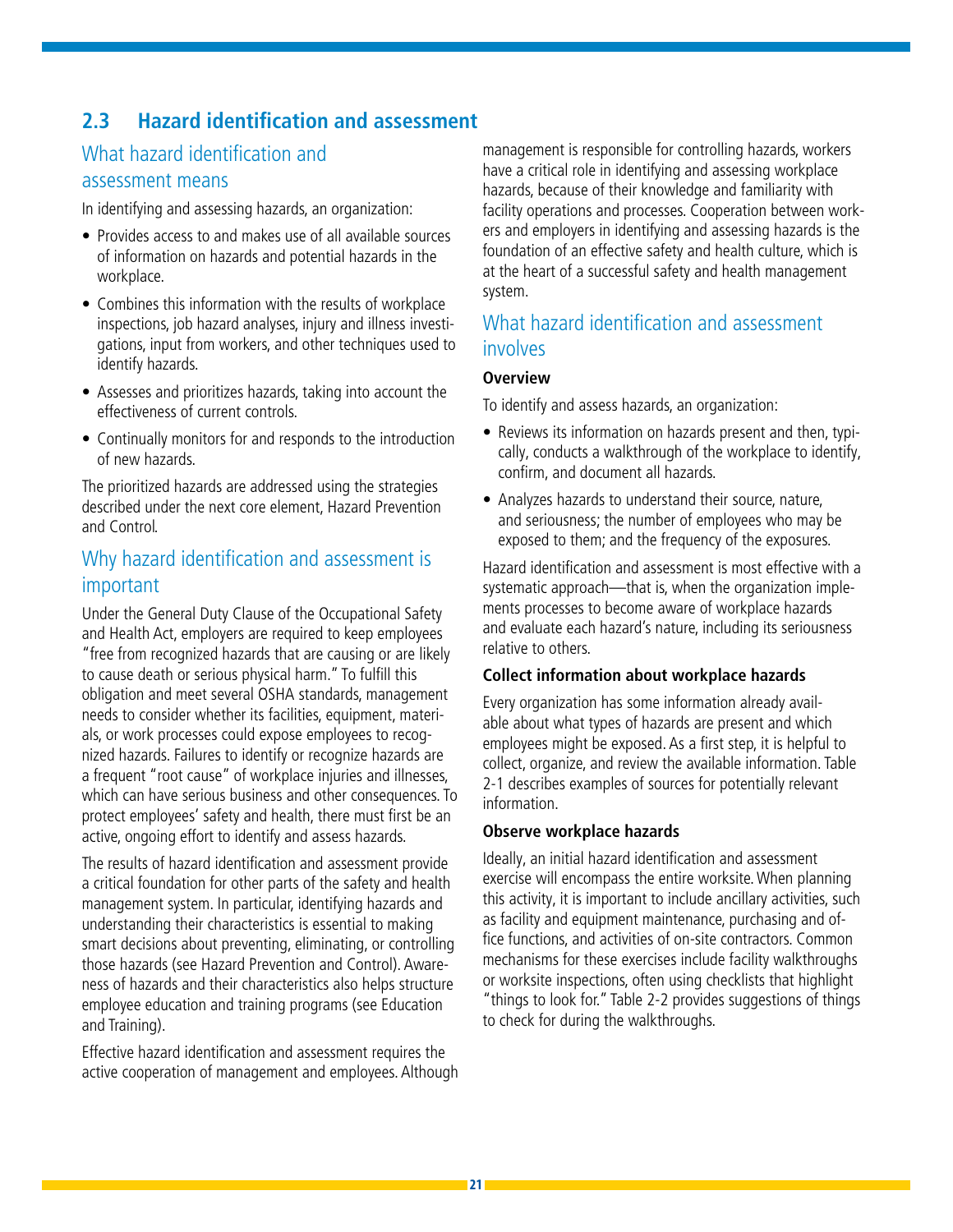| <b>Source</b>                                                                                 | <b>Description</b>                                                                                                                                                                                                                                                                                                                                                                                                                                                                                                                                                                                                                                           |
|-----------------------------------------------------------------------------------------------|--------------------------------------------------------------------------------------------------------------------------------------------------------------------------------------------------------------------------------------------------------------------------------------------------------------------------------------------------------------------------------------------------------------------------------------------------------------------------------------------------------------------------------------------------------------------------------------------------------------------------------------------------------------|
| <b>OSHA</b>                                                                                   | OSHA provides many forms of assistance in identifying and assessing hazards. Its<br>website (www.osha.gov) contains hazard information bulletins, eTools, standards and<br>quidance documents, and other hazard identification and assessment information.<br>In addition, OSHA regional and area offices offer advice on the identification and<br>control of hazards. OSHA's On-site Consultation Service offers free and confidential<br>hazard identification advice to small and medium-sized businesses (www.osha.gov/<br>dcsp/smallbusiness/consult.html).                                                                                            |
| Employee safety and health con-<br>cerns                                                      | Employees have firsthand knowledge of the hazards at their workplace. Any prior or<br>recent concerns about safety and health conditions, whether formal or informal, point<br>to potential safety and health hazards. Talking to individual employees can often<br>reveal hazards and solutions. Employees' day-to-day experience with work practices<br>gives them a valuable insight.                                                                                                                                                                                                                                                                     |
| National Institute for Occupational<br>Safety and Health (NIOSH)                              | NIOSH also provides resources through its website (see www.cdc.gov/niosh/topics/<br>healthcare/ for information about hospital-related hazards) and programs such as its<br>free Health Hazard Evaluation (HHE) program.                                                                                                                                                                                                                                                                                                                                                                                                                                     |
| Centers for Disease Control and<br>Prevention's (CDC's) National<br>Healthcare Safety Network | CDC's National Healthcare Safety Network (www.cdc.gov/nhsn/) is a healthcare-as-<br>sociated infection tracking system that provides facilities with data needed to identify<br>problem areas, measure progress of prevention efforts, and ultimately eliminate<br>healthcare-associated infections. The network also allows healthcare facilities to track<br>blood safety errors and healthcare process measures such as healthcare personnel<br>influenza vaccine status and infection control adherence rates.                                                                                                                                           |
| Equipment and machinery manu-<br>facturers                                                    | Owner and operator manuals typically include warnings of hazards that may be pres-<br>ent during operation and instructions, as well as precautions for safely operating the<br>equipment or machinery.                                                                                                                                                                                                                                                                                                                                                                                                                                                      |
| Chemical manufacturers                                                                        | Chemical manufacturers, importers, and distributors are required to provide down-<br>stream users with Safety Data Sheets (SDSs, formerly known as Material Safety Data<br>Sheets or MSDSs). An SDS summarizes information about health hazards and pro-<br>vides instructions on how to safely handle and use the chemical. Chemical suppliers<br>sometimes supplement SDSs with additional important safety and health information.                                                                                                                                                                                                                        |
| Trade associations, insurance carri-<br>ers, manufacturers, and government<br>agencies        | Some trade associations and insurance carriers publish safety and health material in<br>magazines or newsletters. Some manufacturers, as well as government agencies such<br>as CDC and the Consumer Product Safety Commission, issue safety and health warn-<br>ings and hazard alerts directed toward particular products, work practices, or hazards.                                                                                                                                                                                                                                                                                                     |
| Workplace injury and illness infor-<br>mation                                                 | Data and reports on injuries, illnesses, infections, and fatalities in the workplace pro-<br>vide direct evidence of the presence and seriousness of hazards. Most employers are<br>required to maintain logs and summaries of "recordable" occupational injuries and<br>illnesses and to report incidents to OSHA (OSHA Forms 300, 300A, and 301). Incident<br>investigations can uncover previously undetected hazards and ineffective control<br>measures. In serious cases outside authorities may conduct their own investigations.<br>In any event, the employer should conduct such an investigation either in-house or<br>using third-party experts. |

### **Table 2-1. Examples of Information Sources for Hazard Identification and Assessment**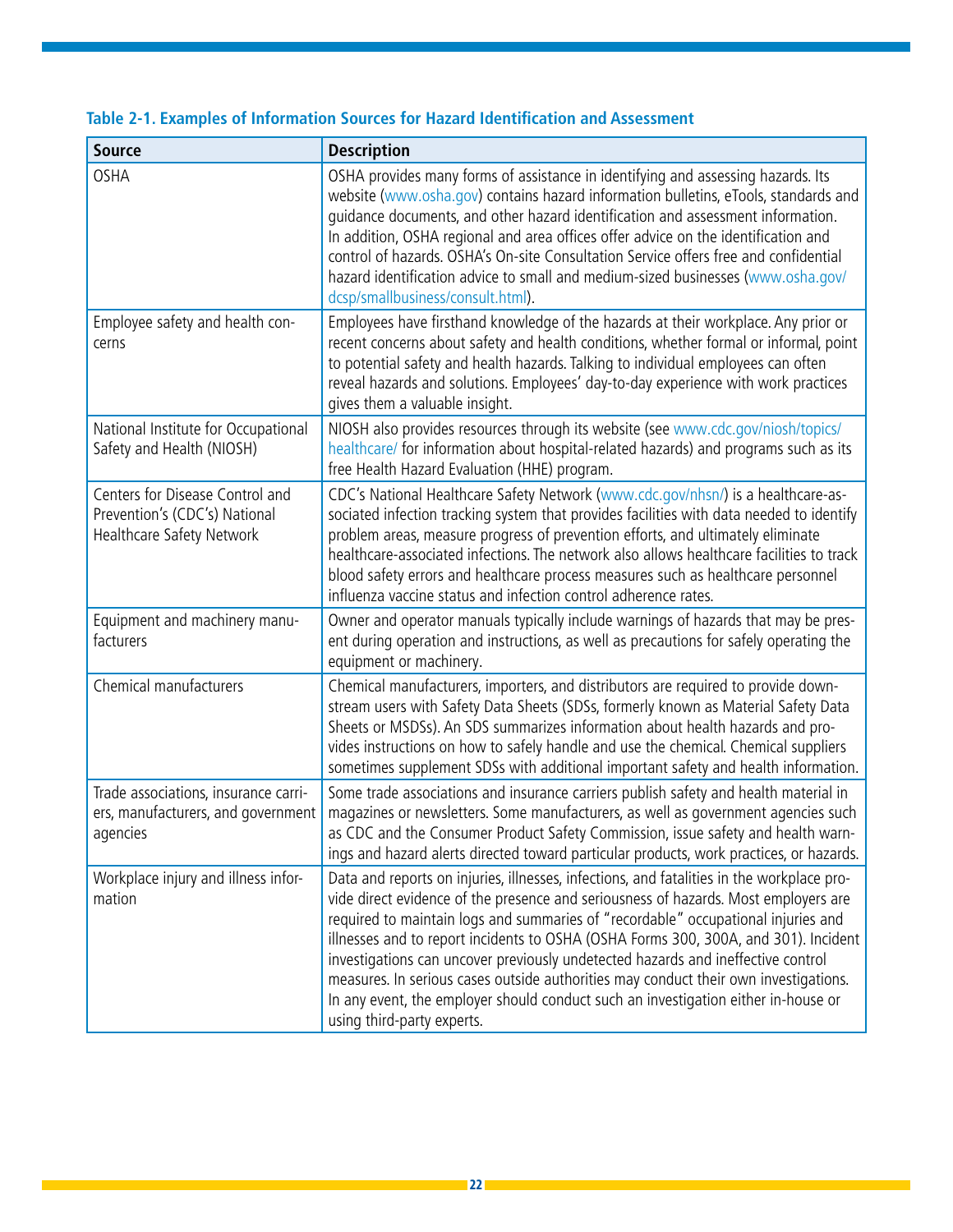| <b>Source</b>                                                                                                 | <b>Description</b>                                                                                                                                                                                                                                                                                                                                                                                         |
|---------------------------------------------------------------------------------------------------------------|------------------------------------------------------------------------------------------------------------------------------------------------------------------------------------------------------------------------------------------------------------------------------------------------------------------------------------------------------------------------------------------------------------|
| Aggregated results of medical<br>screening, medical surveillance<br>activities, and employee exposure<br>data | These results can alert employers to hazards posed by chemical, physical, and biologi-<br>cal agents. Use of aggregated results is important to maintain the confidentiality of<br>employee medical information.                                                                                                                                                                                           |
| Project planning                                                                                              | Project hazard analysis at initiation and at critical stages of a project evaluates the<br>sequence, procedures, and people responsible for safety and health.                                                                                                                                                                                                                                             |
| Disaster preparedness scenarios                                                                               | Conducting a "what-if" analysis of natural and man-made disasters can help identify<br>hazards that have a low probability of occurrence, but that may have disastrous<br>consequences. Examples include explosions that could be caused by flammable<br>chemicals or combustible dust, hazards that may be created by strong weather phe-<br>nomena, or incidents related to a criminal or terrorist act. |

Many hazards can be identified using common knowledge, common sense, and available tools. For example, hazards such as broken stair rails, tripping hazards, and frayed electric cords can be easily identified and their seriousness readily understood. For more subtle hazards, such as chemical exposures, excessive noise levels, and confined spaces, employers may need time to learn how to identify and assess these hazards.

Workplace inspections are a core tool used to identify and assess workplace hazards. Many employers, particularly larger ones with more complex hazards, also use tools such as employee exposure monitoring and job hazard analysis (JHAs) (see For more information).

In addition to conducting a comprehensive initial hazard identification and assessment, it is critical to set up mechanisms to anticipate new hazards and to ensure that they are also evaluated. Changes to existing processes or the introduction of new materials or processes often create new hazards. Ideally, such changes will be evaluated for potential hazards before they are made in the workplace, and this evaluation will become part of the hospital's standard operating procedures. Examples of the types of changes that should trigger additional hazard reviews are listed in Table 2-3, below.

#### **Assess identified hazards and prioritize them for control**

Employers must establish and implement a plan to control hazards in accord with an applicable OSHA standard or if they are causing or likely to cause death or serious physical harm. Once identified, hazards must be assessed to prioritize them for control. Assessing hazards involves reviewing all applicable standards and regulations, available information and observations about the hazards to fully understand how employees are exposed, the level of risk that the exposure

presents, and the consequences of this exposure. This understanding is essential for immediately implementing effective controls or, for hazards that the employee cannot control immediately, providing interim controls to protect employees.

For some hazards, permanent controls (e.g., redesigning a process, installing new equipment, or evaluating alternative products to eliminate a hazard) may take time to design, procure, and fully implement.

Employers must prioritize hazards so that those presenting the greatest risk can be dealt with first. This means considering three factors:

- **How severe is the injury or illness that could result from the hazard?** Hazards that could cause a severe, lifethreatening, or debilitating injury (such as death, dismemberment, or permanent or long-term disability) or serious illness (such as hepatitis or occupational cancer) should be rated highest. Hazards that could cause temporary illnesses and injuries (such as skin rashes or strains and sprains) can be considered "moderately severe" if they might result in one or more days away from work, or of "minor severity" if they would likely not result in lost time.
- **How likely is the injury or illness?** Hazards associated with an operation that is repeated many times per day have a higher likelihood of occurrence than those associated with a less frequent operation. Similarly, a situation in which one mistake can cause a serious injury has a higher likelihood of injury than one in which several simultaneous errors must occur for an injury to result. Likelihood can be assessed as very high, probable, not likely, or remote.
- **How many employees are exposed to the hazard?** When two hazards are equally serious and equally likely to occur, the hazard to which more employees are exposed should receive the highest priority for control.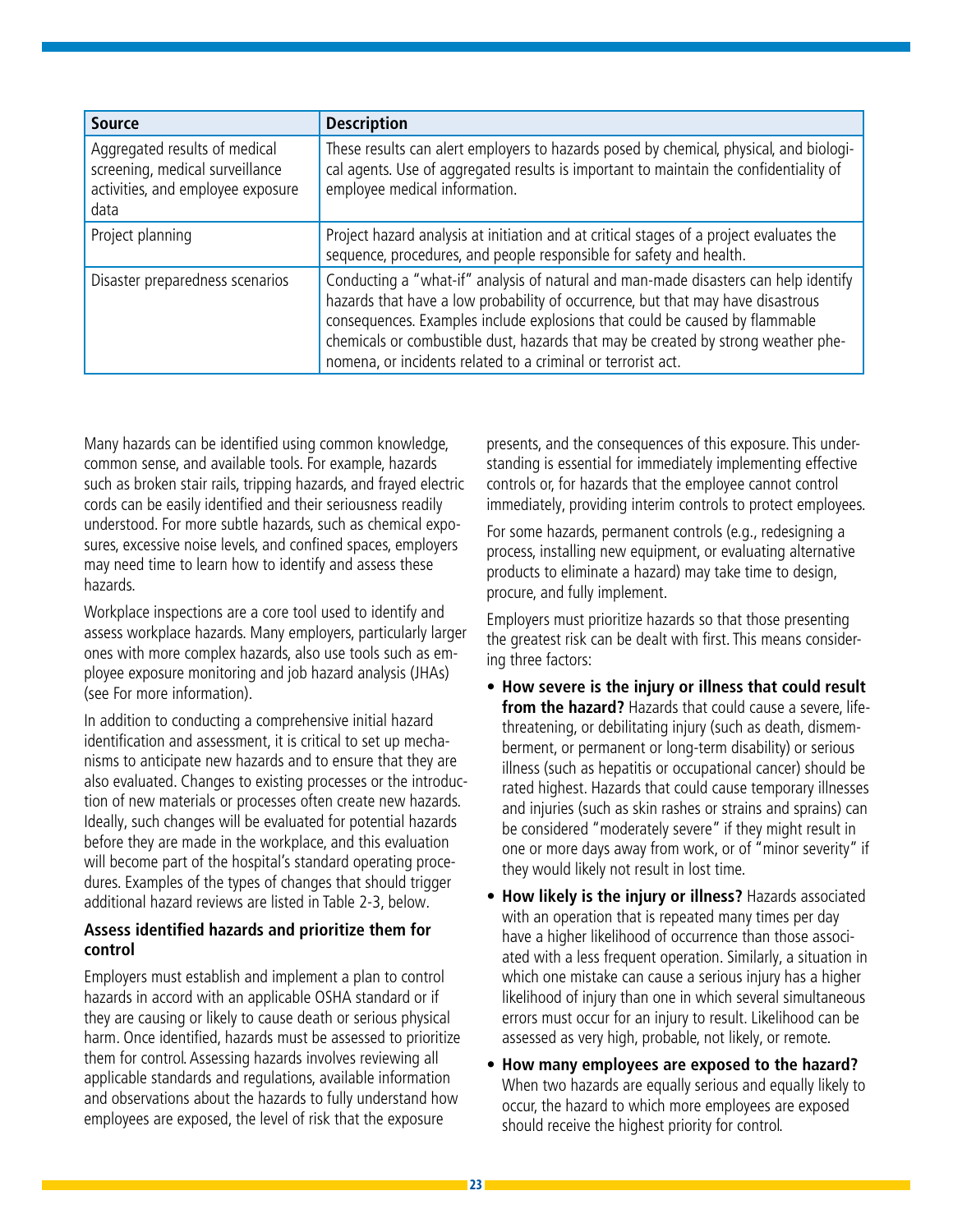| <b>Type of Hazard</b>                                      | <b>Description</b>                                                                                                                                                                                                                                                                                                                                                                                                                                                                                                                                                                                                                                                                                                                                               |
|------------------------------------------------------------|------------------------------------------------------------------------------------------------------------------------------------------------------------------------------------------------------------------------------------------------------------------------------------------------------------------------------------------------------------------------------------------------------------------------------------------------------------------------------------------------------------------------------------------------------------------------------------------------------------------------------------------------------------------------------------------------------------------------------------------------------------------|
| Chemical agents                                            | Hospital workers might be exposed to chemicals such as ethylene oxide, glutaralde-<br>hyde, formaldehyde, waste anesthetic gases, antineoplastic and antiviral drugs, latex,<br>cleaning products and pesticides and mercury. Safety data sheets (SDSs) provide<br>a good basis for developing a list of toxic chemicals in the workplace. When many<br>chemicals are present, hazards of the following types of chemicals should be deter-<br>mined first: chemicals that are (1) volatile; (2) handled or stored in open containers;<br>(3) used in processes where employees are likely to be exposed through inhalation,<br>ingestion, or skin contact; or (4) flammable and stored or used in a manner that poses<br>a fire or explosion hazard.            |
| <b>Biological agents</b>                                   | These include bacteria, viruses, fungi, and other living organisms that can cause acute<br>and chronic infections by entering the body through ingestion, inhalation or breaks<br>in the skin. They also include exposure to blood or other body fluids or to clients or<br>patients with infectious diseases (e.g., MRSA, staph, HIV, HBV, HCV, influenza, tuber-<br>culosis). Hospital workers can be exposed to bloodborne pathogens from blood and<br>other potentially infectious materials if not following universal precautions.                                                                                                                                                                                                                         |
| Physical agents                                            | These include excessive levels of ionizing and nonionizing electromagnetic radiation,<br>noise, vibration, illumination, and temperature. Sources of physical hazards to work-<br>ers include lasers, x-rays, magnetic resonance imaging, ultraviolet radiation, electrical<br>equipment, compressed gases, and glassware.                                                                                                                                                                                                                                                                                                                                                                                                                                       |
| Equipment operation and mainte-<br>nance/electrical safety | Each piece of equipment, such as anesthesia machines, portable x-ray machines and<br>laser systems, biological safety cabinets, and exhaust ventilation systems, will be<br>inspected to ensure that all safeguards necessary to protect employees are in place<br>and effective. Exposure can occur when there is lack of maintenance to any electrical<br>equipment, abuse, and lack of understanding of the equipment and/or its controls.<br>Oxygen-enriched atmospheres and water can contribute to hazardous conditions.                                                                                                                                                                                                                                   |
| Fire protection                                            | Fires can occur in operating rooms, kitchens, and other areas of the hospital. This part<br>of the inspection would include, for example, making sure that working fire extin-<br>guishers are readily available, that flammable liquids and gases are safely handled and<br>stored, and that employees can reach emergency exits.                                                                                                                                                                                                                                                                                                                                                                                                                               |
| Physical environment                                       | This involves inspecting the facility for hazards such as trips and falls. Hospital work-<br>ers might be at risk of injury due to improper footwear; wet or slippery floors due<br>to weather or cleaning or in food preparation areas; outdoor walking surfaces; and<br>stairways and steps.                                                                                                                                                                                                                                                                                                                                                                                                                                                                   |
| Work and process flow                                      | The flow of materials and work can be an important quide to potential hazards. For<br>example, transfer of surgical instruments by hand increases the risk of sharps injuries,<br>while hands-free transfer using a tray substantially reduces the risk of injury. Simi-<br>larly, distance between use and disposal of needles (e.g., the need to walk across a<br>patient's room to dispose of needles) increases the risk of injury.                                                                                                                                                                                                                                                                                                                          |
| Work practices                                             | Work practices can be a source of hazards. For example, inappropriate practices in<br>lifting and repositioning patients, handling materials in supply rooms and laundries,<br>and installing and moving equipment can result in back and repetitive motion injuries.<br>Work practices resulting in fatigue and psychological stress (rotating shifts, extended<br>work hours, tolerance for bullying, lack of support following tragic patient outcomes)<br>can affect patient as well as worker safety and health. Inadequate work practices to<br>address workplace violence can leave employees and patients vulnerable. Poor plan-<br>ning, inadequate training, lax oversight, and other management system failures can<br>lead to unsafe work practices. |

### **Table 2-2. Examples of Hazards to Look for When Inspecting Hospitals**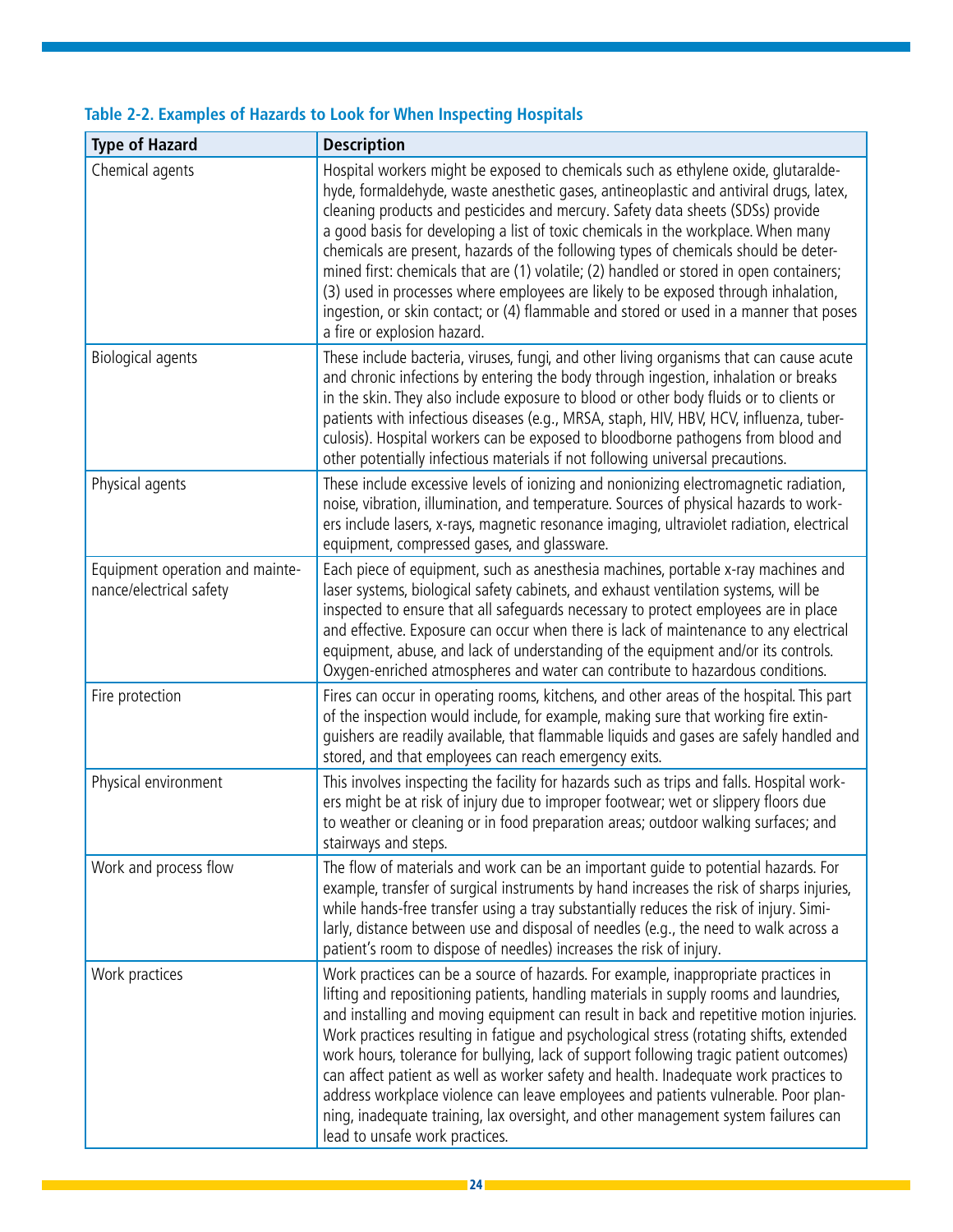| Change                                                                                    | Response                                                                                                                                                                                                                                  |
|-------------------------------------------------------------------------------------------|-------------------------------------------------------------------------------------------------------------------------------------------------------------------------------------------------------------------------------------------|
| A new chemical is introduced                                                              | Review the chemical's toxic and physical properties; see its SDS for any handling,<br>storage, or disposal procedures, as well as any dangerous interactions or incompat-<br>ibilities with other chemicals and materials in the process. |
| New equipment is purchased and<br>installed                                               | Examine the safety and health portion of the manufacturer's literature to ensure<br>that the equipment and its installation will not adversely affect employee safety and<br>health.                                                      |
| A work practice involving equip-<br>ment posing a significant hazard is<br>changed        | Evaluate the proposed change to determine if it could increase the likelihood or<br>severity of an incident.                                                                                                                              |
| Maintenance activities change the<br>facility or equipment                                | Conduct a job hazard analysis in consultation with the maintenance supervisor. Break<br>down the steps in the operation, identify where hazards could arise, and incorporate<br>appropriate precautions.                                  |
| New safety and health information<br>suggests an unidentified or uncon-<br>trolled hazard | Thoroughly investigate any information from injury or illness reports, workers' com-<br>pensation claims, or close-call reports that suggests that a new hazard exists.                                                                   |

### **Table 2-3. Examples of Changes in the Workplace That Trigger Hazard Assessment**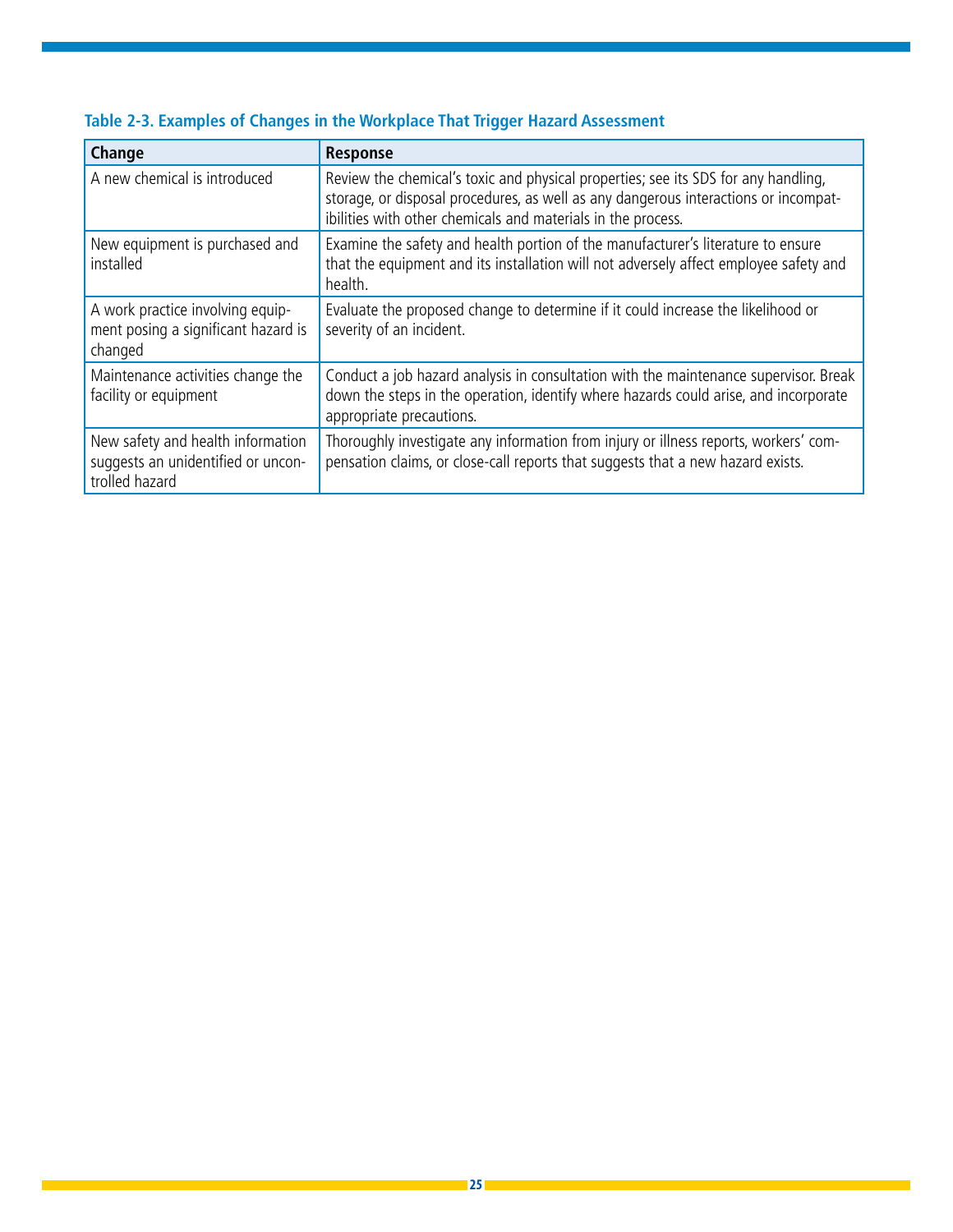### **Hazard identification and assessment: best practices and examples**

### AnMed Health Medical Center: analyzing slips, trips, and falls

Slips, trips, and falls are a leading cause of injury in hospitals, and not only among patients. Staff and visitors also fall victim to slippery floors and other hazards that can lead to serious injuries. AnMed Health Medical Center in Anderson, South Carolina, convened a Slips, Trips, and Falls Subcommittee to evaluate the concerning trend of incidents in this category. The group analyzed the data by department and looked at the causes of the incidents. They determined that injuries were highest in the environmental services and food and nutrition departments, and these were often due to slips on wet surfaces, rather than trips or falls. To eliminate slips in those areas, AnMed Health bought slip-resistant shoes for employees working in these departments. Floor cleaning is planned and managed to minimize risk through use of wet floor signage, caution tape, and modified practices such as cleaning only one half of a hallway at a time and keeping the area to be cleaned to a manageable size.

#### Slip-Resistant Shoes to Prevent Falls



After assessing the data on slips, trips, and falls, AnMed Medical Center saw the need to focus on wet floors in environmental services and the nutrition department. Slip-resistant shoes are part of the solution.

### Blake Medical Center: the power of data

Blake Medical Center (Bradenton, Florida) and its parent company, HCA, collect high-resolution data on every injury and close call at the hospital. These data feed into a detailed "dashboard" that allows the hospital to make informed decisions and optimize how to spend its safety dollars. As HCA's Chief Safety and Security Officer Tim Portale explains, "There aren't many decisions made at HCA that don't have metrics and data behind them."

For example, Blake's safety team tracks exactly when and where falls occur. This level of precision has led to targeted interventions such as painting parking lot bumpers yellow, which produced a notable decrease in parking lot falls. By tracking close calls associated with patient violence, safety managers were able to identify which departments had the greatest need for crisis prevention training, and then they provided the full eight-hour training for employees in these units.

Blake has also implemented higher-resolution coding of injury claims so they can understand exactly which tasks are leading to injuries. With careful attention to these data,

### A Targeted Investment in Safety



Painting stair treads yellow was one of the simple but effective safety solutions that Blake Medical Center discovered by analyzing exactly where patients, visitors, and staff were tripping and falling.

Blake's safety team discovered that about 40 percent of patient management injuries resulted from shifting a patient up in bed. They addressed this problem by purchasing beds that can move, lift, and recline in more directions.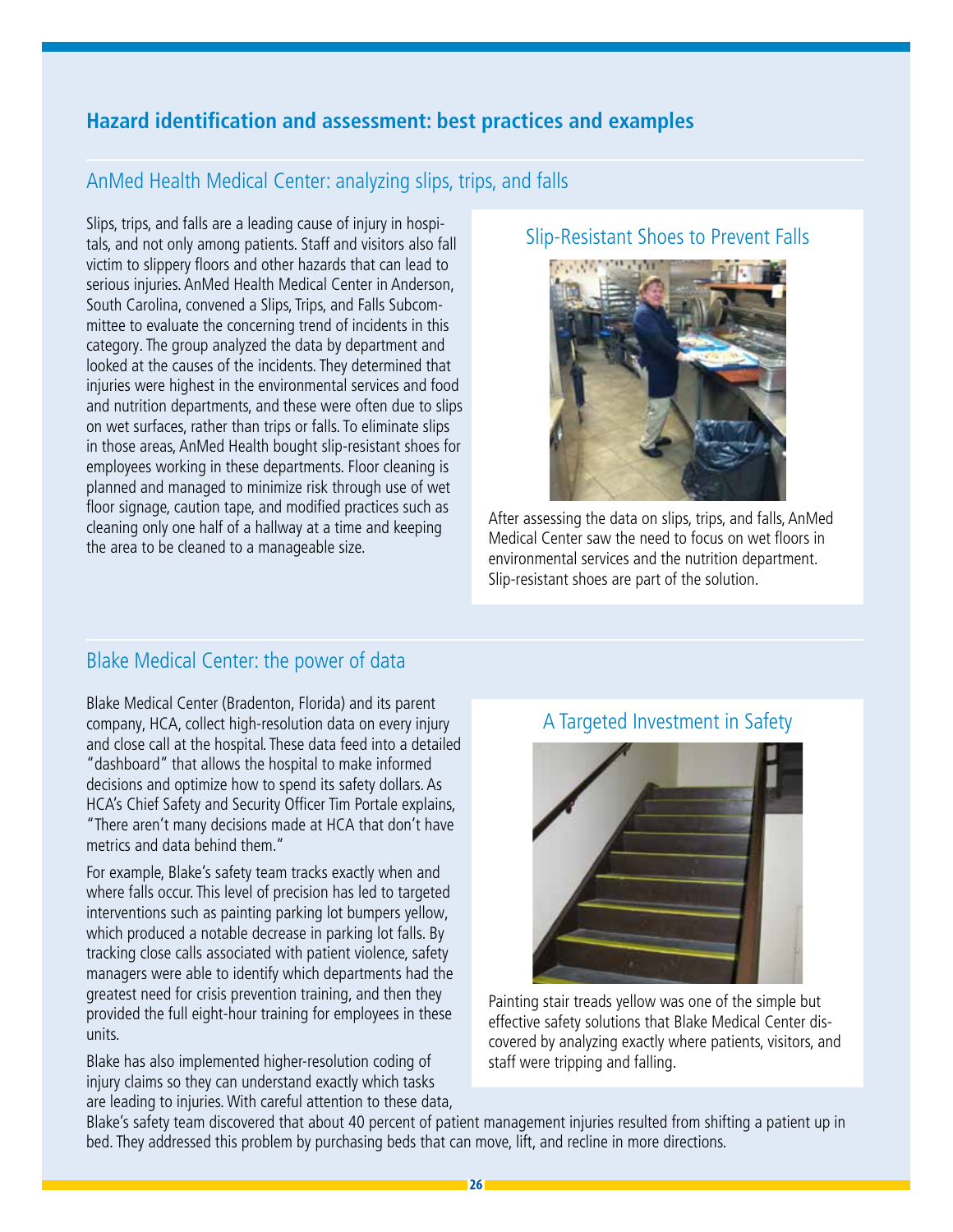### Lancaster General Hospital: on the lookout

When it comes to identifying workplace hazards, Lancaster General Hospital in Lancaster, Pennsylvania, realizes the value of friction-free reporting. Hospital safety staff are using technology to make it easy to report and communicate information about actual or potential hazards. For example:

- Staff conducting "environment of care" rounds are instructed to use their smartphones to capture photos of any safety concerns they encounter and send them to the safety staff. This has increased the number of observations being reported.
- Housekeeping staff are being alerted to infection issues in patients' rooms through an automated paging system. The system lets staff members know, before they enter the room, about any infection concerns and any special precautions that they should take.
- All staff members, including physicians, have been trained to recognize patient fall alarms. In fact, most hallways are designated as "no passing zones," signaling that employees are expected to respond to any fall alarm that may be sounding.

#### Everyone Pitches in for Safety



Lancaster General is part of the growing number of hospitals that have implemented "no passing zones" where all employees are obligated to respond to patient fall alarms. The result: quicker response times, fewer patient falls, more satisfied patients, and a "flatter hierarchy" where physicians and other staff look out for each other's safety.

### Southern Ohio Medical Center: getting to the root

Southern Ohio Medical Center (SOMC) in Portsmouth, Ohio, has 2,300 employees, including a full-time safety manager. For every worker injury reported, the safety manager conducts a mini-root cause analysis. Workers tend to report injuries not to place blame, but due to a commitment to continuous improvement. Lost-time injuries receive a full root cause analysis, including staff interviews and consultation with one of the hospital's two staff ergonomists if necessary. The risk analyst makes a point of circling back to the affected workers after the analysis is completed to address any outstanding issues and to provide any needed training.

SOMC's occupational medicine physician sees all injured employees as soon as possible. If workers are so injured that they cannot return to their units, the hospital's safety services find somewhere else in the hospital for them to work, to keep them engaged and on the job.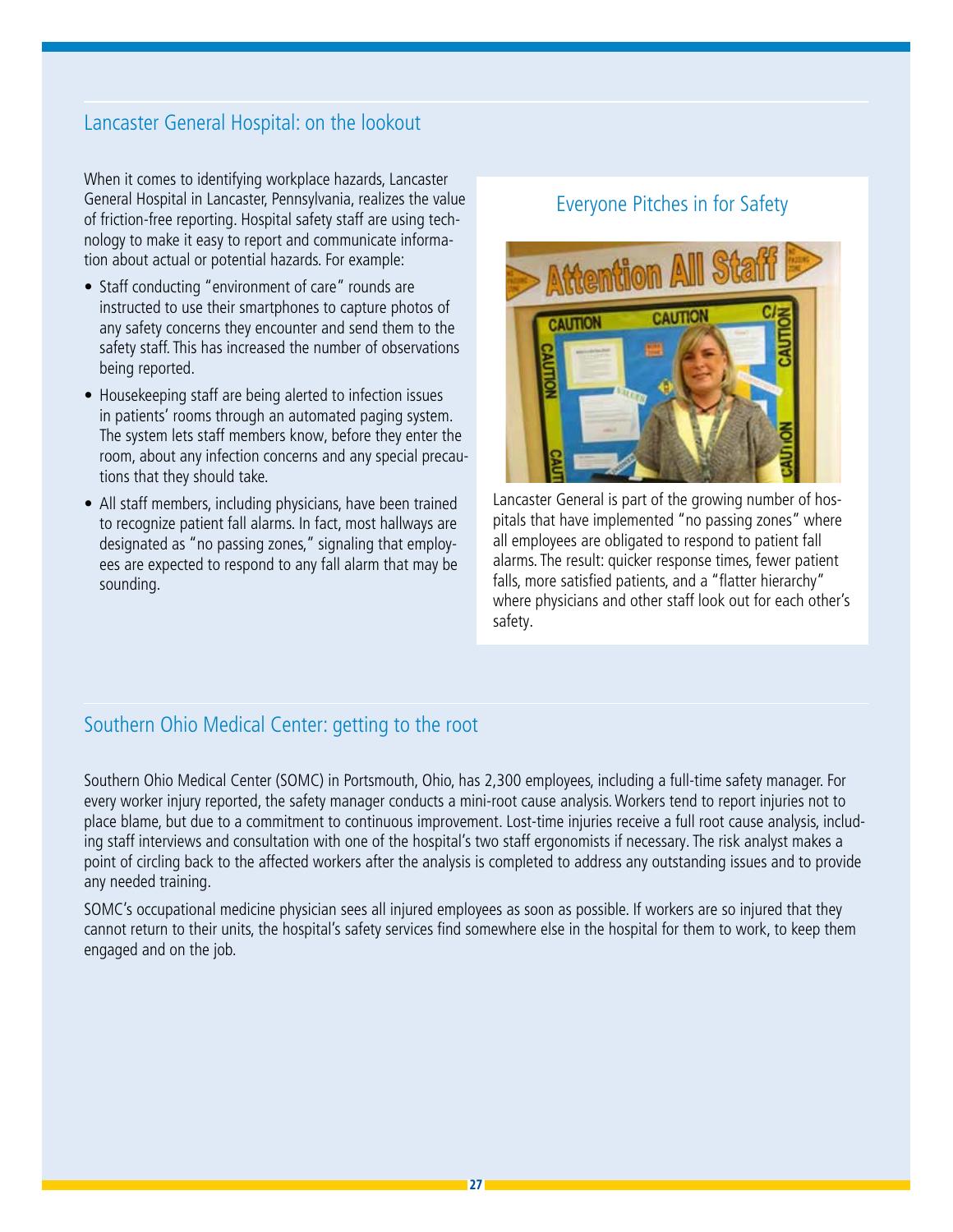### St. Vincent's Medical Center: getting the word out

Staff at St. Vincent's Medical Center in Bridgeport, Connecticut, have learned firsthand the value of communicating about patient and associate safety close calls. During a recent high reliability training session, the trainer described a medical error that had led to the death of a patient. A new nurse realized that she had nearly made the same error only a few weeks later. Had she heard of this event sooner, she believes she would have recognized the potential for error and avoided it.

St. Vincent's publicizes incidents to ensure that associates learn from them. Below is a "Safety Alert Communication" that was distributed and posted on bulletin boards throughout the hospital.



St. Vincent's Medical Center distributed this "Safety Alert Communication" and posted it on bulletin boards to inform associates about a safety concern.

### Communicating Safety Concerns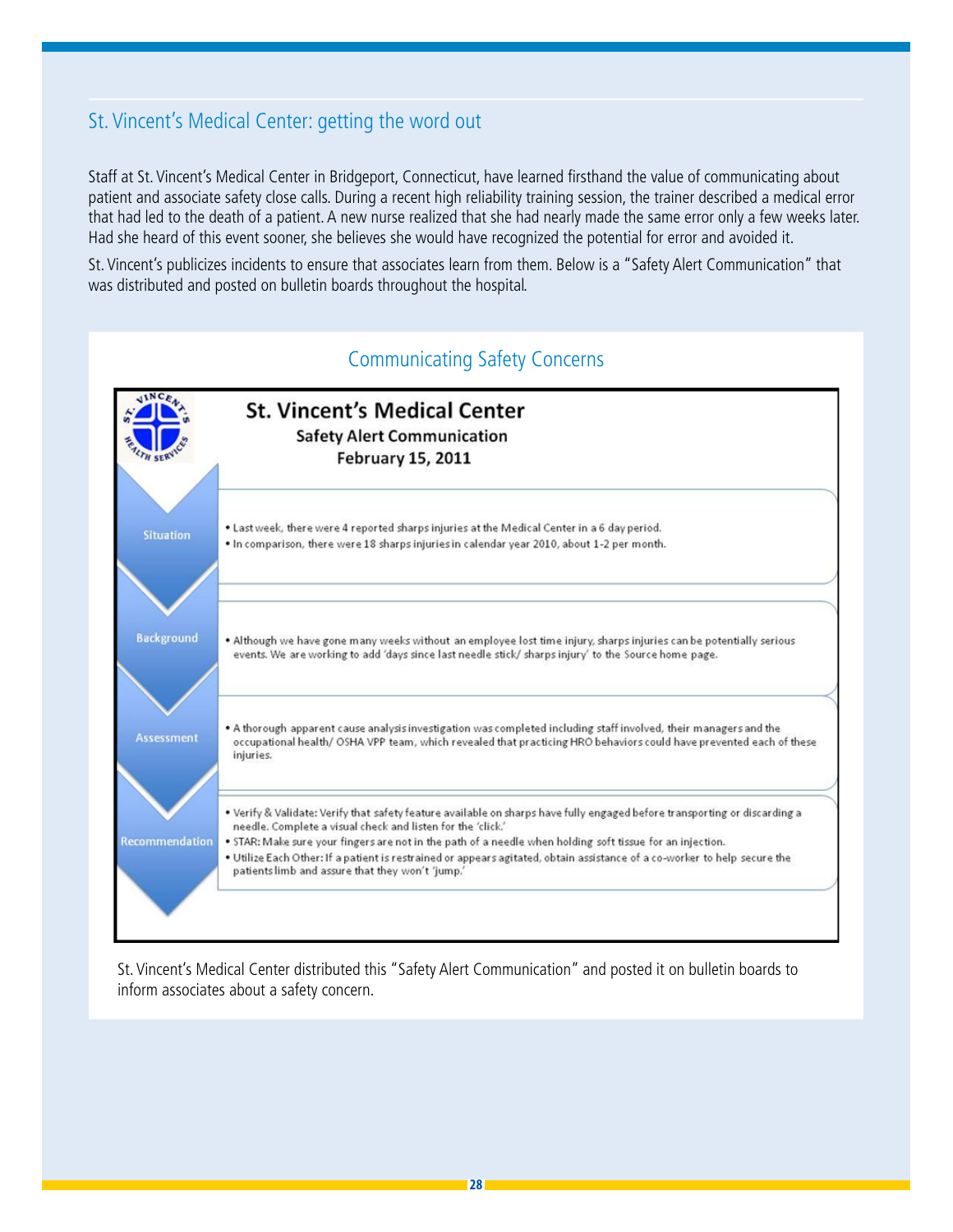### For more information

#### **Hospital eTool**

#### www.osha.gov/SLTC/etools/hospital/index.html

This OSHA tool focuses on some of the hazards and controls found in the hospital setting. It describes standard requirements as well as recommended safe work practices for employee safety and health.

#### **Checklists**

#### www.osha.gov/dts/osta/otm/otm\_vi/otm\_vi\_1.html

The "Hospital Investigations" section of OSHA's Technical Manual, listing hospital-specific hazards to workers.

#### **Job Hazard Analysis**

#### https://www.osha.gov/Publications/osha3071.pdf

JHA is one of the most widely used tools to identify and assess hazards in the workplace. It focuses on the relationship between the employee, the task, the tools, and the work environment.

#### **Hazard Analysis Methodologies**

#### [www.osha.gov/SLTC/etools/safetyhealth/mod4\\_tools\\_meth](www.osha.gov/SLTC/etools/safetyhealth/mod4_tools_methodologies.html)[odologies.html](www.osha.gov/SLTC/etools/safetyhealth/mod4_tools_methodologies.html)

The "Hazard Analysis Methodologies" section of OSHA's Safety and Health Management System eTool describes other techniques useful in hazard identification and analysis. It also identifies sources of more information on these techniques.

#### **European Agency for Safety and Health at Work. 2011. Occupational Health and Safety Risks in the Healthcare Sector—Guide to Prevention and Good Practice.**

[https://osha.europa.eu/en/legislation/guidelines/](https://osha.europa.eu/en/legislation/guidelines/sector_specific/occupational-health-and-safety-risks-in-the-healthcare-sector-guide-to-prevention-and-good-practice
) [sector\\_specific/occupational-health-and-safety-risks-in-the](https://osha.europa.eu/en/legislation/guidelines/sector_specific/occupational-health-and-safety-risks-in-the-healthcare-sector-guide-to-prevention-and-good-practice
)[healthcare-sector-guide-to-prevention-and-good-practice](https://osha.europa.eu/en/legislation/guidelines/sector_specific/occupational-health-and-safety-risks-in-the-healthcare-sector-guide-to-prevention-and-good-practice
)

Presents technical and scientific knowledge about the most significant risks in healthcare (especially biological, musculoskeletal, psychosocial, and chemical risks), and describes practical instruments to help employers identify employee safety and health risks in healthcare facilities.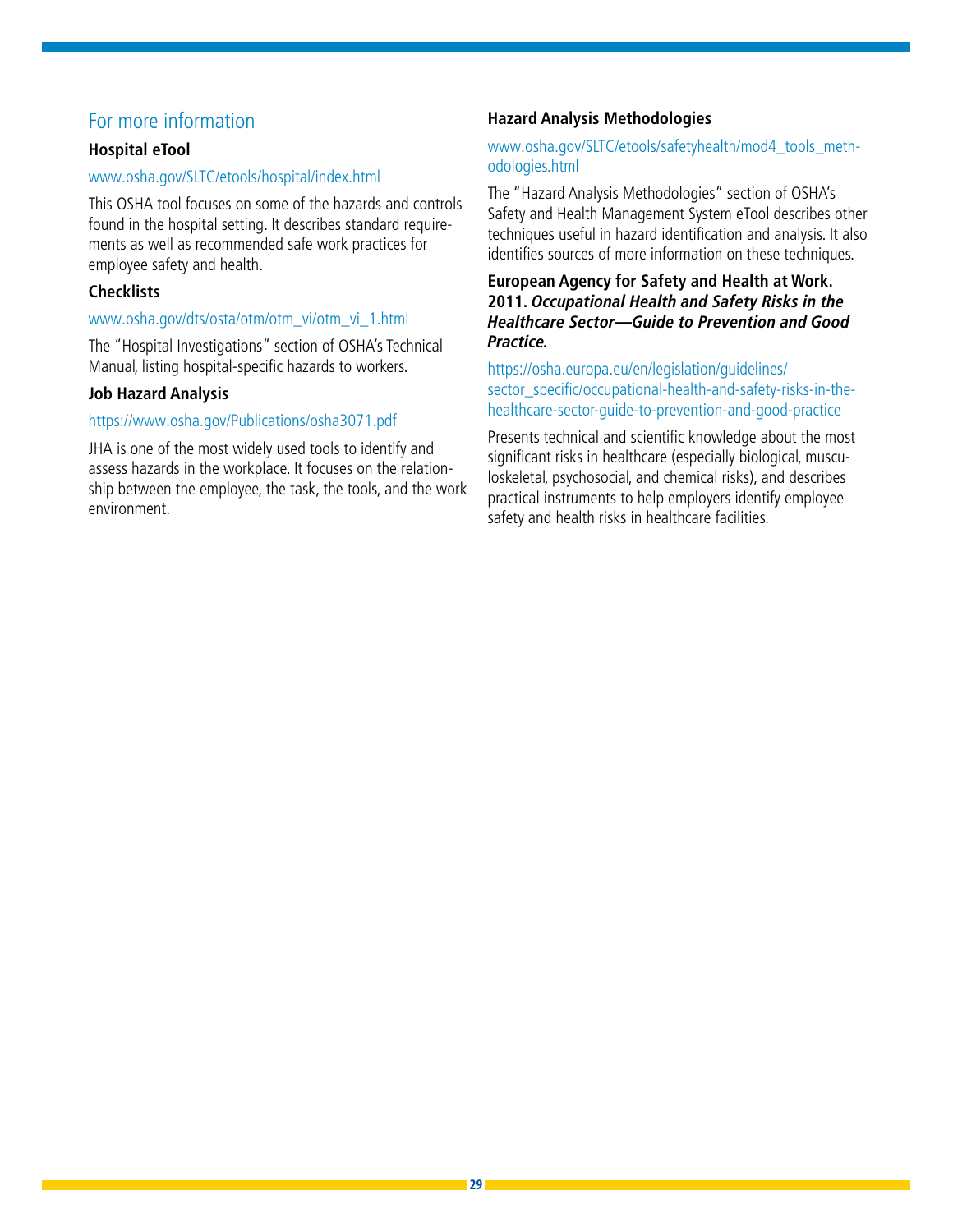### **2.4 Hazard prevention and control**

### What hazard prevention and control means

Under this core element, organizations take several steps to prevent and control workplace hazards. On an ongoing basis, they:

- Identify and evaluate control options for workplace hazards.
- Select effective and feasible controls to eliminate, reduce, or contain these hazards.
- Implement these controls in the workplace.
- Follow up to confirm that these controls are being used and maintained properly.
- Evaluate the effectiveness of controls and improve, expand, or update them as needed.

### Why hazard prevention and control is important

Effective prevention and control of workplace hazards is critical to protecting employee safety and health and avoiding workplace incidents. Prevention and control allows employers to minimize or eliminate safety and health risks and liabilities as well as to meet their legal obligation to provide employees with a safe and healthy work environment. Hazard prevention and control reduces costs, improves efficiency, and boosts product or service quality. Prevention and control can also help improve an organization's relationships with its stakeholders and enhance its image as a responsible organization.

#### What hazard prevention and control involves

#### **Overview**

Hazards can only be prevented or controlled after they have been identified. Therefore, most hazard prevention and control takes place after workplace hazards have been systematically identified and assessed (see Hazard Identification and Assessment). If the hazard identification process finds serious hazards that are not yet controlled, employers should implement interim controls without delay and investigate further options during the hazard prevention and control process.

Hazard prevention and control is an ongoing process. Prevention and control measures are periodically assessed, and changes or updates are made as needed to ensure that these measures continue to be effective in light of changing control technologies or changing workplace conditions.

Effective control techniques are often easy to identify and implement for common, well-understood workplace hazards. However, the best control options for more serious and complicated hazards may not be self-evident. In such cases, employers often use interim controls until they have identified,

implemented, and selected more permanent control options. Where possible, the chosen hazard control methods should address root causes and be effective both upon implementation and in the long term.

#### **Identify control options and select controls**

Hazard prevention and control begins with gathering information to understand how *all* identified workplace hazards can be prevented and controlled. For many hazards, several control options are usually available and it is valuable to examine the pros and cons of each. Prevention and control information can be obtained from many sources, including OSHA standards and technical guidance, industry trade and professional associations, safety-related publications, and equipment and service vendors and suppliers. Employees often provide valuable input; they may have seen or heard of control measures being used elsewhere, and they may be able to suggest unique solutions based on their familiarity with the facility, equipment, and work processes.

Once employers understand available options, they can choose the most effective and feasible measures for their workplace. This involves considering questions such as:

- What safety and health risks exist in the workplace?
- Where and how do these risks occur?
- What types of emergencies could arise, and what safety and health risks would they pose?
- What do federal and state standards require?
- What are appropriate risk reduction goals?
- What risk control technologies are available?
- How cost-effective are these technologies?
- What internal standards does our organization have?
- What are current best practices within our industry?
- How do employees perceive the intervention?

Where appropriate, employers sometimes consult with qualified safety and health professionals, including specialists in OSHA's On-Site Consultation Service [\(www.osha.gov/dcsp/](www.osha.gov/dcsp/smallbusiness/consult.html) [smallbusiness/consult.html\)](www.osha.gov/dcsp/smallbusiness/consult.html) to gain more information and perspective as they consider these types of questions and examine options.

At a minimum, organizations must implement all hazard prevention and control measures required by applicable OSHA standards and the General Duty Clause. This would include, for example, controls to prevent the spread of infectious diseases required under OSHA's bloodborne pathogen standard (1910.1030). Where possible and appropriate, employers are encouraged to implement additional safety and health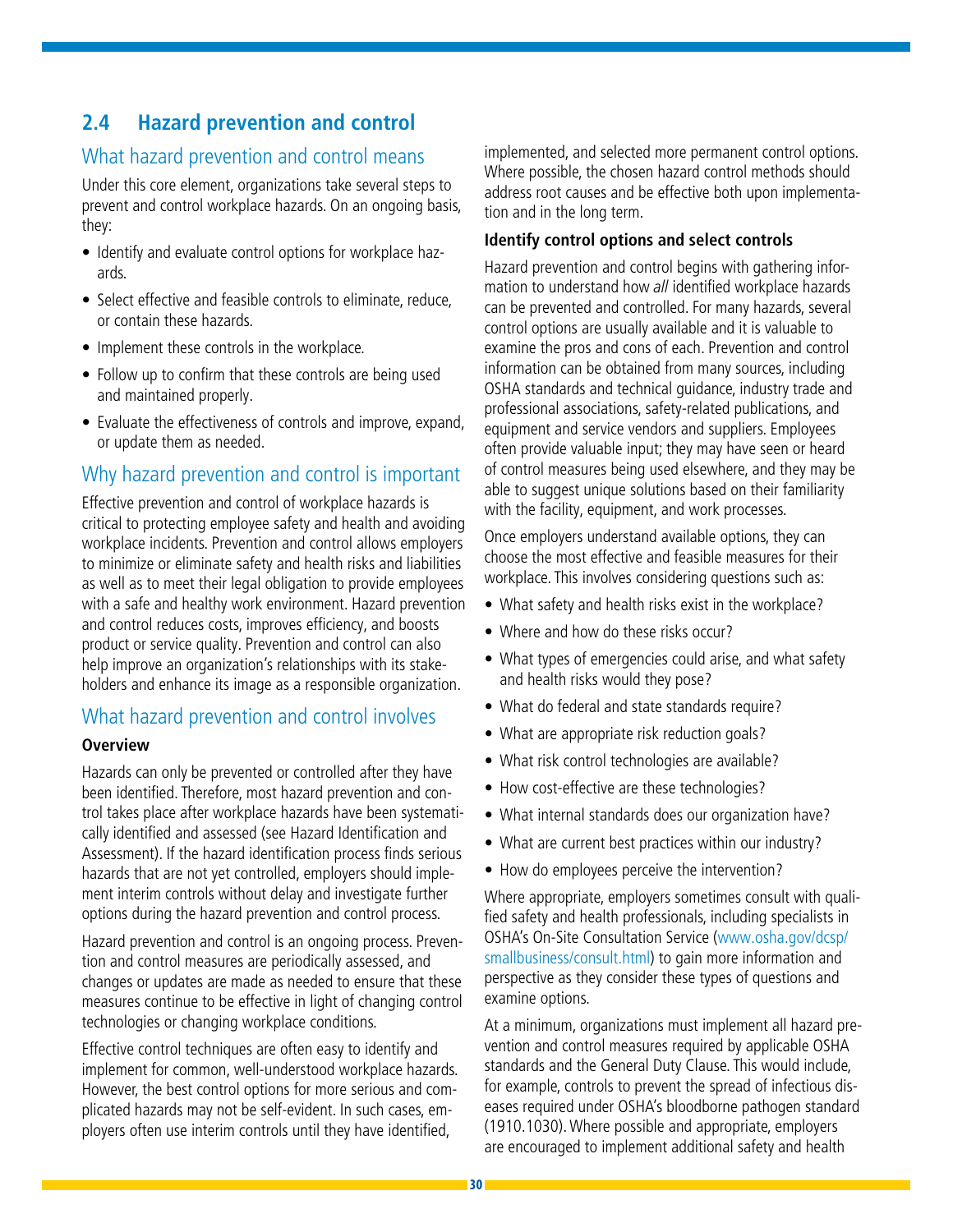measures that go beyond the OSHA requirements. According to OSHA—and to widely accepted safety and health principles—hazard prevention and control measures must be chosen according to the hierarchy described below. Engineering controls are the most effective because they reduce reliance on human factors to achieve protection. Consider other types of controls, in the order listed, to provide additional protection when engineering controls alone are insufficient.

•

#### **The hazard prevention and control hierarchy**

**Engineering controls Safe work practices Administrative controls Personal protective equipment Decreasing**<br>Effectiveness **Effectiveness**

- **Engineering controls.** Engineering controls redesign the work process to eliminate hazards entirely or reduce them to a minimum. Strategies include eliminating the process, process step, equipment, or substance that is creating the hazard; substituting a less hazardous process, equipment, or substance; or using physical barriers (such as enclosures or guards) or ventilation to reduce employee exposure to the hazard. For example, engineering controls effective in controlling exposure to glutaraldehyde in hospitals may include general ventilation, local exhaust ventilation (at point of release), local exhaust hoods (capture, convey, and exhaust), or ductless fume hoods (capture and filter).<sup>12</sup>
- **Safe work practices.** Safe work practices are appropriate when engineering controls are not feasible, not completely protective, or temporarily suspended (e.g., during maintenance). Safe work practices include those described in both general and process-specific OSHA rules (e.g., for hazard communication, bloodborne pathogens, and laboratory chemical hygiene).
- **Administrative controls.** Administrative controls include a wide range of measures to reduce employee exposure to hazards: physical conditioning programs, exercise or stretching breaks, use of additional relief personnel, and rotating employees. These controls are normally used together with others that more directly prevent or control exposure to the hazard.
- **Personal protective equipment (PPE).** The term "PPE" refers to both equipment and clothing. Use of PPE is appropriate when the engineering and administrative controls described above cannot completely eliminate hazard ex-

posure during normal operations or maintenance. PPE may also be appropriate for controlling hazards while engineering and work practice controls are being installed. To be effective, PPE must be carefully selected to match the work environment and hazard, and much of it (e.g., respirators) must be fit tested for individual users. PPE also must be maintained to ensure its continued effectiveness. Involving employees in PPE selection can improve compliance with PPE use policies. For specific OSHA requirements on PPE, see for example OSHA's standard, [Part 1910.132 Subpart I](http://www.osha.gov/pls/oshaweb/owastand.display_standard_group?p_toc_level=1&p_part_number=1910#1910_Subpart_I).

There may be times when no single one of these methods is effective in fully protecting employees. In such cases, a combination of control methods, such as engineering controls and supplemental PPE, is used.

#### **Select controls to protect employees during emergencies**

Hazard prevention and control includes planning to protect employees during foreseeable emergencies, such as fires and explosions, chemical releases, hazardous material spills, unplanned equipment shutdowns, natural disasters, weather emergencies, medical emergencies, and episodes of workplace violence.

Some workplaces may already have formal written emergency response plans, as required by authorities such as local fire and emergency response departments, state agencies, the U.S. Environmental Protection Agency, and OSHA. OSHA regulations under [§1910.38](http://www.osha.gov/pls/oshaweb/owadisp.show_document?p_table=STANDARDS&p_id=9726) and [§1910.39](http://www.osha.gov/pls/oshaweb/owadisp.show_document?p_table=STANDARDS&p_id=12887) establish requirements for Emergency Action Plans and Fire Prevention Plans, respectively.

Following good safety and health management system practice, it is recommended that all workplaces have an emergency plan in place—even when not required to by law—to ensure that emergency responders and employees know what to do and have adequate skills to respond to an emergency. (See [www.osha.gov/SLTC/](www.osha.gov/SLTC/
emergencypreparedness/index.html)

#### [emergencypreparedness/index.html.](www.osha.gov/SLTC/
emergencypreparedness/index.html))

Regular drills are needed to train employees in proper procedures during emergencies. Drills also provide a way to test the emergency plan and to make sure that it is effective at mitigating hazards and moving employees out of potential danger zones. After each drill or actual emergency, the plan's effectiveness should be reviewed. Any needed changes, revisions, and updates to the plan should be made in response to these reviews or to changing circumstances within the workplace.

<sup>12</sup> See https://www.osha.gov/Publications/glutaraldehyde.pdf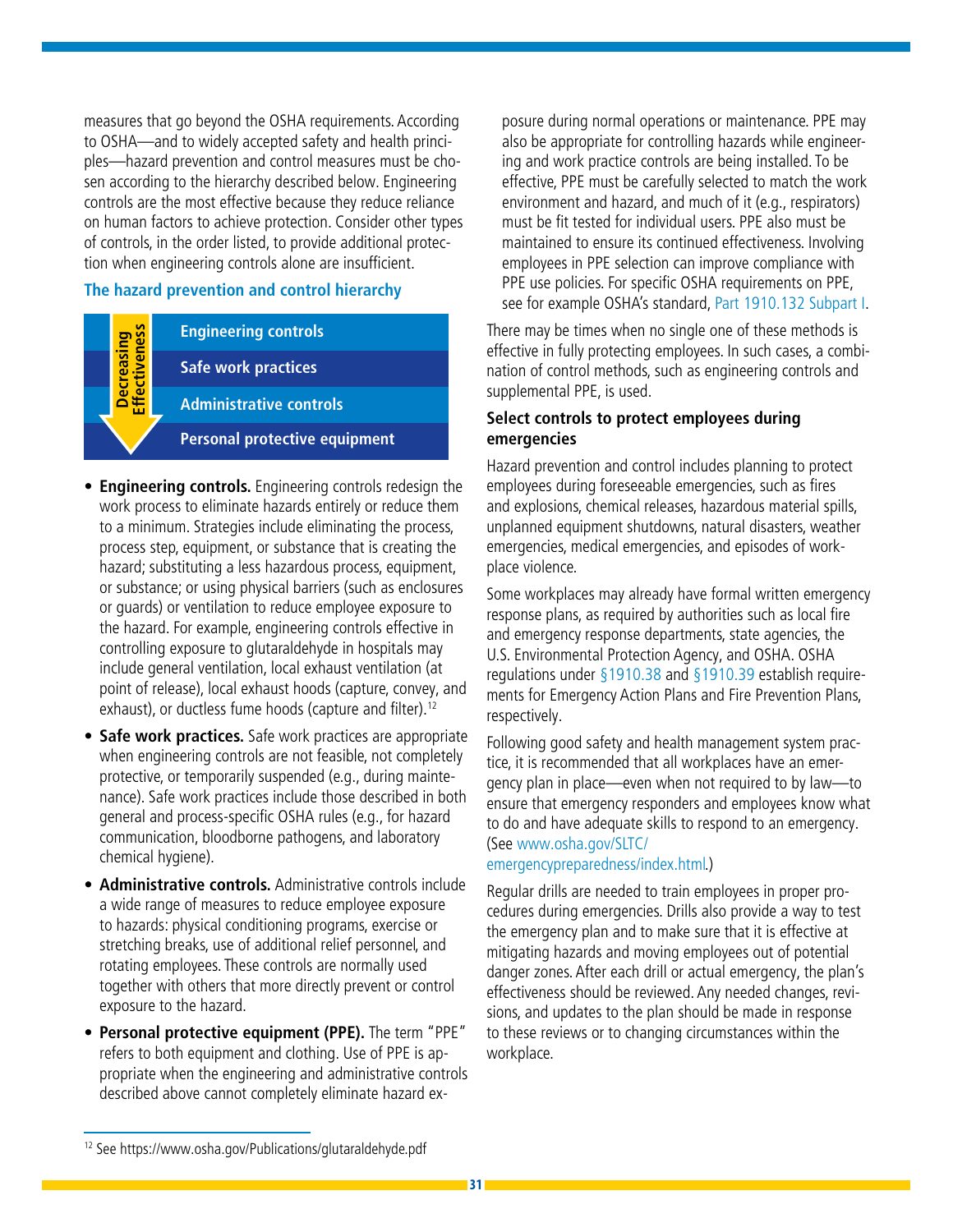#### **Implement controls according to the priorities established during hazard identification and assessment**

Once hazard prevention and control measures have been selected, they need to be implemented. The first step is to develop a written implementation plan. Implementation plans typically specify, for example:

- What hazards need control?
- What measures will be implemented?
- In what order?
- Who will implement them?
- By when?
- Should a written operating procedure (e.g., standard operating procedure, or SOP) be developed?
- What employee training is needed?
- When and how will implementation be confirmed?
- When and how will effectiveness be evaluated?
- When and how will routine inspections be conducted to ensure that hazard prevention and control measures remain operational?
- When and how will preventive maintenance be conducted?

In more advanced safety and health management systems, a written plan helps ensure that managers and employees have a road map for effective implementation. It also provides a framework that management can use to track progress.

When resources are limited, employers may not be able to implement all permanent controls at once. In these cases, employers should, where feasible, implement measures on a "worst-first" basis according to the hazard ranking priorities established during hazard identification and assessment. In other words, measures that protect employees from the

highest priority hazards are implemented first, followed by controls for other hazards, in order of decreasing priority. Interim controls must be implemented as necessary to protect employees while permanent controls are not in place. Employers are also encouraged to rapidly implement all measures that are easy and inexpensive, regardless of the level of hazard they control.

#### **Track progress, verify implementation, and evaluate effectiveness**

In an effective safety and health management system, implementation will be tracked and verified. For example:

- Have all control measures been implemented according to schedule?
- Have engineering controls been properly installed and tested?
- Have employees been appropriately trained?
- Do all employees understand the controls, including safe work practices and PPE use requirements?
- Are these controls being used correctly and consistently?

Regular inspections and routine preventive maintenance will be needed continually to ensure that the control measures for preventing hazards remain effective.

- Regular inspections are important to confirm that (1) engineering controls are operating as designed and have not been removed or deactivated and (2) work practices, administrative controls, and PPE use policies are being observed.
- Routine preventive maintenance of equipment, facilities, and controls helps provide ongoing prevention of incidents due to equipment failure. For example, maintaining the moving parts of machinery such as patient lifts ensures that a part does not fail and injure a patient or employee.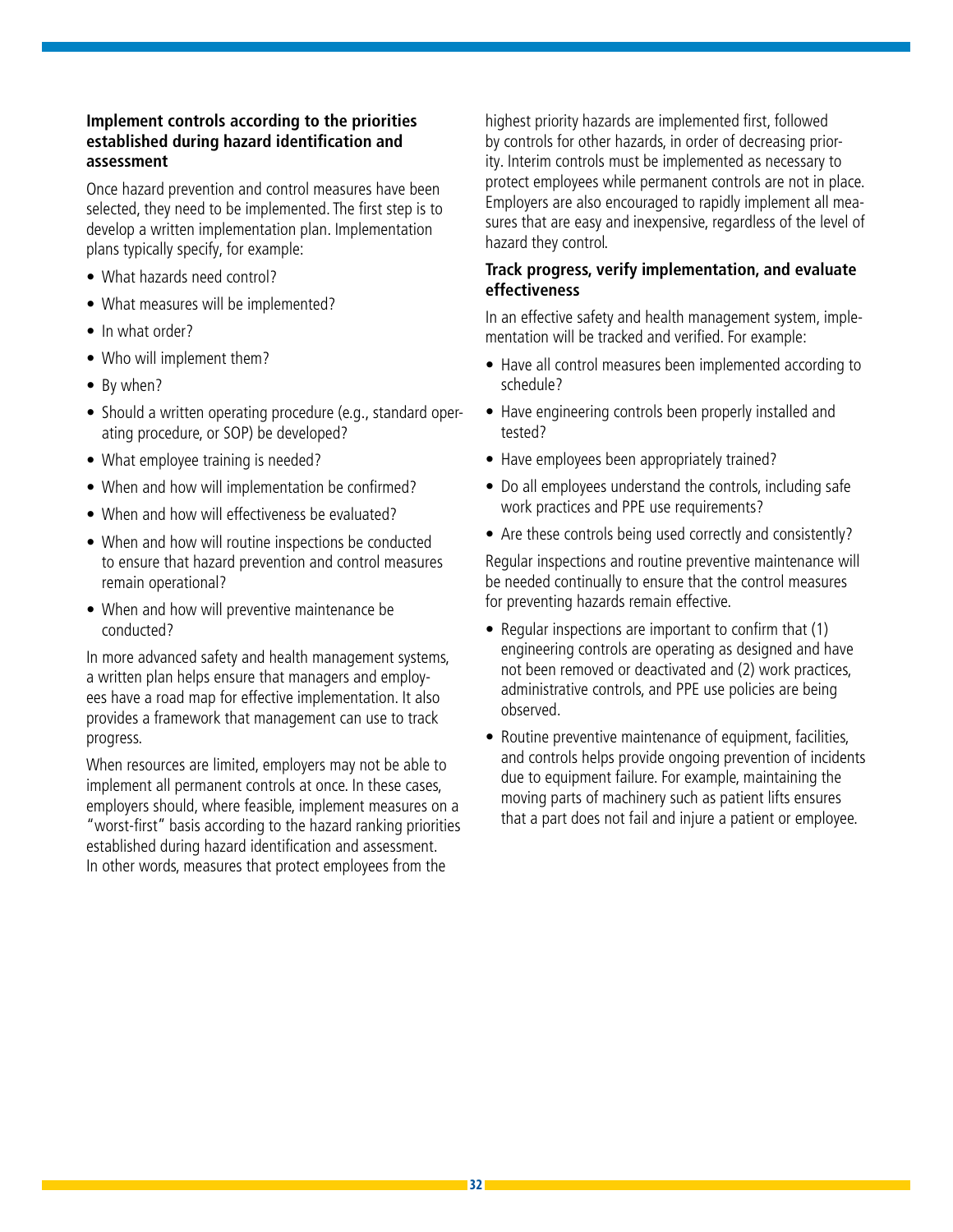### **Hazard prevention and control: best practices and examples**

### Lancaster General Hospital: fighting infection

Hospital-acquired infections (HAIs) are a concern for both patients and staff. Lancaster General Hospital in Lancaster, Pennsylvania, was looking to reduce its HAI incidence when it became aware of a new technology that could provide automated room disinfection. The system involves a robotic pulsed xenon laser that can be wheeled into a room and will effectively disinfect 100 percent of the surfaces in the room in under 15 minutes. At more than \$80,000 each, the units are expensive, but Lancaster General calculated that if it could reduce SSI and MRSA cases by 40 percent, the hospital could return a net savings of more than \$500,000 per year. This translated to a payback period of fewer than 6 months. The three units purchased run 10 or 12 hours per day and have been well received by both staff and patients.

### Tampa General Hospital: dedicated to lifting with care

Tampa General Hospital (Tampa, Florida) became a national leader in safe patient handling by developing a dedicated employee injury prevention and lift teams program. Lift teams—two-person teams who specialize in using equipment to lift and transfer patients throughout this 1,000+ bed hospital—have been in place for more than 10 years, and have grown from six to 22 full-time-equivalent employees.

Some two-person teams are scheduled for specific units, working their way through the unit and repositioning patients according to each one's needs. Other teams are available on demand; they carry wireless tablet computers to receive and prioritize lift requests throughout the hospital. Response times can be as short as 5 minutes, which means nurses and assistants feel confident paging a lift team instead of taking matters into their own hands. Caregivers have enough patient responsibilities to worry about, so a dedicated lift team literally takes a load off their backs.

### Lifting with Care



Dedicated lift teams at Tampa General Hospital have meant fewer patient injuries, a reduction in lost work days, and lower workers' compensation costs.

Having dedicated lift teams not only helped Tampa General to overcome barriers related to lift use and accessibility, but also contributed to a 65 percent decrease in patient handling injuries, a 90 percent reduction in lost work days, and a 92 percent reduction in workers' compensation costs per dollar of payroll. These benefits far outweigh the costs of equipment, team member salaries, and training. Patients and their families appreciate the lift teams too. Lift team members are friendly faces who get to know each patient during his or her stay, carefully explaining exactly what they are going to do, and they use the equipment efficiently and with confidence. Patients of all sizes say this approach treats them with dignity.

The lift teams reflect a broader culture of identifying and controlling hazards at Tampa General. As Employee Health and Workers' Compensation Manager Marisa Martinez explains, "We don't want [to wait for] people to report injuries; we want to help them before they get to that point." The hospital's Injury Prevention Coordinators provide job site assessments (e.g., examining workstations and conducting push-pull testing with heavy carts) and advise staff on ergonomically safe work practices.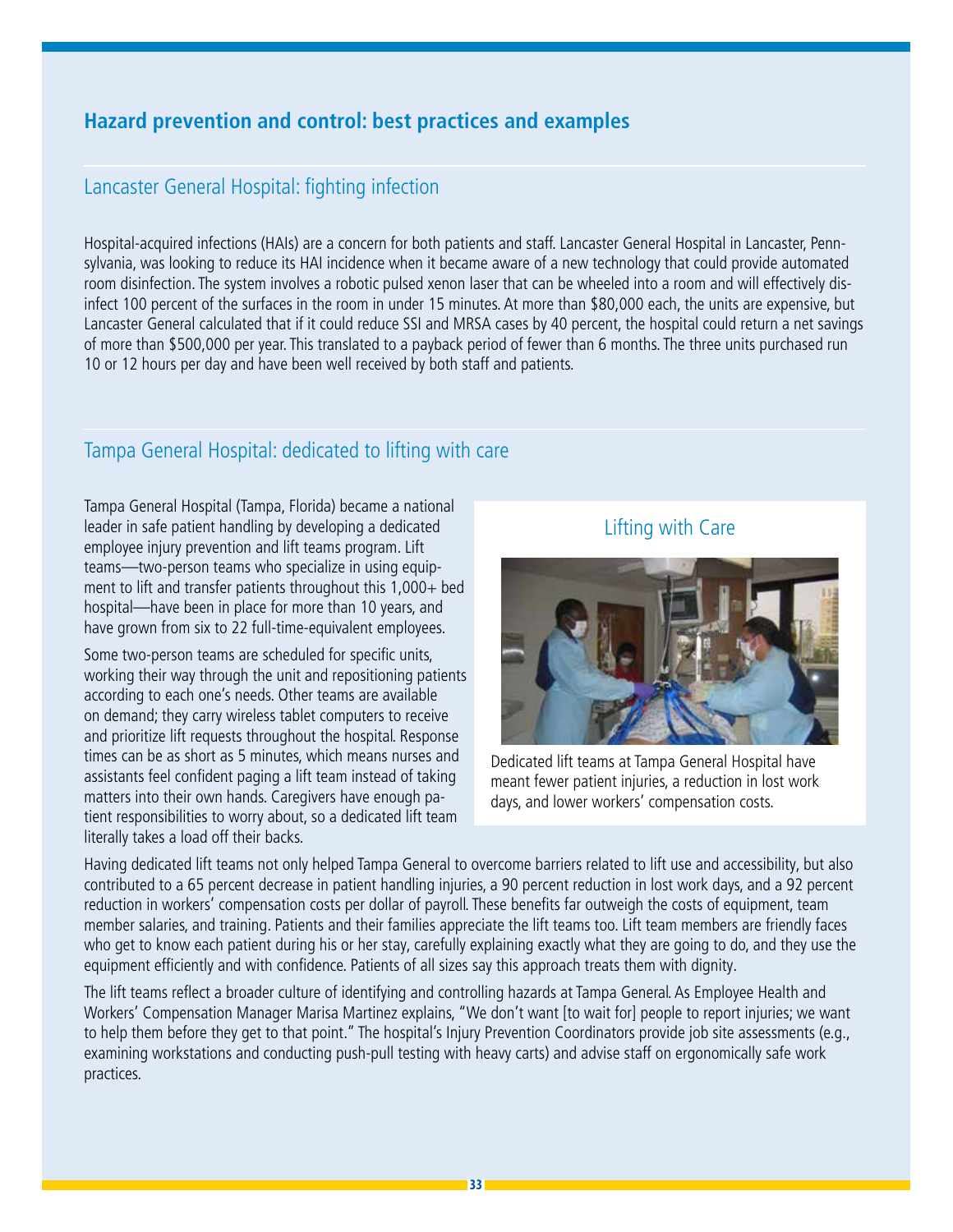### Cincinnati Children's Hospital: addressing unique hazards in pediatrics

As a hospital specializing in pediatrics, Cincinnati Children's (Cincinnati, Ohio) has taken steps to address several hazards that may be heightened when working with young patients. For example:

• Children pose special concerns related to violent behavior. Cincinnati Children's sees many challenging patients, including some whose medical issues are compounded by severe psychological issues. A young person who does not understand a situation or cannot verbalize discomfort might instinctively lash out at a caregiver. To reduce the number of injuries from violent patients, Cincinnati Children's has implemented PPE (Kevlar sleeves), behavioral teams, and mental health training for many staff. These interventions have reduced injuries (more than 200 days without an OSHA-recordable injury related to patient aggression) and reduced lost time and staff turnover within the hospital's behavioral health facility.

### Reducing Injuries From Patient Aggression



A caregiver wears Kevlar sleeves to reduce the risk of injury.

- Cincinnati Children's has a policy stating that employees may not lift patients without mechanical assistance. Algorithms help determine which equipment and tools to use and when to use them. Ceiling lifts are installed in nearly every patient room, and a two-person lift team is available with portable equipment and a variety of slings. These interventions are necessary because many young patients exceed the recommended 35-pound weight limit for manual lifting. Cincinnati Children's also sees adult patients who are receiving continuing care for pediatric conditions.
- Needlesticks and other sharps injuries can occur when a child squirms out of position—for example, to avoid receiving a shot. To reduce this problem, Cincinnati Children's implemented a policy allowing parents to provide a "comfort hold" for their child, while trained staff must provide a "stability hold" when sharps are involved.

#### Southern Ohio Medical Center: averting violence

To reduce hazards associated with workplace violence, Southern Ohio Medical Center (SOMC) in Portsmouth, Ohio, put in safety alert systems. The hospital trains workers to identify signs of potentially violent behavior, and the hospital is immediately notified if a patient with a history of violence returns. In some cases, SOMC will send "no trespassing" letters to patients who have shown a history of violence during prior visits and are therefore allowed to only enter the facility for treatment.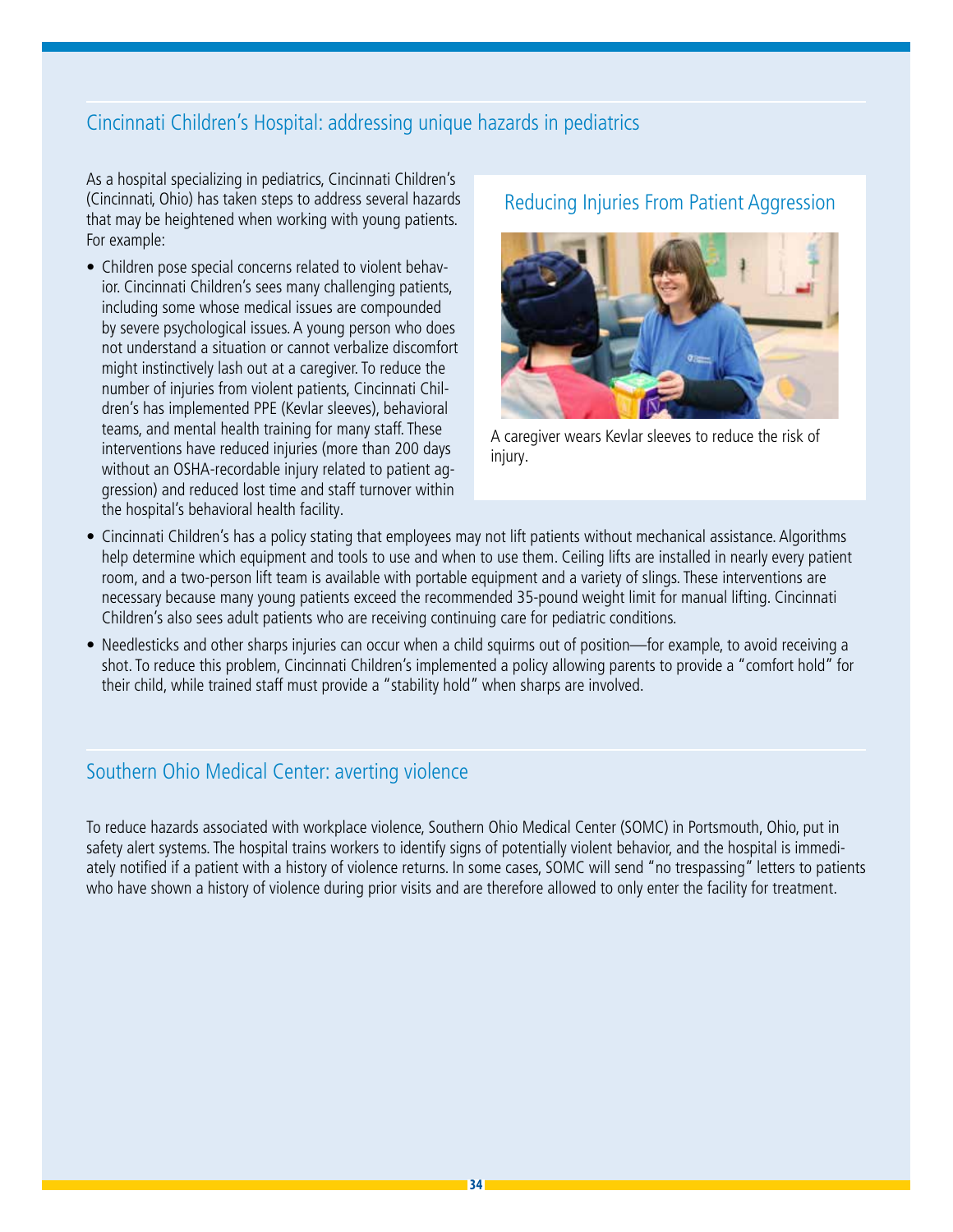### St. Vincent's Medical Center: putting ideas into action

There is never a shortage of good ideas when it comes to safety. This is especially true when your staff is encouraged to solve problems and empowered to take action. At St. Vincent's Medical Center in Bridgeport, Connecticut, hospital staff engagement led to many improvements in safety and health:

- The proliferation of electronic equipment in hospitals means that cord management and safety has become an issue. Loose, dangling cords can cause trips and other types of injuries. After raising awareness among the staff, St. Vincent's now made it standard practice to tie up a cord or call for help when cord management gets out of hand.
- When injuries in the hospital's supply and distribution room were becoming a concern, the staff formed a team, reorganized its shelving and aisle system, and bought safer step stools. As a result, the department has significantly reduced incidents of injury.
- To increase hand washing, each department was asked to evaluate the current location of hand wash dispensers and identify any that should be relocated, or locations where additional dispensers were needed. This analysis resulted

### Tying Up Loose Ends



Associates at St. Vincent's Medical Center have suggested practical safety solutions, such as tying loose cords and positioning a recharging station to minimize lifting of heavy batteries.

- in dispensers being more readily available and more conveniently placed.
- Mobile patient handling equipment (such as lifts) operates on rechargeable batteries. The batteries are heavy and must be lifted onto chargers that are plugged into the wall. By lowering the outlets, the hospital was able to minimize lifting.

### **For more information**

#### **Hospital eTool**

#### www.osha.gov/SLTC/etools/hospital/index.html

This OSHA tool focuses on some of the hazards and controls found in the hospital setting. It describes standard requirements as well as recommended safe work practices for employee safety and health.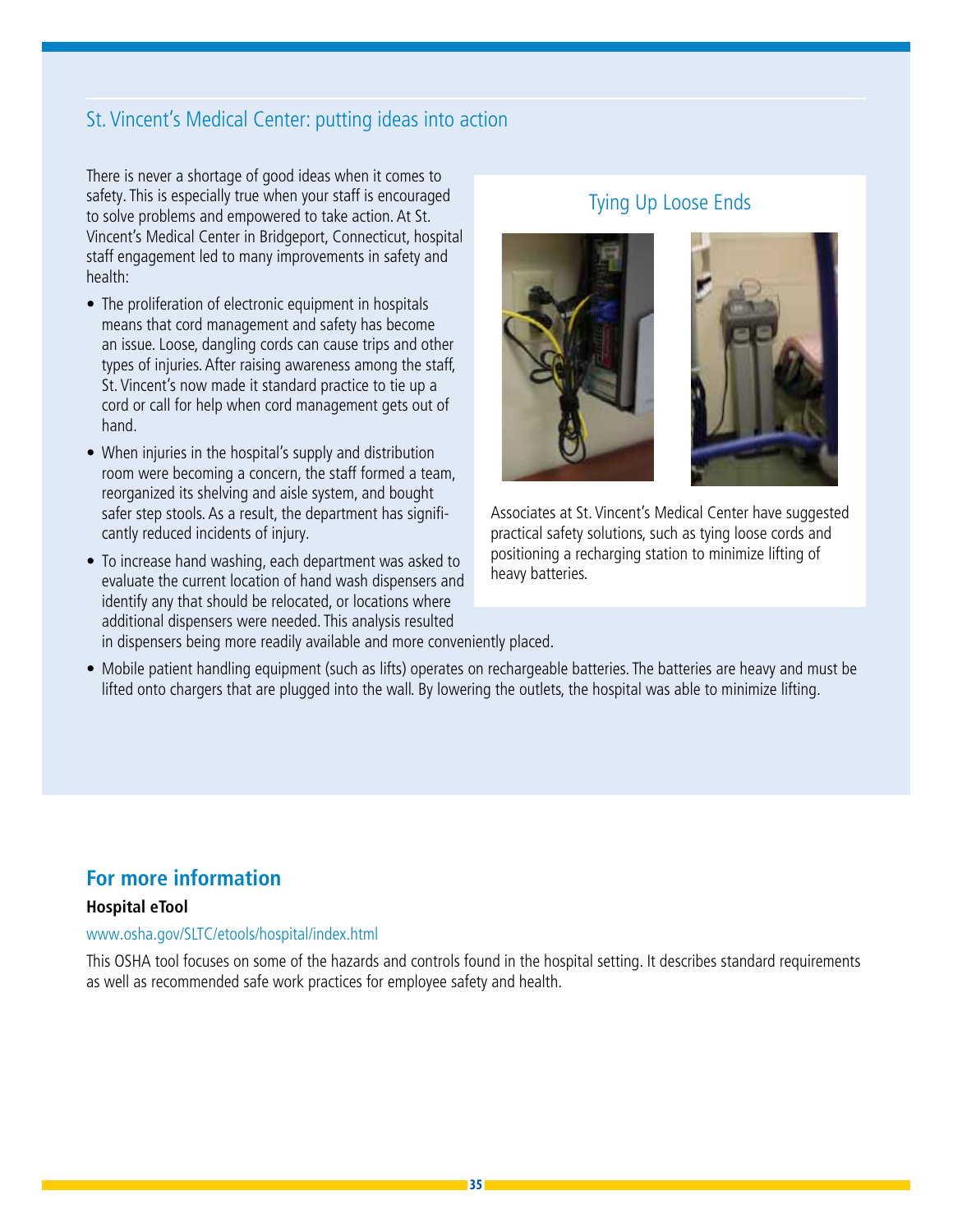### **2.5 Education and training**

### What safety and health management system education and training means

Education and training are essential elements of a safety and health management system. They provide all employees with the knowledge and skills required to perform their work safely and meet the organization's safety and health goals. An effective education and training program:

- Ensures that employers, managers and supervisors, and employees have the knowledge and skills needed to work safely and avoid creating hazards that could place them or others at risk.
- Enhances awareness and understanding of workplace hazards, and how to identify, report, and eliminate or control them.
- Provides specialized training, where needed, to employees whose work involves particular hazards or to those with specific roles in managing or operating the safety and health management system.
- Includes periodic checks to assess whether training is effective, timely, up-to-date, and applicable based on the current roles and responsibilities of managers, supervisors, and employees.

### Why safety and health management system education and training is important

An organization that does not adequately train its workforce can encounter significant costs as well as an assortment of business risks, including an unsafe workplace.13,14 Inadequate education or training is frequently a root cause of workplace accidents, incidents, and injuries. Ensuring that employees including supervisors and managers—have the knowledge and skills to work safely helps the organization minimize the possibility of incidents that can lead to injury, illness, damage to equipment and facilities, loss of production, and lost time.

Training can help spread knowledge about safety and health across the workforce, and gives employees the tools they need to identify and address potential problems before they arise. Training can bring breakthroughs in understanding that, in turn, lead to improvements in safety and health performance as well as better processes, products, and productivity.

By training employees in safety and health management system processes, programs, and procedures, an organization will be better able to ensure that they are:

- Aware of the organization's safety and health goals.
- Familiar with individual roles and responsibilities under the safety and health management system.
- Capable of recognizing, controlling, and mitigating hazards found in the workplace.

Education and training provide tools that make the safety and health management system work more effectively. Employees and managers receive training that maximizes their ability to take a systematic look at safety and health within their organization and to work toward eliminating on-the-job injuries, illnesses, fatalities, and other costs associated with poor health and safety performance. More specifically, an effective safety and health education and training function can play an important role in:

- Reducing occupational injury rates, the severity of injuries, days away from work, and employee healthcare costs.
- Reducing employee concerns about on-the-job safety and health.
- Reducing employee absenteeism and turnover.
- Decreasing workers' compensation and general liability insurance premiums.15
- Increasing employees' skill and motivation, which can bring increased product quality and productivity.
- Improving compliance with OSHA standards, many of which contain specific training requirements.

### What safety and health management system education and training involves

#### **Overview**

Some education and/or training is essential for everyone in the workplace, including managers, supervisors, and nonsupervisory employees; contractors and temporary employees; and even visitors who may encounter hazards during their time spent on site.

• To promote workplace safety and health and enforce safe work practices, supervisors need to understand workplace hazards and controls.

<sup>&</sup>lt;sup>13</sup> Godkewitsch, M. n.d. The dollars and sense of corporate training. Training.

<sup>&</sup>lt;sup>14</sup> Rose, J. 1995. It's time to launch a win-win program. Occupational Health and Safety. June.

<sup>&</sup>lt;sup>15</sup> Horrigan, T.J. 1979. The effects of training on turnover: A cost justification model. Training and Development Journal. July.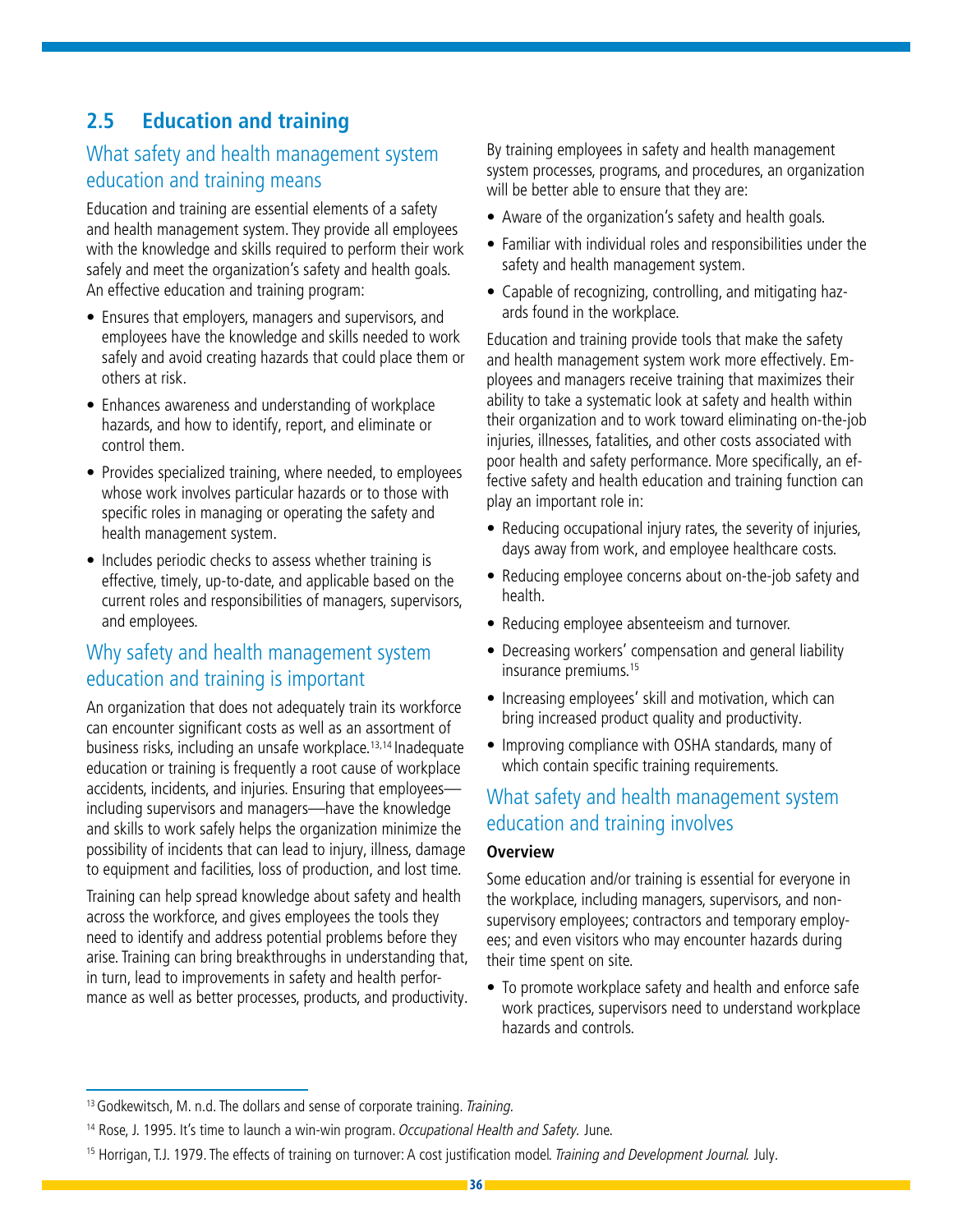- Managers need to understand their responsibilities for implementing and running the safety and health management system.
- Managers, supervisors, nonsupervisory employees, contractors, and temporary employees all need to understand their roles and responsibilities in the safety and health management system.
- Contractors, temporary employees, and visitors may need instruction related to the hazards or risks they could encounter during their time in the workplace and the necessary protective measures.

#### **Provide safety and health management system awareness training**

All employees need overview training on the organization's safety and health policy, goals, basic operations and functions of the safety and health management system, hazard recognition and avoidance techniques, and emergency response procedures. All employees should know and understand the principles behind the system, their roles and responsibilities under the system, and the means used to communicate safety- and health-related information in the workplace. The frequency and timing of training will vary based on the size and nature of the organization. This training should also be provided to contractors and temporary employees.

#### **Train employees on their specific roles in the safety and health management system**

Some employees have specific roles in the safety and health management system, such as inspecting the workplace for hazards, conducting safety audits, selecting and instituting hazard controls, and investigating incidents. These employees must know how to carry out their responsibilities and follow any internal or external (that is, legally mandated) procedures. Their training should emphasize how their actions directly impact the effectiveness of the safety and health management system. For example, an employee who is designated to receive reports of hazards must know what to do with those reports and how to respond to them. In many cases, this employee would also need to know who should be assigned responsibility for instituting control measures. As a safety and health management system evolves, a more

formal process may be instituted for determining the training needs of employees responsible for developing, implementing, and maintaining the safety and health management system.

#### **Train employees on hazard identification and controls**

Through training, employees should be made aware of and able to recognize the hazards they may encounter while at work. These include hazards specific to their job as well as more general workplace hazards. Employees should also understand the measures that the employer has taken to control those hazards, why these controls are important, and why they must remain in place and be obeyed. For example, if employees are not made aware of the hazards of noise exposure (e.g., in a hospital laundry or on a heliport), it is unlikely that they will use a control (e.g., hearing protection).

#### **Provide job-specific training**

In an effective safety and health management system, efforts are taken to define training needs for specific jobs and to ensure that these needs are met. Job-specific requirements can be satisfied through a combination of education, experience, and training. After training, employees should be observed as they work to ensure that the safe work practices and other required procedures are consistently carried out.

Regardless of the type or size of the workplace, the goal is to give employees the training, knowledge, and skills they need to implement the safety and health management system and perform their jobs safely. Employers should make sure to recognize the training needs of employees who have English as a second language, physical limitations, or other special needs, and adjust the training materials or delivery methods accordingly.

Education and training needs, training methods, and the content of training programs differ from workplace to workplace. Choices depend on the distinct features of an organization's safety and health management system, the type and complexity of the work performed, the type and extent of hazards in the workplace, and the characteristics of the employees themselves.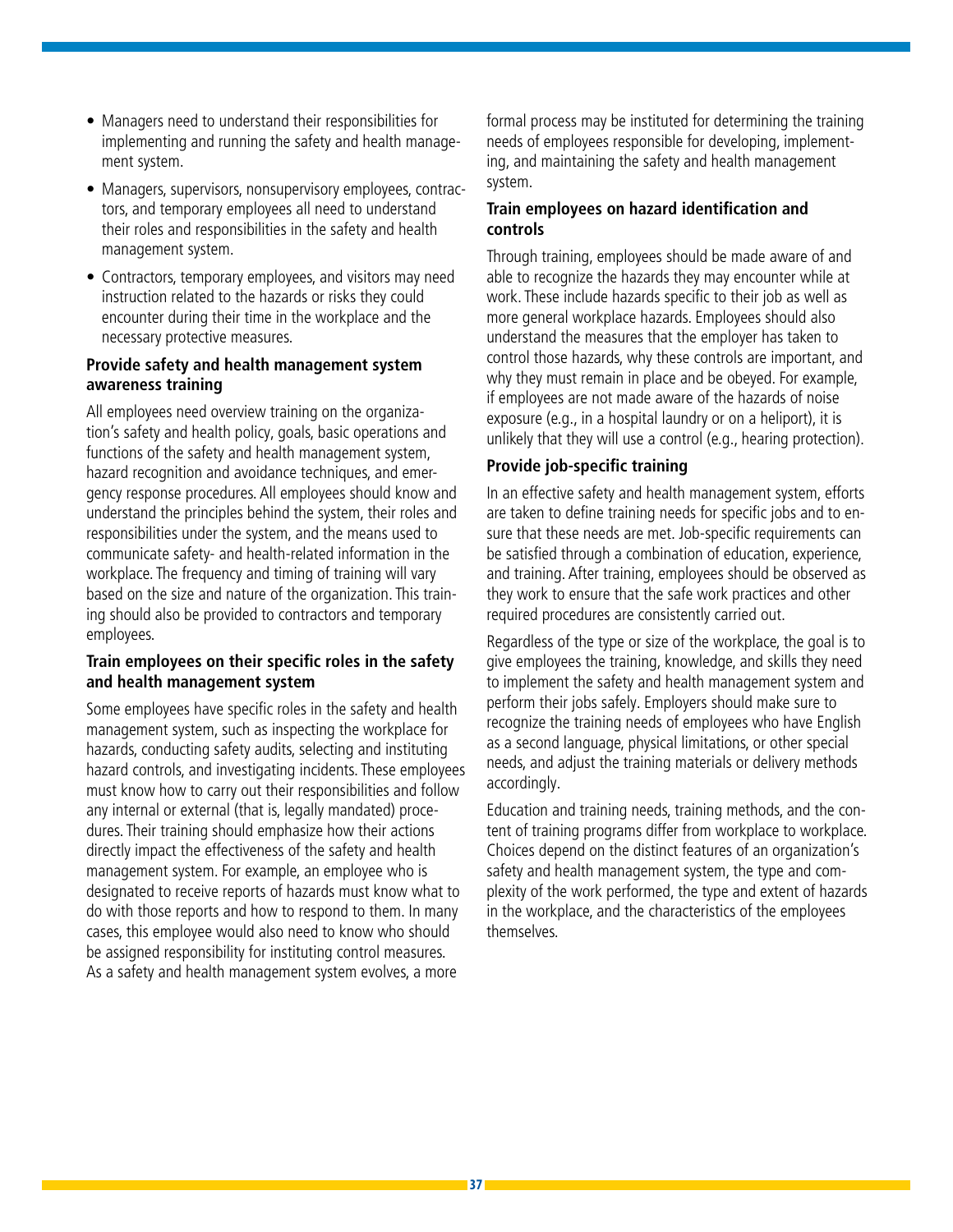### **Education and training: best practices and examples**

#### University Medical Center at Brackenridge: speaking out for safety

UMC Brackenridge in Austin, Texas, realized that getting everyone to practice high reliability safety behaviors would not come easy. After all, it would require associates to be prepared to speak up and say to a colleague, or even a superior, "Excuse me, I have a concern." Even though 100 percent of associates had received high reliability safety training, the hospital realized that it would need to do more. To help drive this practice throughout the organization, the hospital identified a select group of associates who showed a passion and interest in safety. These employees became "Safety Coaches" and were given additional training to equip them with the skills to create alignment and build consensus. The Safety Coaches meet regularly to discuss situations, share ideas, and learn from each other. UMC Brackenridge credits its Safety Coach initiative with fostering an environment where every employee is empowered to intervene in a non-threatening, non-judgmental manner, and to question any other employee about a behavior, process, or procedure.

#### The Power of a Personal Example



In this video, associate Betty Thornhill, RN, describes how a needlestick injury has impacted her life, and provides advice to her colleagues.

UMC Brackenridge believes that when it comes to getting a message across, there is nothing more effective than a story told firsthand by a colleague. The hospital uses past incidents as a teaching tool, through videos that feature injured hospital employees. In one video, a nursing aide tells the story of how she injured her back trying to catch a patient who was about to fall. The injury forced her to abandon her 24-year nursing career. In another case, an operating room nurse revisits the day she was stuck by a needle during surgery. She describes the fear and anguish she experienced first as she scrubbed the site and later as she awaited the results of testing. The test confirmed that she had contracted hepatitis C, requiring her to undergo treatment, endure pain and fatigue, and submit to long-term monitoring of her liver function. According to Darryl Jordan, vice president of risk management for the Seton Healthcare Family (to which UMC Brackenridge belongs), these video testimonials are effective and powerful because they convey a real feeling of "it could happen to me."

#### AnMed Health Medical Center: staff talent to motivate safety

AnMed Health employees take pride in writing, producing, and starring in worker safety training videos. Employees respond better when they see familiar faces; they find this form of training efficient and effective.

Break a Leg!



AnMed Health employees star in a safety training video.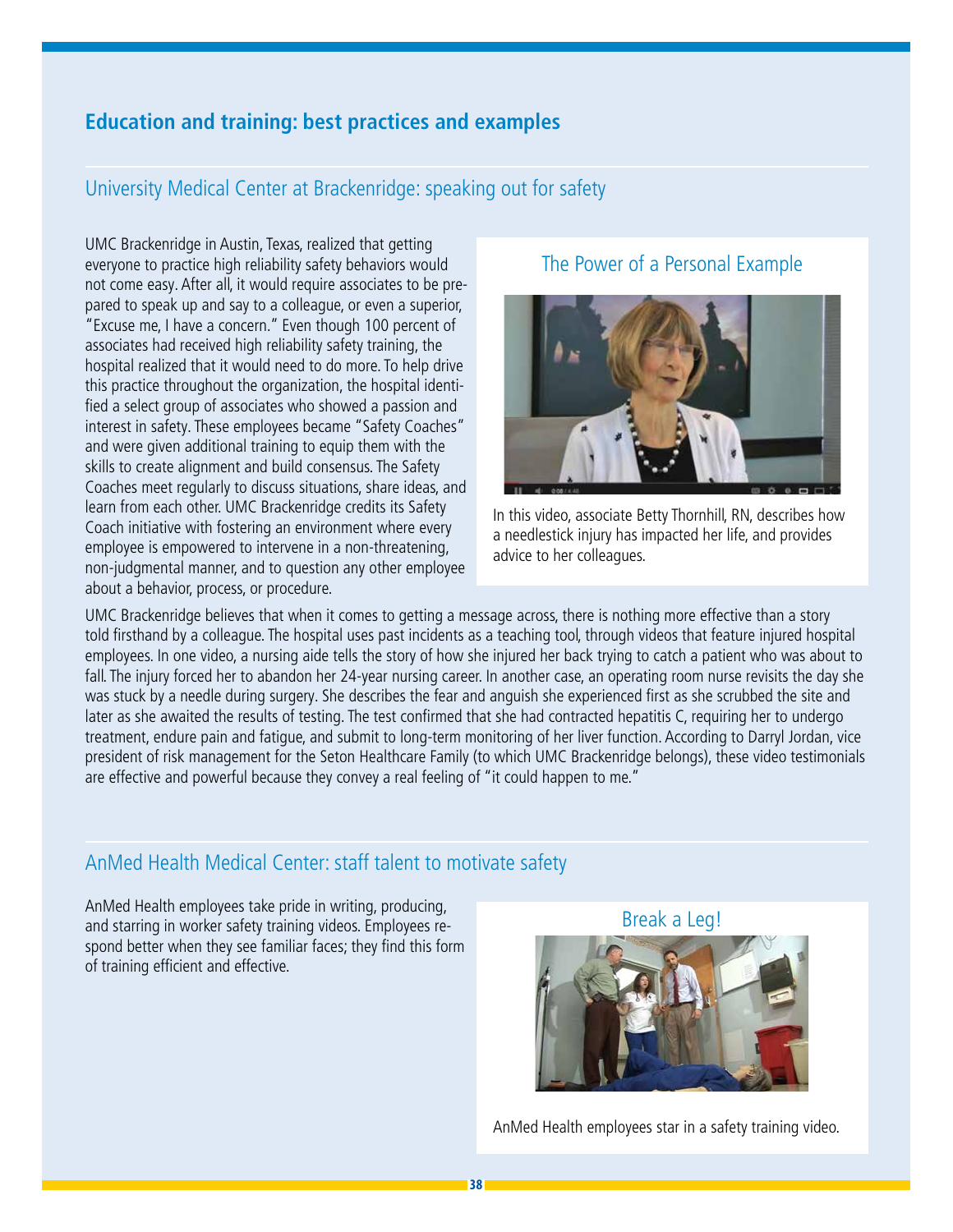### Saint Thomas Midtown Hospital: breaking down language barriers

Saint Thomas Midtown Hospital in Nashville, Tennessee, was challenged to ensure that its safety training would be understood by all its environmental services staff, who speak 17 different native languages. To address this challenge, they set up a buddy system that pairs bilingual associates with those who have some difficulties in English. The system has worked well. "Previously, we had employees who would nod and say they understood, but we never really knew for sure," said Environmental Services Supervisor David Cope. "Now those same employees are asking questions through their buddies. We know they want to learn, and now they have the help they need."

### Lima Memorial Health System: reinforcing safety awareness

Whenever a new associate joins the team at Lima Memorial (Lima, Ohio), safety specialist Pam Lawrence provides orientation training that stresses the importance of staying safe. "Your best asset here is your body," she explains. "You need to protect it." Lawrence also explains Lima Memorial's culture of reporting every safety-related incident or concern, including close calls.

To make these messages stick, however, hospitals need to provide frequent reminders and refresher training. Lima Memorial is part of a growing number of hospitals that go beyond computer-based learning to run "safety fairs" that make safety visible, engaging, and fun. Lima Memorial's safety fair includes videos, demonstrations, handouts, and challenges to

### Don't Let Safety Scare You!



Lima Memorial's Halloween-themed Safety Expo raises awareness of safety issues in an engaging manner.

raise awareness of safety issues—for example, "guess the weight of the laundry bundle."

In addition to running awareness events, many of the safest hospitals have safety managers who are highly visible, well known, outgoing, and approachable. Lima Memorial's safety team fits this description well. Lawrence's rounds cover every shift, so she gets to interact with every associate. Associates have grown accustomed to hearing "You've gotta report that!"

### Southern Ohio Medical Center: oriented toward safety

Orientation for new employees at Southern Ohio Medical Center (SOMC) in Portsmouth, Ohio, includes a half-day safety curriculum that covers the hospital's safety culture, error prevention, ergonomics, safe patient handling, and employee health and wellness. Nurses' orientation is a full week, and safe patient handling training fills a full day. Residents, too, receive training on these topics.

D-Day (Development Day) is an organization-wide, mandatory annual refresher training for all workers and is based on the hospital's core values, of which safety is one. Workers take safety refreshers and are tested on their knowledge. SOMC also requires annual driver safety training for anyone who drives for the hospital.

#### Training for Safe Patient Handling



At Southern Ohio Medical Center, safe patient handling training fills a full day.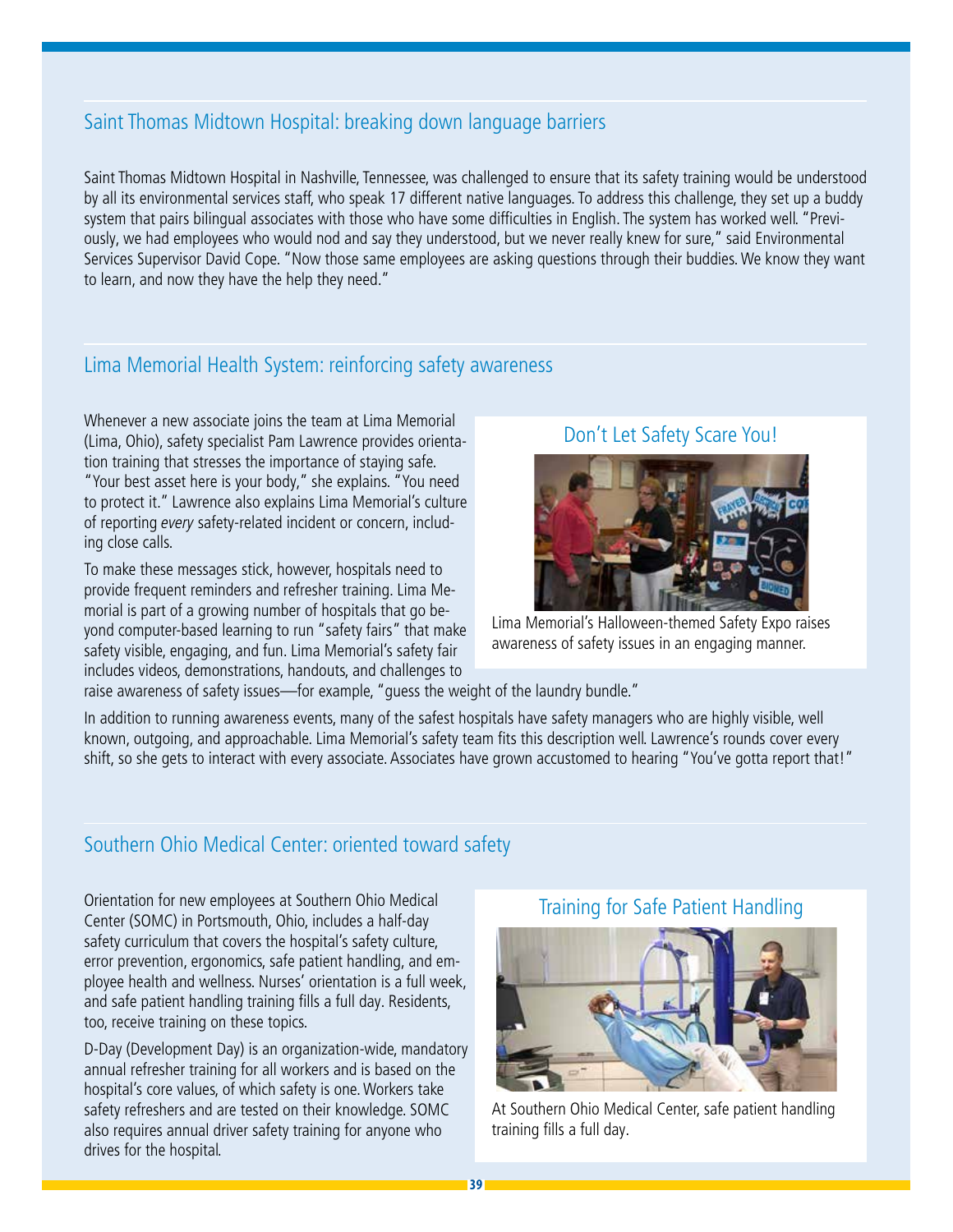### St. Vincent's Medical Center: training to minimize the risk of violence

Most hospitals experience occasional incidents of aggressive or violent patient behavior and are adopting strategies to both prevent such episodes and to de-escalate them when they occur. The threat of violence is elevated at St. Vincent's Medical Center in Bridgeport, Connecticut, because the hospital frequently treats "forensic" patients from nearby correctional institutions. Some of these patients are known to be violent, but all such patients must be considered a threat because they may view the hospital as an escape opportunity. Joe Laveneziana, St. Vincent's director of safety and security, has implemented a multi-pronged strategy to minimize risk to employees, patients, visitors, and the community:

- St. Vincent's has established protocols that must be followed before any forensic patient can be sent to the hospital for treatment. These protocols have been arranged with local correctional institutions and include an exchange of information about the patient, his/her condition, medications, and precautions to be taken. Where necessary, additional security support is put in place in advance of the patient's arrival.
- Patients enter the unit through a locked vestibule system. All patients are required to disrobe and change into hospital attire while being observed by trained staff through a one-way mirror.

### High-Tech Badges Help Protect Workers from Violent Patients



Associates at St. Vincent's Medical Center wear badges with alarms that will alert the security office if they feel threatened.

- Staff identification badges in the unit feature an automatic paging alert. A staff member who feels threatened can simply tear off their card to activate the alert. The alert goes directly to the nearby security office. The security office can also page all unit employees with situational updates or instructions on what to do if an incident occurs.
- Staff on the unit undergo extensive training, including training on managing aggressive behavior, incident de-escalation, and active shooter response. Drills are held frequently to test procedures and evaluate training effectiveness.

### Tampa General Hospital: education to break through barriers

Tampa General Hospital's dedicated lift team program has contributed to a 65 percent decrease in patient handling injuries, 90 percent fewer lost work days, and a 92 percent reduction in workers' compensation costs per dollar of payroll. Why has it been so successful? Education and training plays a big role, explains Injury Prevention Coordinator Manon Short. "A huge barrier to program success is compliance in using the equipment, as nurses just don't feel comfortable using it," says Short. "The lift team staff take time to educate the staff on the use of the equipment to make them more comfortable and help alleviate the fear associated with using the equipment."

In addition, says Short, all new employees are responsible for attending a three-hour hands-on safe patient handling class. The hospital also provides extensive training to 80 unit-based staff members who act as daily champions in their units. These "LIFT experts" (**L**eaders **I**n **F**acilitating **T**ransfers and repositioning) are required to attend quarterly classes. This program is part of the clinical ladder program at Tampa General Hospital.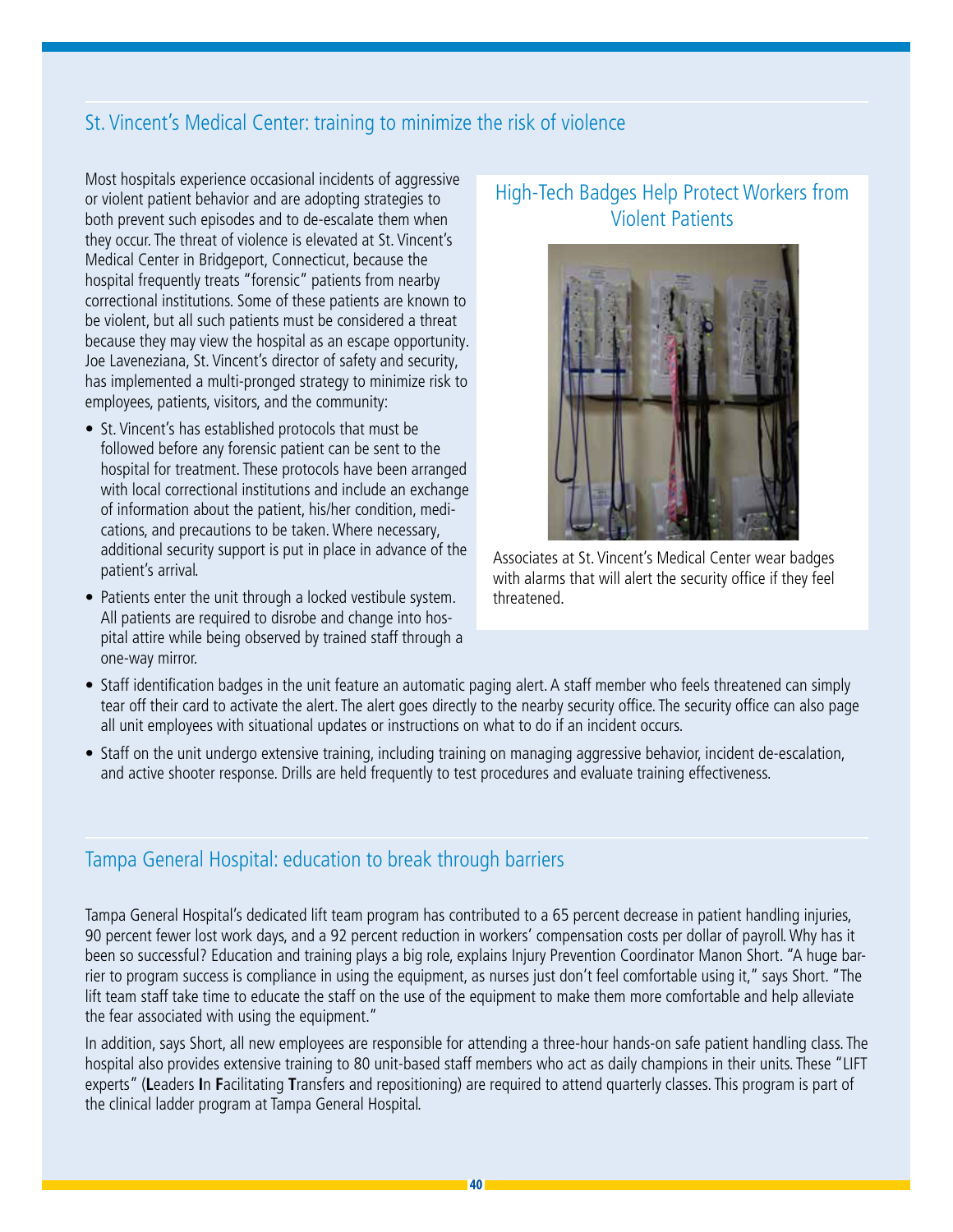### **2.6 System evaluation and improvement**

### What system evaluation and improvement means

System evaluation and improvement is one of the most important—and often neglected—elements of an effective safety and health management system. It involves:

- Activities and processes to determine whether a safety and health management system is operating as intended and achieving the organization's goals.
- Identifying and correcting deficiencies.
- Continually improving safety and health management system performance.

Effective system evaluation and improvement involves several critical management processes and activities. These include:

- Monitoring and measuring to track whether workplace safety and health conditions are improving and goals are achieved.
- Monitoring injury and illness experience to identify problem areas.
- Conducting inspections to determine if controls, processes, and other elements in the safety and health management system are being consistently implemented.
- Investigating safety and health management system deficiencies.
- Ensuring that effective corrective and preventive actions are promptly chosen and implemented.
- Evaluating the safety and health management system as a whole and by its components to determine whether it operates and functions effectively.
- Top management review of the safety and health management system's effectiveness and its continued ability to meet the organization's evolving needs.

### Why system evaluation and improvement is important

System evaluation and improvement is critical to ensure that a safety and health management system is effective. By implementing these processes, programs, and procedures, an organization will have a high degree of assurance that its safety and health management system is operating as intended, achieving stated goals and objectives, reducing employee safety and health risks, and continuously improving. System evaluation and improvement also provides a mechanism to identify implementation problems, correct deficiencies, and improve the system.

All safety and health management systems encounter problems and inconsistencies, especially in their early stages. For example, the implementation process often reveals weaknesses that could not be anticipated during the system's design phase. Further, a system needs to be refined in response to changing workplace conditions and to capitalize on opportunities to improve its performance.

System evaluation and improvement also offer opportunities for management to demonstrate leadership and responsibility. When employees see that their organization's leaders care enough about their safety to conduct periodic inspections and evaluations, honestly communicate the results, and take steps to improve the system, they will be more likely to trust the organization's leadership and participate in the safety and health management system.

### What system evaluation and improvement involves

#### **Monitor safety and health management system performance**

To monitor the effectiveness of a safety and health management system, organizations often track various measures (or indicators) connected with safety and health. These include lagging indicators, such as the number and severity of injuries and illnesses; levels of employee exposure to a workplace hazard; employee opinions about the safety and health management system's effectiveness; and the amount paid out in workers' compensation. Also useful are leading indicators, such as the level of employee participation in safety and health management system activities; the number and frequency of management walkthroughs; and the amount of time taken to respond to employee reports of hazards. Changes in these types of measures after a safety and health management system is launched can indicate that the safety and health management system has helped improve workplace safety and health. Organizations can also track administrative measures associated with safety and health management system implementation. These measures include, for example, the number of deficiencies in the safety and health management system noted during an inspection, the number of employees who have completed required safety and health training, and the number of days needed to take corrective action after a workplace hazard is identified or an incident occurs.

Indicators can be both quantitative and qualitative. However, care must be taken to select indicators that are measurable and that reflect the safety and health management system's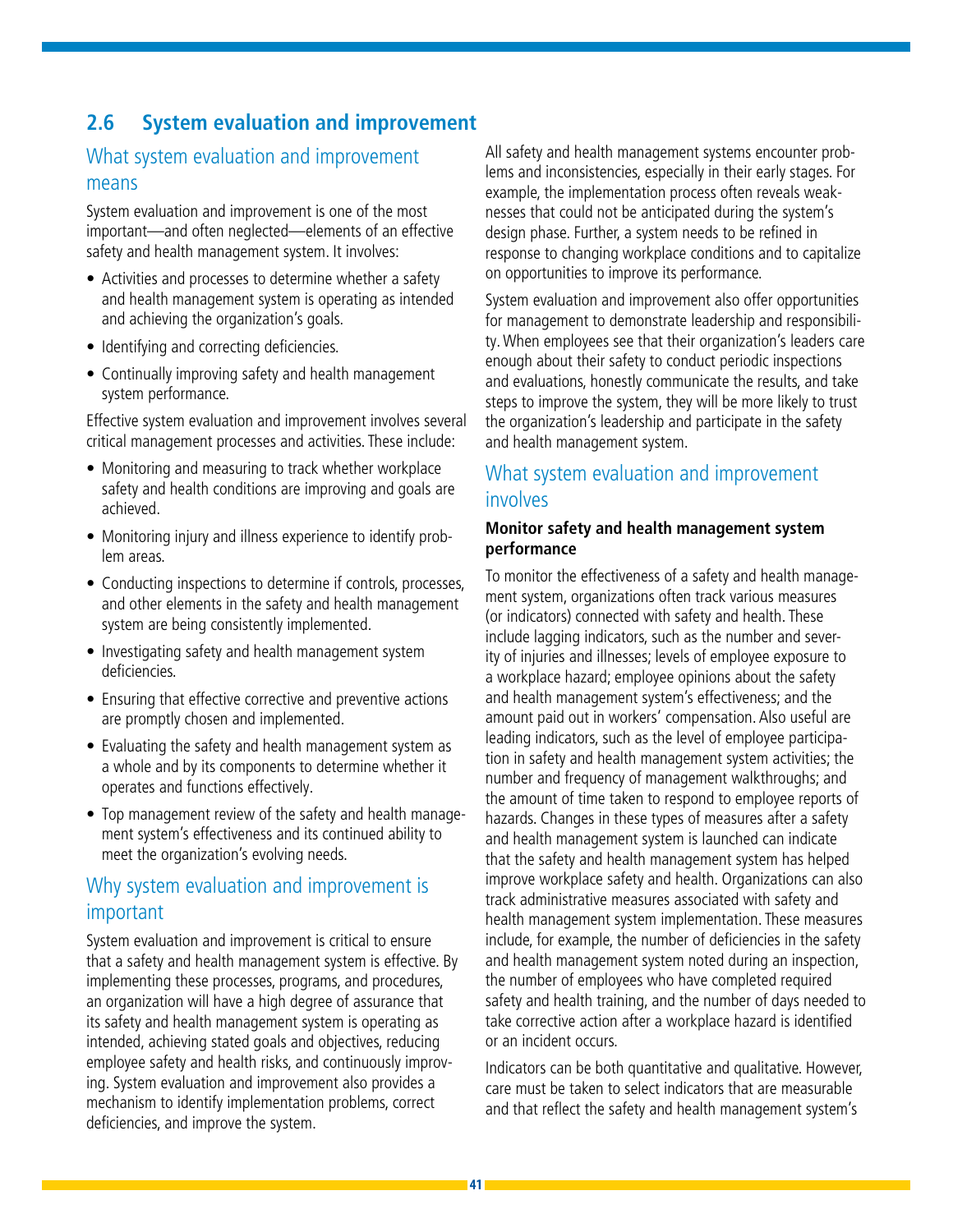#### **Root Cause**

Most root causes are linked to management system failures. Finding and fixing the root cause will affect not only the incident being investigated, but many future incidents as well.

An investigation can easily identify mistakes that led to the incident—but if it stops there, merely attempting to identify who is at fault, it is not sufficient. The immediate cause may explain what happened without explaining why it happened. Beyond the immediate cause is a "root" cause that created the conditions for the incident. Root causes, if not corrected, will inevitably recreate the conditions for another incident.

For example, when an employee falls on a wet floor, the root cause is **not** "careless employee" or "slippery floor." The root cause lies with a deficiency in the management system, such as poor maintenance leading to a leak or failure to respond to a report of a hazard.

goals and areas of interest or concern to management or employees. Where appropriate, organizations should document their monitoring activities and results.

#### **Investigate incidents**

Incidents provide the clearest indication of where the safety and health management system is inadequate. Investigating them thoroughly will improve safety and health management system performance and provide a road map to avoiding fatalities, injuries, and illnesses associated with similar incidents in the future. The purpose of the investigation must always be to identify the root cause of the incident (see the box above).

Effective investigations require thinking ahead before any incident occurs. Develop a clear plan and procedure so you are ready to begin the investigation immediately. The plan should cover such things as what types of incidents need to be investigated; who needs to be involved; lines and means of communication; materials, equipment, and supplies needed; and reporting forms and templates. Earmark and have available supplies that are to be for investigation use only, such as a digital camera, barrier tape, a tape measure, and notepads.

Those involved in the investigation need to remain objective and open-minded throughout the process. Where possible, investigations should be conducted by a team that includes both management and employee representation. Ideally, those involved will be familiar with, but not directly involved in, the operations that led to the incident.

After an incident, the immediate first steps are to provide first aid and emergency care for the injured worker(s) and to take any measures necessary to prevent others from being injured. Emergency response plans should already cover what to do in a medical emergency (see Section 2.4). Once these immediate needs are taken care of, the investigation should begin promptly, under the supervision and direction of qualified personnel or responding authorities.<sup>16</sup> The basic steps in an incident investigation are:

- 1. **Report as required.** Determine who needs to be notified, both within the organization and outside (e.g., authorities). Understand what types of incidents must be reported, and what information needs to be included. If the incident involves hazardous materials, additional reporting requirements may apply.
- 2. **Isolate witnesses.** Eyewitnesses to the incident will be a critical source of information. Where possible, prevent witnesses from discussing the incident with each other until you have had a chance to interview them individually (see below).
- 3. **Preserve the scene.** The condition of the workplace at the time of the incident needs to be documented. Avoid any disturbance to the site until investigators have had a chance to go over it.
- 4. **Collect physical evidence and make observations.** Document the condition of the workplace at the time of the incident, including where it occurred and the physical placement and configuration of key elements of the scene (equipment, location and position of the injured employee, location of other employees, proximity to doorways, etc.). Photos, videotape, measurements, and sketches or scale drawings may be effective tools for documenting the scene. Take samples of any materials such as liquids, dusts, etc., that are suspected of being involved, and label the containers to indicate the time and location of the sample collection.
- 5. **Conduct interviews.** When it is appropriate to do so, and as soon as possible, the injured employee(s) should be interviewed and their statement(s) taken. Eyewitnesses should also be interviewed as soon as possible. Put the interviewee(s) at ease, and reassure them that the objective of the interview is to find facts and determine what needs to be fixed, not to assess blame. Use open ended questions to elicit more information.
- 6. **Collect and review other information.** Depending on the nature of the incident, records related to training, maintenance, inspections, audits, and past incident reports may be relevant to review.

<sup>&</sup>lt;sup>16</sup> If outside authorities need to be called in, then steps 4 though 7 should be left to them.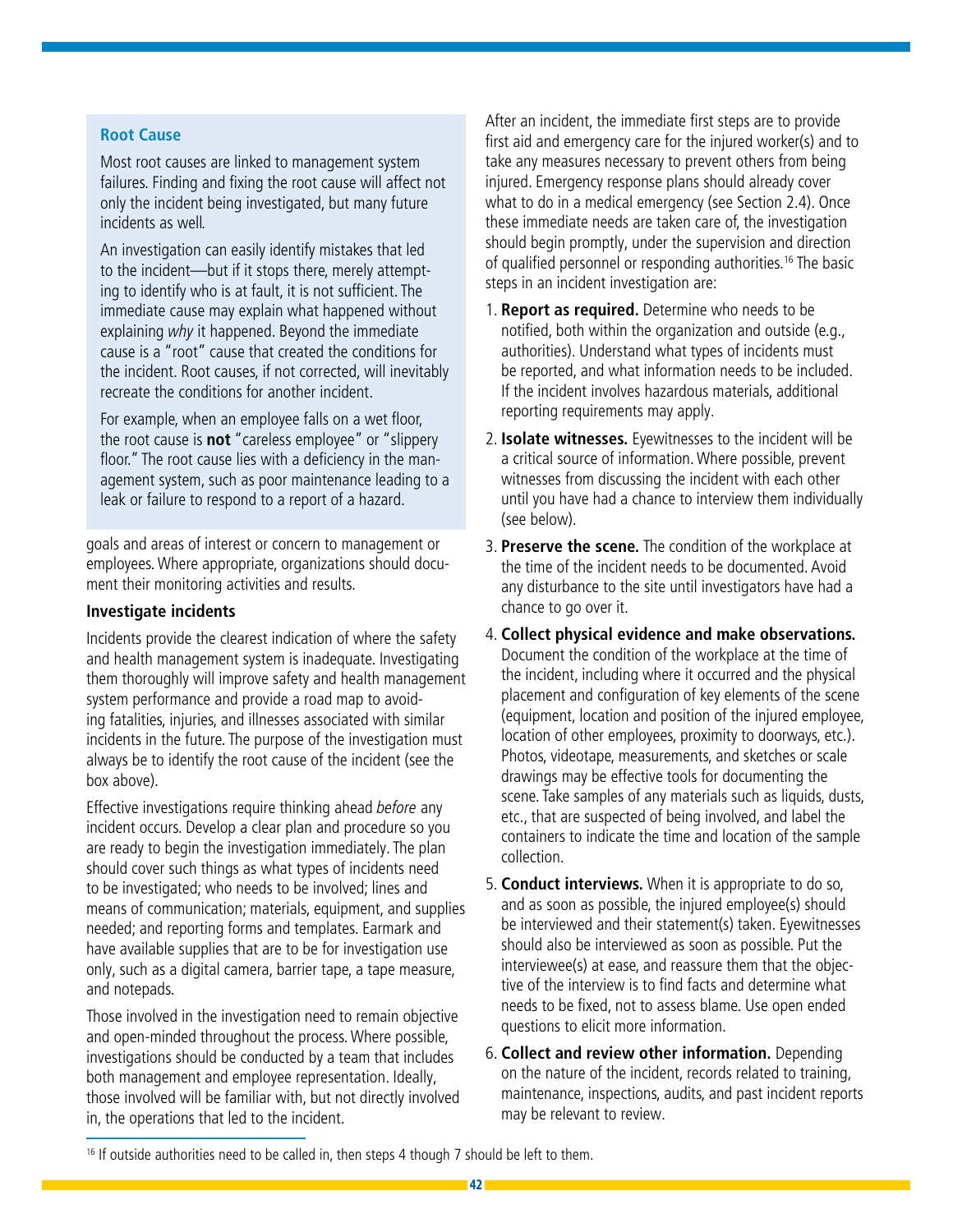7. **Assemble and analyze information.** Once all the relevant information has been collected and assembled, the investigation team should evaluate the information with a view to determining (a) the logical chain of events that led up to the incident (e.g., what happened?), (b) the apparent cause(s) that led to the incident, (c) the root cause(s) of the incident, and (d) corrective action recommendation(s) that will prevent a similar incident in the future.

As well as investigating all incidents resulting in a fatality, injury, or illness, you should promptly investigate any close call (a situation that could have resulted in death, injury, or illness). Close calls are caused by the same conditions that produce more serious outcomes, and signal that some hazards are not being adequately controlled, or that previously unidentified hazards exist.

#### **Verify implementation and operation periodically**

**Workplace inspections.** The Hazard Identification and Assessment element of this road map addresses the importance of ongoing and periodic workplace inspections to identify new and emerging hazards and associated risks. The Hazard Prevention and Control element addresses how organizations can design and implement control measures to reduce employee hazards. To ensure that hazards are brought under control once these measures are implemented, all hazard control measures need to be systematically and periodically inspected. These inspections determine whether controls are actually followed and effective in reducing hazards. In a well-functioning safety and health management system, organizations establish inspection procedures and schedules for all control measures, periodically conduct inspections, and document the results.

**Compliance evaluation.** Achieving compliance with applicable safety and health regulations is an important goal for any safety and health management system. Compliance also establishes a good foundation for developing and improving a safety and health management system. Organizations need to periodically evaluate whether they comply with safety and health laws, regulations, and other requirements.

**Corrective and preventive action.** An organization also needs to periodically conduct "systems-level" evaluations of its safety and health management system. This is done to ensure that the overall safety and health management system is operating as intended, is effective in reducing identified hazards and risks, and is achieving the organization's safety and health goals and objectives. Whenever a problem is identified in any part of the safety and health management system, it is critical for the organization to take prompt ac-

tion to correct the problem and prevent its recurrence. Often, a tracking system is developed to document the actions taken and their effectiveness in addressing the deficiency.

#### **Identify opportunities to improve the safety and health management system**

**System evaluation.** The procedures described in the first two sub-elements address activities related to evaluating and improving safety and health management system components. These activities are essential but not sufficient to ensure the safety and health management system's effectiveness.

When conducting a systems-level evaluation, organizations should go beyond an inspection or workplace audit. They can do this by proactively questioning whether the safety and health management system core elements have been adequately implemented and are effective in protecting employee safety and health. For example:

- Has management demonstrated its leadership effectively?
- Have all hazards been identified? If not, is there a plan to do so over time and is the plan being followed?
- Are the identified hazards being adequately controlled?
- Are employees consistently following safe work practices?
- Are management and employees fulfilling their responsibilities under the system?
- To what extent are employees participating in the system? For example: Are employees identifying potential hazards? Are they using the reporting system?
- Are there any barriers to employee participation? For example, are employees reluctant to report hazards because they receive mixed signals from their supervisors or managers about the importance of such reporting?
- Have injuries and illnesses continued to occur? Are incidents and close calls being investigated?

A safety and health management system needs to be evaluated in its entirety at least once a year. This can be done as a single annual evaluation of the entire system, or as a series of evaluations of all the various system components conducted during the course of a year. The scope and frequency of systems evaluations will vary depending on the complexity, maturity, and nature of the safety and health management system and the types of hazards and risks it must control. In addition, the safety and health management system needs evaluation when operations change significantly (such as changes in raw materials, equipment, key personnel, or work practices) or management has reason to believe that the sys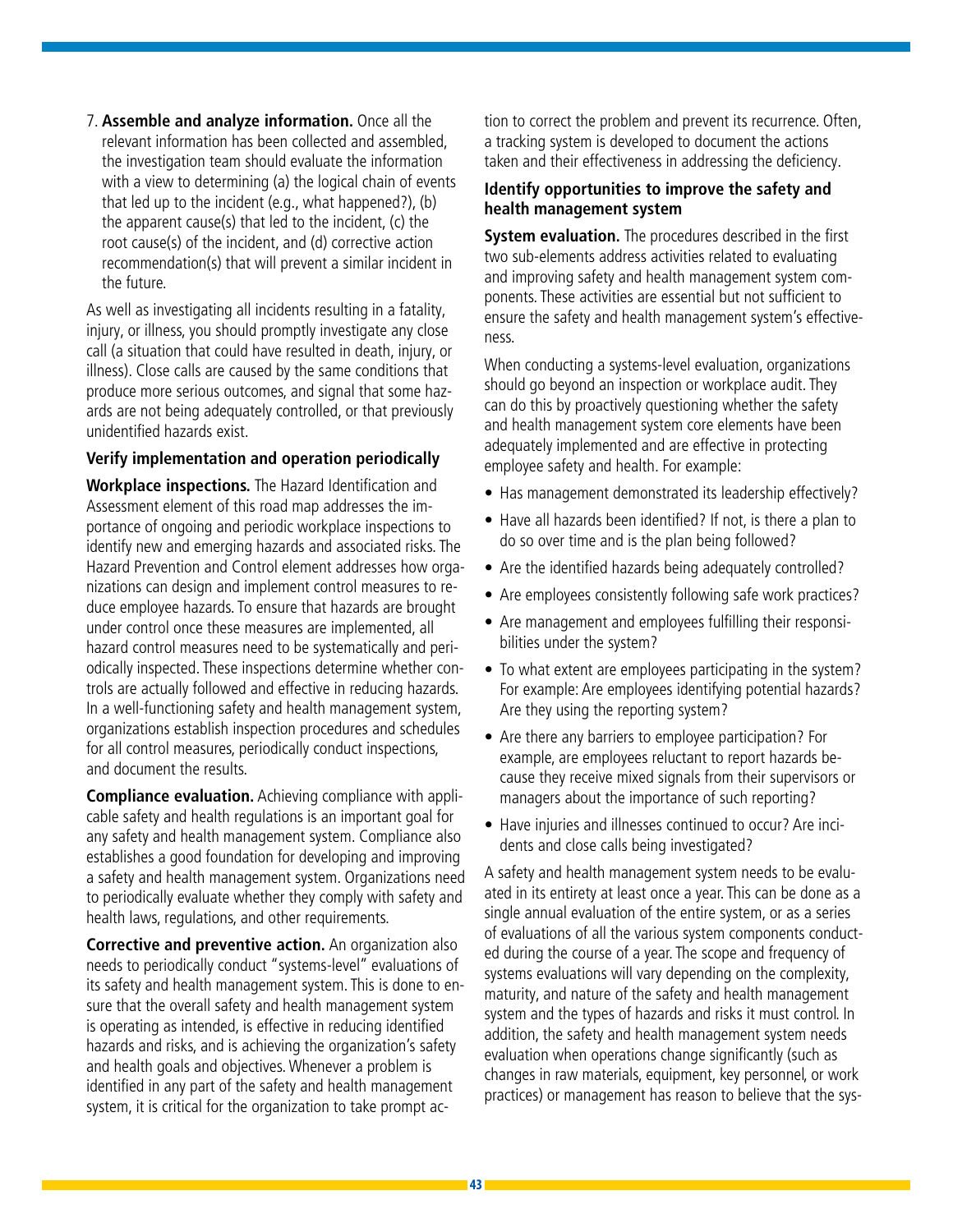tem or any part of it is ineffective. For example, a workplace undergoing many process changes or experiencing rapid turnover may need more frequent evaluations to ensure its effectiveness. Similarly, an increase in incidents in one area of a facility would suggest that an evaluation is warranted.

**Management review and improvement.** At least once a year, top management performs a formal, comprehensive review of the entire safety and health management system to determine how effectively it is meeting the organization's safety and health goals. During this process, top management considers the entire system and the results of all inspections and other internal evaluations. Top management may also seek input from employees, supervisors, and other stakeholders on how well the safety and health management system is working and opportunities for improvement. This systemslevel review often results in identification of:

- Opportunities to refine, fortify, and improve the safety and health management system.
- New and revised goals and objectives for safety and health.
- The types and quantity of resources needed to effectively implement the safety and health management system.
- Needed changes to the organization's safety and health policy.
- New and revised roles and responsibilities for implementing the safety and health management system.

Through this annual review, top management demonstrates and reaffirms its responsibility for, and commitment to continuously improve, the safety and health management system and employee safety and health performance.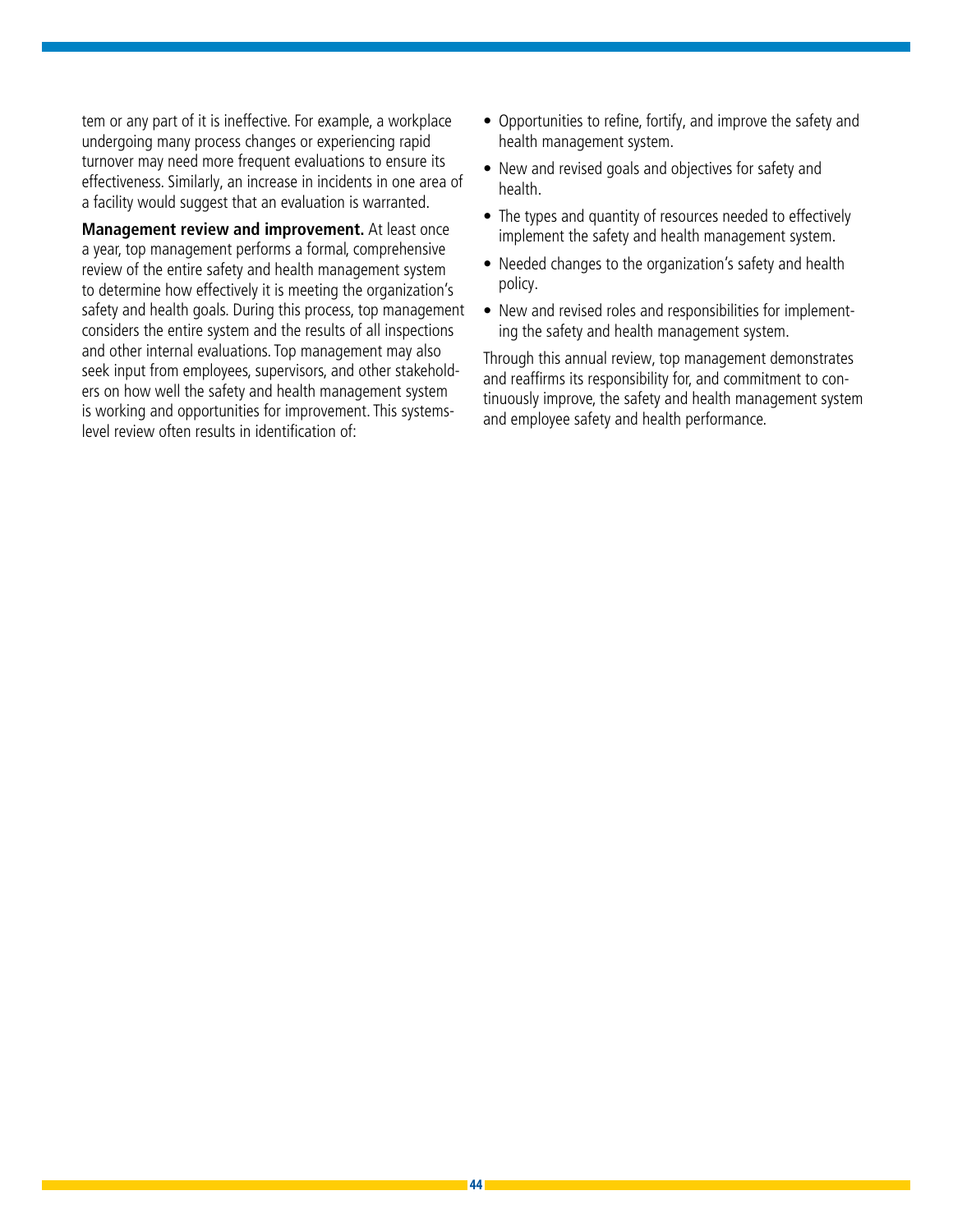### **System evaluation and improvement: best practices and examples**

### Saint Thomas Midtown Hospital: performance improvement with safety

Hospitals conduct annual program evaluations and develop goals as a condition of Joint Commission accreditation. Saint Thomas Midtown Hospital (Nashville, Tennessee) saw this annual process as an opportunity to integrate worker safety into an existing system for self-improvement. Each year, Saint Thomas Midtown's safety manager proposes a set of safety goals, which is reviewed and approved by the hospital's Environment of Care committee, quality committee, and top administrators. These goals include both near-term and "stretch" objectives. For example, one of the hospital's "stretch" goals is zero needlesticks.

Saint Thomas Midtown Hospital embraces continual improvement in many ways, including safety. The chief operating officer recognizes that healthcare requires continual innovation and "doing more with less," and the chief financial officer oversees a series of lean initiatives to minimize waste and optimize processes. Applying lean principles to safety, Saint Thomas Midtown discovered case carts being returned with sharps and heavy boxes stored on high shelves in the hospital's distribution center. Improvements included new procedures and reconfigured shelving.

### Tampa General Hospital: finding safer ways to move patients

Tampa General Hospital (Tampa, Florida) has become known for its innovative "lift teams"—dedicated two-person teams that specialize in using equipment to lift and transfer patients throughout this 1,000+ bed hospital. These lift teams have contributed to a 65 percent decrease in patient handling injuries, a 90 percent reduction in lost work days, and a 92 percent reduction in workers' compensation costs per dollar of payroll. Tampa General continues to look for new ways to increase use of the lift teams and make them even more effective. By focusing on continual improvement, Tampa General has fine-tuned its patient lifting program to the point where it sustains itself, and where employees see it as a reliable and indispensable part of the workplace. Many of the best suggestions for improvement come from lift team members themselves. For example:

- Over time, Tampa General has expanded the number of lift teams and expanded the hours the teams work to 24x7 to provide more reliable coverage. They studied call volumes to optimize lift team staffing by time of day.
- One team member devised a computer-based system to allow nurses and assistants to request a lift team. Each team now carries a wireless tablet computer to receive and prioritize these requests.

### Lift Teams on Call



Lift team lead Barry Nichols uses a wireless tablet to track and prioritize requests for assistance with lifting, repositioning, and transferring patients. A lift team member devised this paging system to improve response times and make it easier for caregivers to request a lift team instead of trying to move patients manually.

- Lift team leaders recognized the importance of keeping equipment in good repair and maintaining an inventory of slings and other components, so they added these duties to the lift team's job description.
- Team members are empowered to devise new techniques to deal with complex lifting situations.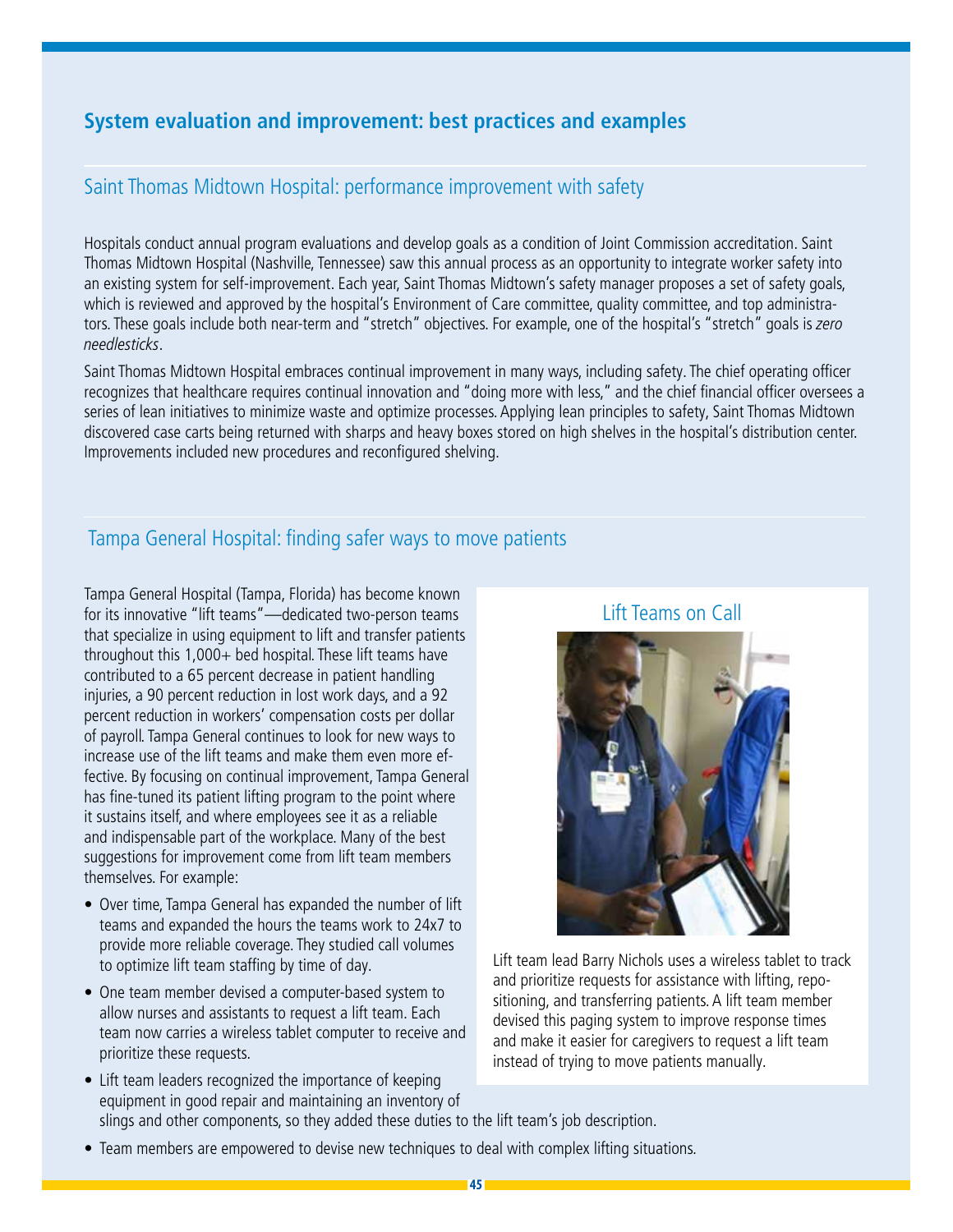### Cincinnati Children's Hospital: applying the science of improvement

For years, some of the world's most successful manufacturers have embraced "lean" principles, total quality management, and similar concepts to drive improvements in quality and to reduce waste. Healthcare organizations have begun to follow their lead. Some hospitals have also adopted high reliability principles, which have emerged from commercial aviation, nuclear power, and other industries with exceedingly low tolerance for failure.

Cincinnati Children's Hospital (Cincinnati, Ohio) has become a leader in applying these types of quality, process, and safety management principles to healthcare. In 2010, Cincinnati Children's established the James M. Anderson Center for Health Systems Excellence, which uses "improvement science" to identify ways to make hospitals safer for patients and employees alike. Analysts and consultants within the Anderson Center review data, conduct exercises such as the Rapid Cycle Improvement Collaborative to identify problems and solutions, and provide training to hospital staff.

Using high reliability principles, Cincinnati Children's was able to reduce serious patient safety events by 80 percent. Applying similar principles to worker safety, the hospital implemented a more comprehensive risk planning program and took steps to reduce workplace injuries associated with patient handling, sharps, patient violence, and other hazards. These improvements resulted in an 83 percent reduction in lost time days in just three years.

Top administrators at Cincinnati Children's have created an environment where employees at all levels strive for continual improvement. Dr. Steve Muething, Vice President of Safety, notes: "There's never a discussion here about 'that's good enough.'" Administrators set annual and five-year strategic goals, including goals for continued reduction in worker injury rates.

### **For more information**

OSHA provides several tools to help employers and employees evaluate their safety and health management systems:

#### **Hospital Safety and Health Management System Self-Assessment Questionnaire**

#### www.osha.gov/dsg/hospitals

An Excel-based tool to help a hospital assess its implementation of the key elements of a safety and health management system, and identify areas for improvement.

#### **Safety and Health Management System eTool, Module 3: Conducting a Safety and Health Checkup**

#### www.osha.gov/SLTC/etools/safetyhealth/mod3.html

An online tool to help an employer evaluate management leadership, employee involvement, worksite analysis, hazard prevention and control, and safety and health training.

#### **Safety and Health Management System eTool, Module 4: Safety and Health Program Checkup**

#### [www.osha.gov/SLTC/etools/safetyhealth/](www.osha.gov/SLTC/etools/safetyhealth/mod4_tools_­checkup.html) [mod4\\_tools\\_checkup.html](www.osha.gov/SLTC/etools/safetyhealth/mod4_tools_­checkup.html)

A brief questionnaire to help an employer see how a safety and health program measures up.